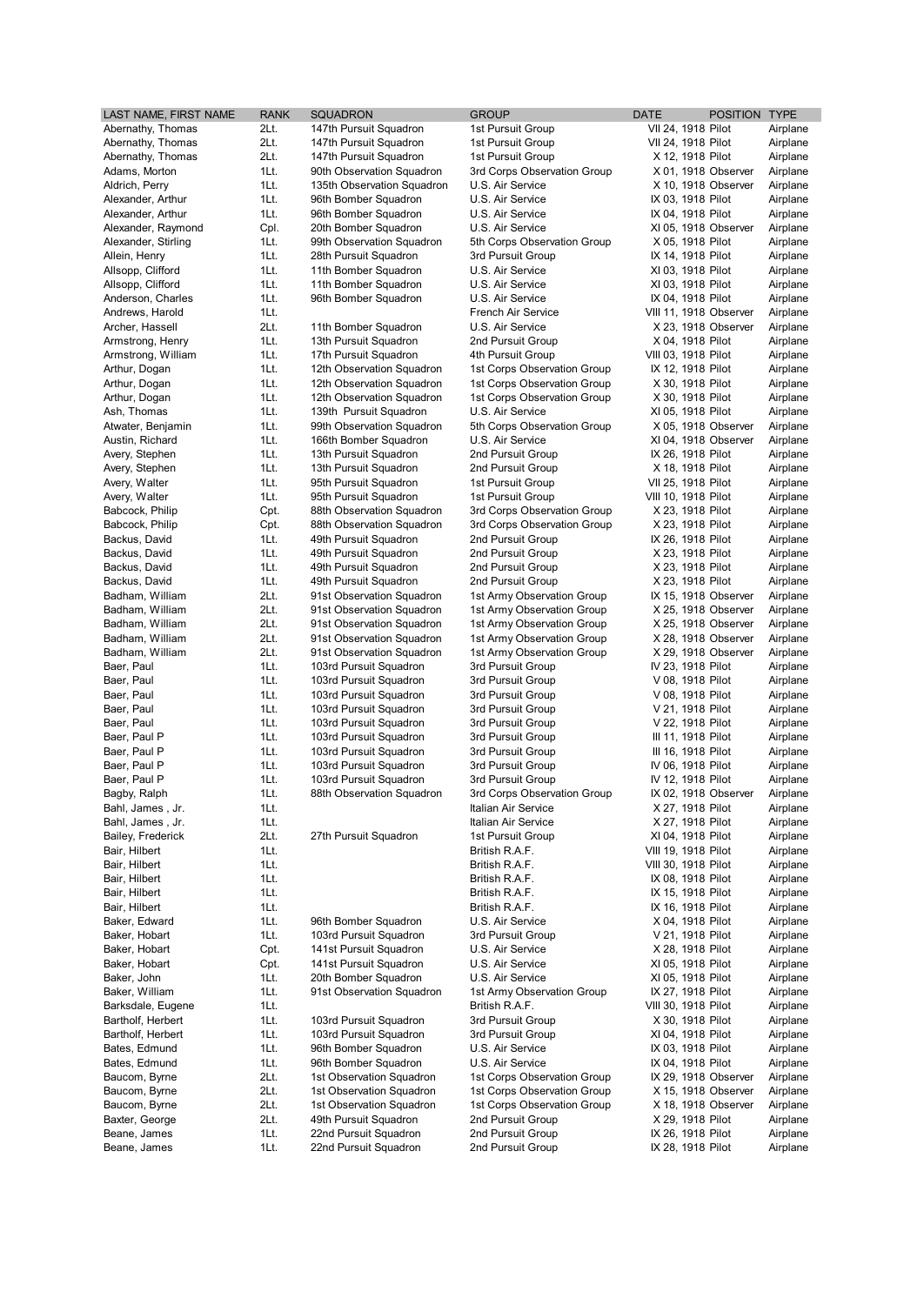Burger, Valentine 2Lt. 90th Observation Squadron 3rd Corps Observation Group X 10, 1918 Observer Airplane

Beane, James 1Lt. 22nd Pursuit Squadron 2nd Pursuit Group X 09, 1918 Pilot Airplane Beane, James 1Lt. 22nd Pursuit Squadron 2nd Pursuit Group X 10, 1918 Pilot Airplane Beane, James 1Lt. 22nd Pursuit Squadron 2nd Pursuit Group X 29, 1918 Pilot Airplane Beane, James 1Lt. 22nd Pursuit Squadron 2nd Pursuit Group X 29, 1918 Pilot Airplane<br>Benell, Otto 2Lt. 135th Observation Squadron U.S. Air Service XI 05, 1918 Observer Airplane Benell, Otto 2Lt. 135th Observation Squadron U.S. Air Service XI 05, 1918 Observer Bennett, John C. Jr. 1Lt. 139th Pursuit Squadron U.S. Air Service X 06, 1918 Pilot Airplane Bennett, John C. Jr. 1Lt. 139th Pursuit Squadron U.S. Air Service X 10, 1918 Pilot Airplane Beverly, Belmont 1Lt. 96th Bomber Squadron U.S. Air Service IX 26, 1918 Pilot Airplane Beverly, Belmont Cpt. 96th Bomber Squadron U.S. Air Service X 04, 1918 Pilot Airplane Beverly, Belmont Cpt. 96th Bomber Squadron U.S. Air Service X 23, 1918 Pilot Airplane Beverly, Belmont Cpt. 96th Bomber Squadron U.S. Air Service X 29, 1918 Pilot Airplane Biddle, Charles J Cpt. 103rd Pursuit Squadron 3rd Pursuit Group IV 12, 1918 Pilot Airplane Biddle, Charles J. Cpt. 13th Pursuit Squadron 2nd Pursuit Group VIII 01, 1918 Pilot Airplane Biddle, Charles J. Cpt. 13th Pursuit Squadron 2nd Pursuit Group VIII 01, 1918 Pilot Airplane Biddle, Charles J. Cpt. 13th Pursuit Squadron 2nd Pursuit Group VIII 16, 1918 Pilot Airplane Biddle, Charles J. Cht. 13th Pursuit Squadron 2nd Pursuit Group 11 IX 26, 1918 Pilot Airplane<br>13th Pursuit Group 2nd Pursuit Squadron 2nd Pursuit Group 18th 2018 Pilot Airplane Biddle, Charles J. Cpt. 13th Pursuit Squadron 2nd Pursuit Group X 18, 1918 Pilot Biggs, Reuben 1Lt. 11th Bomber Squadron U.S. Air Service IX 14, 1918 Pilot Airplane Billard, Arthur **1Lt.** 13th Pursuit Squadron 2nd Pursuit Group XI 04, 1918 Pilot Airplane Binley, Howard 1Lt. 96th Bomber Squadron U.S. Air Service X 29, 1918 Observer Airplane Bissell. Clayton 11Lt. 148th Pursuit Squadron U.S. Air Service IX 04, 1918 Pilot Airplane Bissell, Clayton 11Lt. 148th Pursuit Squadron U.S. Air Service IX 04, 1918 Pilot Airplane Bissell, Clayton 11Lt. 148th Pursuit Squadron U.S. Air Service X 03, 1918 Pilot Airplane Bissell, Clayton 1Lt. 148th Pursuit Squadron U.S. Air Service X 28, 1918 Pilot Airplane Bissell, Clayton 11Lt. 148th Pursuit Squadron U.S. Air Service X 28, 1918 Pilot Airplane Black, Edward 2Lt. 2015. 2016. British R.A.F. 2006. IX 13, 1918 Observer Airplane Black, Edward 2Lt. 166th Bomber Squadron U.S. Air Service XI 04, 1918 Observer Airplane Blake, Charles 1Lt. French Air Service VIII 09, 1918 Pilot Airplane Bleecker, Lyman 2Lt. 96th Bomber Squadron U.S. Air Service IX 26, 1918 Observer Airplane Borchers, Fred **1Lt.** 1Lt. The Service Rights Service 1. French Air Service 1991 18, 1918 Observer Airplane Borchers, Fred 1Lt. 11. 1. 1. 1. French Air Service VII 22, 1918 Observer Airplane Boudwin, Joseph 2Lt. British R.A.F. VII 20, 1918 Pilot Balloon Boudwin, Joseph 2Lt. British R.A.F. VIII 11, 1918 Pilot Airplane Braid, William 2Lt. British R.A.F. IX 25, 1918 Pilot Airplane Brewer, Leighton 1Lt. 13th Pursuit Squadron 2nd Pursuit Group IX 15, 1918 Pilot Airplane Brewer, Leighton 1Lt. 13th Pursuit Squadron 2nd Pursuit Group IX 26, 1918 Pilot Airplane Brewer, Leighton 1Lt. 13th Pursuit Squadron 2nd Pursuit Group XI 04, 1918 Pilot Airplane Brewster, Hugh 1Lt. 49th Pursuit Squadron 2nd Pursuit Group 1X 14, 1918 Pilot Airplane Brewster, Hugh 1Lt. 49th Pursuit Squadron 2nd Pursuit Group 1X 14, 1918 Pilot Airplane Bridgman, Hugh 1Lt. 49th Pursuit Squadron 2nd Pursuit Group X 23, 1918 Pilot Airplane<br>139th Pursuit Squadron 1.S. Air Service VIII 10, 1918 Pilot Airplane Bridgman, Raymond Cpt. 139th Pursuit Squadron U.S. Air Service VIII 10, 1918 Pilot Bridgman, Raymond Cpt. 22nd Pursuit Squadron 2nd Pursuit Group IX 12, 1918 Pilot Airplane Bridgman, Raymond Cpt. 22nd Pursuit Squadron 2nd Pursuit Group IX 24, 1918 Pilot Airplane Bridgman, Raymond Cpt. 22nd Pursuit Squadron 2nd Pursuit Group IX 28, 1918 Pilot Airplane Briggs, Henry 1Lt. 96th Bomber Squadron U.S. Air Service X 29, 1918 Pilot Airplane Bronson, Tyler 2Lt. 147th Pursuit Squadron 1st Pursuit Group VII 02, 1918 Pilot Airplane Brooks, Arthur 2Lt. 139th Pursuit Squadron U.S. Air Service VII 29, 1918 Pilot Airplane Brooks, Arthur 2Lt. 22nd Pursuit Squadron 2nd Pursuit Group IX 04, 1918 Pilot Airplane Brooks, Arthur **2Lt.** 22nd Pursuit Squadron 2nd Pursuit Group IX 14, 1918 Pilot Airplane Brooks, Arthur 2Lt. 22nd Pursuit Squadron 2nd Pursuit Group IX 14, 1918 Pilot Airplane Brooks, Arthur 2Lt. 22nd Pursuit Squadron 2nd Pursuit Group X 09, 1918 Pilot Airplane Brotherton, William 2Lt. 147th Pursuit Squadron 1st Pursuit Group VIII 01, 1918 Pilot Airplane Brotherton, William 2Lt. 147th Pursuit Squadron 1st Pursuit Group X 06, 1918 Pilot Balloon Brotherton, William 2Lt. 147th Pursuit Squadron 1st Pursuit Group X 10, 1918 Pilot Airplane Brown, Ben 1Lt. 28th Pursuit Squadron 3rd Pursuit Group X 27, 1918 Pilot Airplane Brown, Ben 1Lt. 28th Pursuit Squadron 3rd Pursuit Group XI 06, 1918 Pilot Airplane Brown, Edward 1Lt. 166th Bomber Squadron U.S. Air Service XI 04, 1918 Observer Airplane Brown, Mitchell 2Lt. 50th Observation Squadron U.S. Air Service X 23, 1918 Observer Airplane Buckley, Harold 1Lt. 95th Pursuit Squadron 1st Pursuit Group V 30, 1918 Pilot Airplane Buckley, Harold 1Lt. 95th Pursuit Squadron 1st Pursuit Group VIII 10, 1918 Pilot Airplane Buckley, Harold 1Lt. 95th Pursuit Squadron 1st Pursuit Group 1st Pursuit Group IX 26, 1918 Pilot Balloon Buckley, Harold **1Lt.** 95th Pursuit Squadron 1st Pursuit Group IX 27, 1918 Pilot Airplane Buckley, Harold 1Lt. 95th Pursuit Squadron 1st Pursuit Group 11 IX 27, 1918 Pilot Airplane<br>1997 Buford, Edward 11t. 95th Pursuit Squadron 1st Pursuit Group 15t Pursuit Group Buford, Edward 1Lt. 95th Pursuit Squadron 1st Pursuit Group V 22, 1918 Pilot Airplane Buford, Edward **1Lt.** 95th Pursuit Squadron 1st Pursuit Group V 27, 1918 Pilot Airplane Burdick, Howard 2Lt. 17th Pursuit Squadron 4th Pursuit Group IX 18, 1918 Pilot Airplane Burdick, Howard 2Lt. 17th Pursuit Squadron 4th Pursuit Group IX 24, 1918 Pilot Airplane Burdick, Howard 2Lt. 17th Pursuit Squadron 4th Pursuit Group IX 28, 1918 Pilot Airplane Burdick, Howard 2Lt. 17th Pursuit Squadron 4th Pursuit Group IX 28, 1918 Pilot Airplane Burdick, Howard 2Lt. 17th Pursuit Squadron 4th Pursuit Group X 02, 1918 Pilot Airplane Burdick, Howard 2Lt. 17th Pursuit Squadron 4th Pursuit Group X 14, 1918 Pilot Airplane Burdick, Howard 2Lt. 17th Pursuit Squadron 4th Pursuit Group X 23, 1918 Pilot Airplane Burger, Valentine 2Lt. French Air Service VIII 11, 1918 Observer Airplane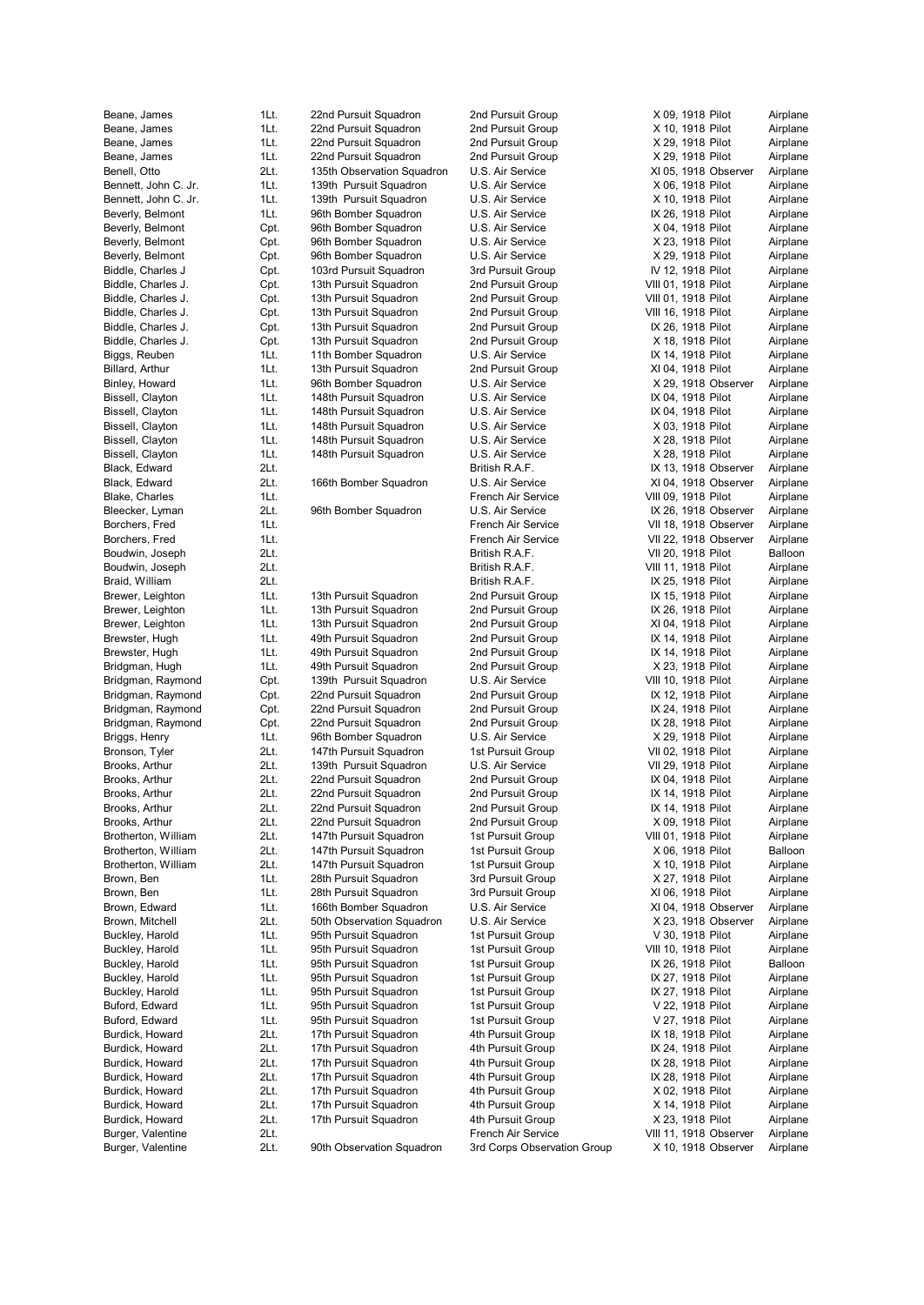| Burger, Valentine                                                                                                                                                                                                               |
|---------------------------------------------------------------------------------------------------------------------------------------------------------------------------------------------------------------------------------|
| Burwell, Paul                                                                                                                                                                                                                   |
| Butz, Thomas                                                                                                                                                                                                                    |
| Cady, Loris                                                                                                                                                                                                                     |
| Calkins, William                                                                                                                                                                                                                |
| Calkins, William                                                                                                                                                                                                                |
| Callahan, Lawrence                                                                                                                                                                                                              |
| Callahan, Lawrence                                                                                                                                                                                                              |
| Campbell, Douglas                                                                                                                                                                                                               |
| Campbell, Douglas                                                                                                                                                                                                               |
| Campbell, Douglas                                                                                                                                                                                                               |
| Campbell, Douglas                                                                                                                                                                                                               |
| Campbell, Douglas                                                                                                                                                                                                               |
| Campbell, Douglas                                                                                                                                                                                                               |
| Campbell, Jesse                                                                                                                                                                                                                 |
| Campbell, Jesse                                                                                                                                                                                                                 |
| Campbell, Jesse                                                                                                                                                                                                                 |
| Campbell, Jesse                                                                                                                                                                                                                 |
| Campbell, Morton                                                                                                                                                                                                                |
| Campbell, Morton                                                                                                                                                                                                                |
| Campbell, Morton                                                                                                                                                                                                                |
| Campbell, Morton                                                                                                                                                                                                                |
| Carl, Pitt P. Jr.                                                                                                                                                                                                               |
| Carney, Harry                                                                                                                                                                                                                   |
| Carney, Harry                                                                                                                                                                                                                   |
| Carpenter, Paul                                                                                                                                                                                                                 |
| Carr, Joseph                                                                                                                                                                                                                    |
| Carruthers, Louis                                                                                                                                                                                                               |
| Carruthers, Louis                                                                                                                                                                                                               |
| Carter, Arthur                                                                                                                                                                                                                  |
|                                                                                                                                                                                                                                 |
|                                                                                                                                                                                                                                 |
|                                                                                                                                                                                                                                 |
|                                                                                                                                                                                                                                 |
|                                                                                                                                                                                                                                 |
|                                                                                                                                                                                                                                 |
|                                                                                                                                                                                                                                 |
| Carter, Arthur<br>Cassady, Thomas<br>Cassady, Thomas<br>Cassady, Thomas<br>Cassady, Thomas<br>Cassady, Thomas<br>Cassady, Thomas<br>Cassady, Thomas<br>Cassady, Thomas<br>Cassady, Thomas<br>Cassady, Thomas<br>Cassady, Thomas |
|                                                                                                                                                                                                                                 |
|                                                                                                                                                                                                                                 |
|                                                                                                                                                                                                                                 |
| Castleman, John                                                                                                                                                                                                                 |
| Castleman, John                                                                                                                                                                                                                 |
|                                                                                                                                                                                                                                 |
| Cates, Robert                                                                                                                                                                                                                   |
| Cauchon, Leo                                                                                                                                                                                                                    |
| Clapp, Kenneth                                                                                                                                                                                                                  |
| Clapp, Kenneth                                                                                                                                                                                                                  |
| Clark, Edwin                                                                                                                                                                                                                    |
| Clark, George S                                                                                                                                                                                                                 |
| Clay, Henry R. Jr.                                                                                                                                                                                                              |
| <b>Clay, Henry R. Jr.</b><br>C                                                                                                                                                                                                  |
| Clay, Henry R. Jr.                                                                                                                                                                                                              |
| Clay, Henry R. Jr.                                                                                                                                                                                                              |
| Clay, Henry R. Jr.                                                                                                                                                                                                              |
| Clay, Henry R. Jr.                                                                                                                                                                                                              |
|                                                                                                                                                                                                                                 |
| Clay, Henry R. Jr.<br>Clay, Henry R. Jr.                                                                                                                                                                                        |
|                                                                                                                                                                                                                                 |
| Clements, William<br>Clements, William                                                                                                                                                                                          |
| Cline, Charles                                                                                                                                                                                                                  |
| Coates, Dana                                                                                                                                                                                                                    |
|                                                                                                                                                                                                                                 |
| Coleman, Dewitt                                                                                                                                                                                                                 |
|                                                                                                                                                                                                                                 |
|                                                                                                                                                                                                                                 |
| Coleman, Dewitt<br>Coleman, Wallace<br>Coleman, Wallace                                                                                                                                                                         |
| Collins, Bayard                                                                                                                                                                                                                 |
| Colson, Z                                                                                                                                                                                                                       |
| Colson, Z                                                                                                                                                                                                                       |
| Colton, Samuel                                                                                                                                                                                                                  |
| Colton, Samuel                                                                                                                                                                                                                  |
| Comegys, Edward                                                                                                                                                                                                                 |
| Comey, George                                                                                                                                                                                                                   |
| Comstock, Keyon                                                                                                                                                                                                                 |
| Conant, Rollis<br>Cone, J                                                                                                                                                                                                       |

| Burger, Valentine                        | 2Lt.         | 90th Observation Squadron                        | 3rd Corps Observation Group          | XI 03, 1918 Observer                       | Airplane             |
|------------------------------------------|--------------|--------------------------------------------------|--------------------------------------|--------------------------------------------|----------------------|
| Burwell, Paul                            | 2Lt.         |                                                  | British R.A.F.                       | VII 25, 1918 Pilot                         | Airplane             |
| Butz, Thomas                             | 1Lt.         | 95th Pursuit Squadron                            | 1st Pursuit Group                    | IX 27, 1918 Pilot                          | Airplane             |
| Cady, Loris                              | 1Lt.         | 141st Pursuit Squadron                           | U.S. Air Service                     | XI 05, 1918 Pilot                          | Airplane             |
| Calkins, William                         | 1Lt.         |                                                  | French Air Service                   | VII 18, 1918 Pilot                         | Airplane             |
| Calkins, William                         | 1Lt.         |                                                  | French Air Service                   | VII 22, 1918 Pilot                         | Airplane             |
| Callahan, Lawrence                       | 1Lt.         | 148th Pursuit Squadron                           | U.S. Air Service<br>U.S. Air Service | X 03, 1918 Pilot                           | Airplane             |
| Callahan, Lawrence<br>Campbell, Douglas  | 1Lt.<br>1Lt. | 148th Pursuit Squadron<br>94th Pursuit Squadron  | 1st Pursuit Group                    | X 28, 1918 Pilot<br>IV 14, 1918 Pilot      | Airplane<br>Airplane |
| Campbell, Douglas                        | 1Lt.         | 94th Pursuit Squadron                            | 1st Pursuit Group                    | V 18, 1918 Pilot                           | Airplane             |
| Campbell, Douglas                        | 1Lt.         | 94th Pursuit Squadron                            | 1st Pursuit Group                    | V 19, 1918 Pilot                           | Airplane             |
| Campbell, Douglas                        | 1Lt.         | 94th Pursuit Squadron                            | 1st Pursuit Group                    | V 27, 1918 Pilot                           | Airplane             |
| Campbell, Douglas                        | 1Lt.         | 94th Pursuit Squadron                            | 1st Pursuit Group                    | V 31, 1918 Pilot                           | Airplane             |
| Campbell, Douglas                        | 1Lt.         | 94th Pursuit Squadron                            | 1st Pursuit Group                    | VI 05, 1918 Pilot                          | Airplane             |
| Campbell, Jesse                          | 1Lt.         | 17th Pursuit Squadron                            | 4th Pursuit Group                    | VIII 14, 1918 Pilot                        | Airplane             |
| Campbell, Jesse                          | 1Lt.         | 17th Pursuit Squadron                            | 4th Pursuit Group                    | VIII 24, 1918 Pilot                        | Balloon              |
| Campbell, Jesse                          | 1Lt.         | 17th Pursuit Squadron                            | 4th Pursuit Group                    | IX 24, 1918 Pilot                          | Airplane             |
| Campbell, Jesse                          | 1Lt.         | 17th Pursuit Squadron                            | 4th Pursuit Group                    | IX 27, 1918 Pilot                          | Airplane             |
| Campbell, Morton                         | 1Lt.         | 17th Pursuit Squadron                            | 4th Pursuit Group                    | VIII 03, 1918 Pilot                        | Airplane             |
| Campbell, Morton                         | 1Lt.         | 17th Pursuit Squadron                            | 4th Pursuit Group                    | VIII 07, 1918 Pilot                        | Airplane             |
| Campbell, Morton                         | 1Lt.         | 17th Pursuit Squadron                            | 4th Pursuit Group                    | VIII 07, 1918 Pilot                        | Airplane             |
| Campbell, Morton                         | 1Lt.         | 17th Pursuit Squadron                            | 4th Pursuit Group                    | VIII 14, 1918 Pilot                        | Airplane             |
| Carl, Pitt P. Jr.                        | 1Lt.         | 88th Observation Squadron                        | 3rd Corps Observation Group          | IX 02, 1918 Observer                       | Airplane             |
| Carney, Harry                            | 1Lt.         | 28th Pursuit Squadron                            | 3rd Pursuit Group                    | X 02, 1918 Pilot                           | Airplane             |
| Carney, Harry                            | 1Lt.         | 28th Pursuit Squadron                            | 3rd Pursuit Group                    | X 08, 1918 Pilot                           | Airplane             |
| Carpenter, Paul                          | 1Lt.         | 166th Bomber Squadron                            | U.S. Air Service                     | X 23, 1918 Pilot                           | Airplane             |
| Carr, Joseph                             | 1Lt.         | 139th Pursuit Squadron                           | U.S. Air Service                     | X 30, 1918 Pilot                           | Airplane             |
| Carruthers, Louis                        | 1Lt.         | 93rd Pursuit Squadron                            | 3rd Pursuit Group                    | IX 13, 1918 Pilot                          | Airplane             |
| Carruthers, Louis                        | 1Lt.         | 93rd Pursuit Squadron                            | 3rd Pursuit Group                    | XI 05, 1918 Pilot                          | Airplane             |
| Carter, Arthur                           | 2Lt.         | 11th Bomber Squadron                             | U.S. Air Service                     | IX 14, 1918 Observer                       | Airplane             |
| Casgrain, Wilfred                        | 1Lt.         | 95th Pursuit Squadron                            | 1st Pursuit Group                    | V 30, 1918 Pilot                           | Airplane             |
| Cassady, Thomas                          | 1Lt.         |                                                  | Italian Air Service                  | V 28, 1918 Pilot                           | Airplane             |
| Cassady, Thomas                          | 1Lt.         |                                                  | French Air Service                   | VI 05, 1918 Pilot                          | Airplane             |
| Cassady, Thomas                          | 1Lt.         |                                                  | French Air Service                   | VI 23, 1918 Pilot                          | Airplane             |
| Cassady, Thomas                          | 1Lt.         |                                                  | French Air Service                   | VIII 11, 1918 Pilot                        | Airplane             |
| Cassady, Thomas                          | 1Lt.         |                                                  | French Air Service                   | VIII 15, 1918 Pilot                        | Airplane             |
| Cassady, Thomas                          | 1Lt.         | 28th Pursuit Squadron                            | 3rd Pursuit Group                    | IX 14, 1918 Pilot                          | Airplane             |
| Cassady, Thomas                          | 1Lt.         | 28th Pursuit Squadron                            | 3rd Pursuit Group                    | IX 26, 1918 Pilot                          | Airplane             |
| Cassady, Thomas                          | 1Lt.         | 28th Pursuit Squadron                            | 3rd Pursuit Group                    | X 02, 1918 Pilot                           | Airplane             |
| Cassady, Thomas                          | 1Lt.         | 28th Pursuit Squadron                            | 3rd Pursuit Group                    | X 27, 1918 Pilot                           | Airplane             |
| Castleman, John                          | 1Lt.         | 99th Observation Squadron                        | 5th Corps Observation Group          | X 05, 1918 Pilot                           | Airplane             |
| Castleman, John                          | 1Lt.         | 99th Observation Squadron                        | 5th Corps Observation Group          | X 05, 1918 Pilot                           | Airplane             |
| Cates, Robert                            | 1Lt.         | 94th Pursuit Squadron                            | 1st Pursuit Group                    | VII 07, 1918 Pilot                         | Airplane             |
| Cauchon, Leo                             | 1Lt.         | 24th Observation Squadron                        | 1st Army Observation Group           | X 22, 1918 Pilot                           | Airplane             |
| Clapp, Kenneth                           | 2Lt.         | 27th Pursuit Squadron                            | 1st Pursuit Group                    | VI 13, 1918 Pilot                          | Airplane             |
| Clapp, Kenneth                           | 2Lt.         | 27th Pursuit Squadron                            | 1st Pursuit Group                    | VII 16, 1918 Pilot                         | Airplane             |
| Clark, Edwin                             | 1Lt.         | 168th Observation Squadron                       | U.S. Air Service                     | XI 03, 1918 Pilot                          | Balloon              |
| Clark, George S                          | 1Lt.         | 104th Observation Squadron                       | 5th Corps Observation Group          | XI 10, 1918 Pilot                          | Airplane             |
| Clay, Henry R. Jr.                       | 1Lt.         | 148th Pursuit Squadron                           | U.S. Air Service                     | VIII 16, 1918 Pilot                        | Airplane             |
| Clay, Henry R. Jr.<br>Clay, Henry R. Jr. | 1Lt.<br>1Lt. | 148th Pursuit Squadron<br>148th Pursuit Squadron | U.S. Air Service<br>U.S. Air Service | VIII 21, 1918 Pilot<br>VIII 25, 1918 Pilot | Airplane<br>Airplane |
| Clay, Henry R. Jr.                       | 1Lt.         | 148th Pursuit Squadron                           | U.S. Air Service                     | VIII 27, 1918 Pilot                        | Airplane             |
| Clay, Henry R. Jr.                       | 1Lt.         | 148th Pursuit Squadron                           | U.S. Air Service                     | IX 04, 1918 Pilot                          | Airplane             |
| Clay, Henry R. Jr.                       | 1Lt.         | 148th Pursuit Squadron                           | U.S. Air Service                     | IX 04, 1918 Pilot                          | Airplane             |
| Clay, Henry R. Jr.                       | 1Lt.         | 148th Pursuit Squadron                           | U.S. Air Service                     | IX 24, 1918 Pilot                          | Airplane             |
| Clay, Henry R. Jr.                       | 1Lt.         | 148th Pursuit Squadron                           | U.S. Air Service                     | IX 27, 1918 Pilot                          | Airplane             |
| Clements, William                        | 1Lt.         | 17th Pursuit Squadron                            | 4th Pursuit Group                    | IX 17, 1918 Pilot                          | Airplane             |
| Clements, William                        | 1Lt.         | 17th Pursuit Squadron                            | 4th Pursuit Group                    | IX 24, 1918 Pilot                          | Airplane             |
| Cline, Charles                           | 1Lt.         | 28th Pursuit Squadron                            | 3rd Pursuit Group                    | X 02, 1918 Pilot                           | Airplane             |
| Coates, Dana                             | 1Lt.         | 11th Bomber Squadron                             | U.S. Air Service                     | X 27, 1918 Pilot                           | Airplane             |
| Coleman, Dewitt                          | 1Lt.         |                                                  | Italian Air Service                  | X 27, 1918 Pilot                           | Airplane             |
| Coleman, Dewitt                          | 1Lt.         |                                                  | Italian Air Service                  | X 27, 1918 Pilot                           | Airplane             |
| Coleman, Wallace                         | 1Lt.         | 135th Observation Squadron                       | U.S. Air Service                     | IX 12, 1918 Pilot                          | Airplane             |
| Coleman, Wallace                         | 1Lt.         | 135th Observation Squadron                       | U.S. Air Service                     | X 30, 1918 Pilot                           | Airplane             |
| Collins, Bayard                          | 2Lt.         | 24th Observation Squadron                        | 1st Army Observation Group           | X 22, 1918 Observer                        | Airplane             |
| Colson, Z                                | 1Lt.         | 49th Pursuit Squadron                            | 2nd Pursuit Group                    | X 10, 1918 Pilot                           | Airplane             |
| Colson, Z                                | 1Lt.         | 49th Pursuit Squadron                            | 2nd Pursuit Group                    | X 23, 1918 Pilot                           | Airplane             |
| Colton, Samuel                           | 1Lt.         | 27th Pursuit Squadron                            | 1st Pursuit Group                    | X 23, 1918 Pilot                           | Airplane             |
| Colton, Samuel                           | 1Lt.         | 27th Pursuit Squadron                            | 1st Pursuit Group                    | X 26, 1918 Pilot                           | Airplane             |
| Comegys, Edward                          | 1Lt.         | 11th Bomber Squadron                             | U.S. Air Service                     | IX 14, 1918 Pilot                          | Airplane             |
| Comey, George                            | 1Lt.         | 88th Observation Squadron                        | 3rd Corps Observation Group          | IX 02, 1918 Pilot                          | Airplane             |
| Comstock, Keyon                          | 2Lt.         | 166th Bomber Squadron                            | U.S. Air Service                     | XI 04, 1918 Pilot                          | Airplane             |
| Conant, Rollis                           | 2Lt.         | 168th Observation Squadron                       | U.S. Air Service                     | XI 03, 1918 Pilot                          | Balloon              |
|                                          |              |                                                  |                                      |                                            |                      |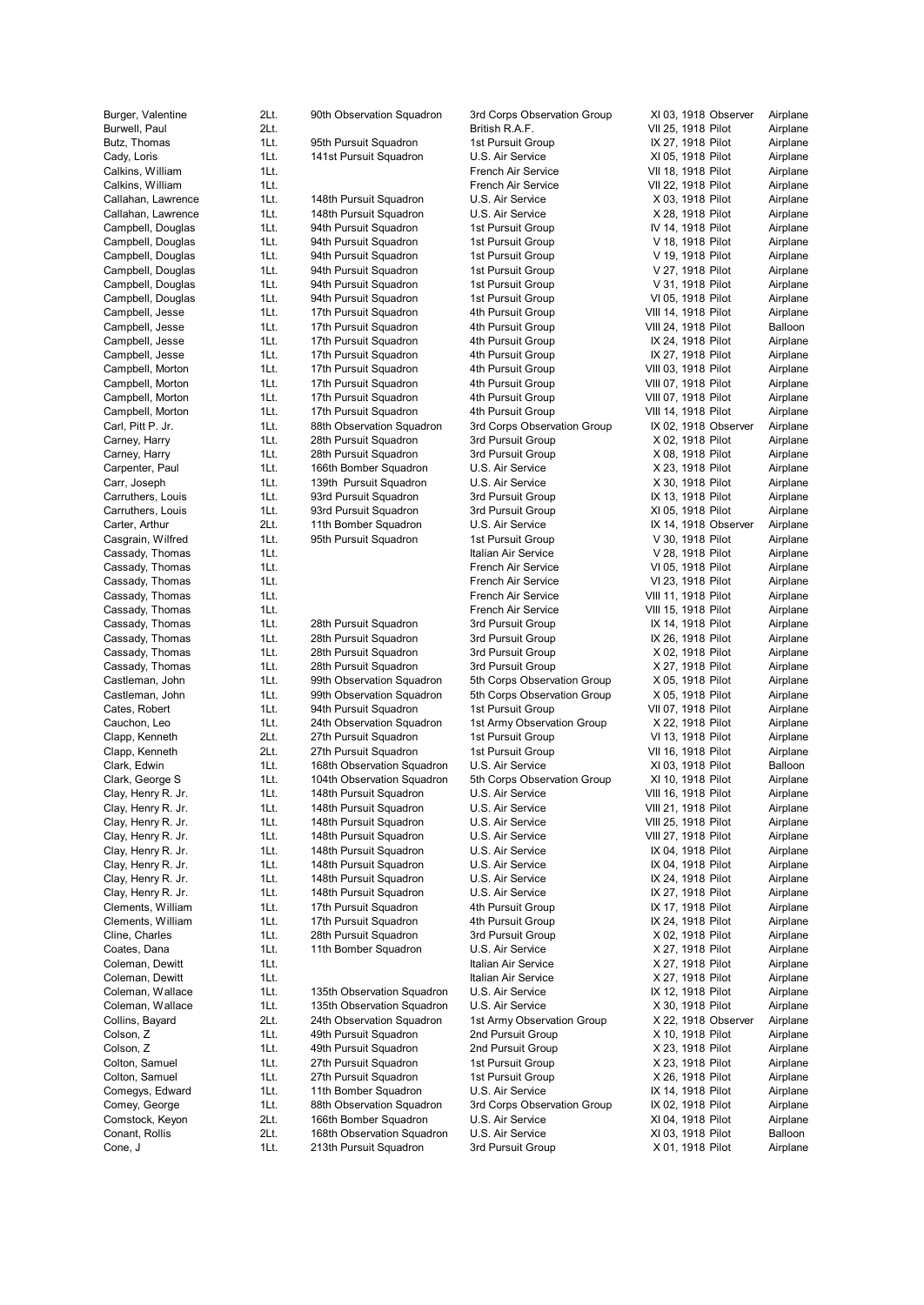Devery, John 1Lt. 166th Bomber Squadron U.S. Air Service XI 04, 1918 Pilot Airplane

Converse, Robert 1Lt. 13th Pursuit Squadron 2nd Pursuit Group IX 13, 1918 Pilot Airplane Converse, Robert 1Lt. 13th Pursuit Squadron 2nd Pursuit Group IX 13, 1918 Pilot Airplane Converse, Robert 1Lt. 13th Pursuit Squadron 2nd Pursuit Group IX 13, 1918 Pilot Airplane Cook, Everett 1Lt. 91st Observation Squadron 1st Army Observation Group IX 27, 1918 Pilot Airplane Cook, Everett 1Lt. 91st Observation Squadron 1st Army Observation Group X 25, 1918 Pilot Airplane Cook, Everett 1Lt. 91st Observation Squadron 1st Army Observation Group X 25, 1918 Pilot Airplane Cook, Everett 1Lt. 91st Observation Squadron 1st Army Observation Group X 28, 1918 Pilot Airplane Cook, Everett 1Lt. 91st Observation Squadron 1st Army Observation Group X 29, 1918 Pilot Airplane Cook, Harvey 1Lt. 94th Pursuit Squadron 1st Pursuit Group VII 07, 1918 Pilot Airplane Cook, Harvey **1Lt.** 94th Pursuit Squadron 1st Pursuit Group IX 26, 1918 Pilot Balloon **IX 26, 1918** Pilot Balloon Cook, Harvey **1Lt.** 94th Pursuit Squadron 1st Pursuit Group IX 28, 1918 Pilot Balloon Cook, Harvey **1Lt.** 94th Pursuit Squadron 1st Pursuit Group X 03, 1918 Pilot Balloon Cook, Harvey 1Lt. 94th Pursuit Squadron 1st Pursuit Group X 18, 1918 Pilot Airplane Cook, Harvey **1Lt.** 94th Pursuit Squadron 1st Pursuit Group X 22, 1918 Pilot Balloon Cook, Harvey 1Lt. 94th Pursuit Squadron 1st Pursuit Group X 30, 1918 Pilot Airplane<br>Coolidge, Hamilton 1Lt. 94th Pursuit Squadron 1st Pursuit Group VII 07, 1918 Pilot Airplane 1Lt. 94th Pursuit Squadron 1st Pursuit Group VII 07, 1918 Pilot Coolidge, Hamilton 1Lt. 94th Pursuit Squadron 1st Pursuit Group X 02, 1918 Pilot Airplane Coolidge, Hamilton 1Lt. 94th Pursuit Squadron 1st Pursuit Group X 03, 1918 Pilot Balloon Coolidge, Hamilton 1Lt. 94th Pursuit Squadron 1st Pursuit Group X 03, 1918 Pilot Airplane Coolidge, Hamilton 1Lt. 94th Pursuit Squadron 1st Pursuit Group X 03, 1918 Pilot Airplane Coolidge, Hamilton 1Lt. 94th Pursuit Squadron 1st Pursuit Group X 06, 1918 Pilot Balloon Coolidge, Hamilton 1Lt. 94th Pursuit Squadron 1st Pursuit Group X 10, 1918 Pilot Airplane Coolidge, Hamilton Cpt. 94th Pursuit Squadron 1st Pursuit Group X 13, 1918 Pilot Balloon Cooper, Alfred **1Lt.** 11th Bomber Squadron U.S. Air Service X 10, 1918 Pilot Airplane Cooper, Alfred **1Lt.** 11th Bomber Squadron U.S. Air Service XI 04, 1918 Pilot Airplane Cooper, Leslie 1Lt. 27th Pursuit Squadron 1st Pursuit Group XI 08, 1918 Pilot Balloon Cooper, Merion **1Lt.** 20th Bomber Squadron U.S. Air Service **IX 26, 1918 Pilot** Airplane Cordes, Walter **1Lt.** 1Lt. **1Lt. 1Lt. 1Lt. 1Lt. 1Lt. 1Lt. 1Lt. 1Lt. 1Lt. 1Lt. 1Lt. 1Lt. 1Lt. 1Lt. 1Lt. 1Lt. 1Lt. 1Lt. 1Lt. 1Lt. 1Lt. 1Lt. 1Lt. 1Lt. 1Lt. 1Lt. 1Lt. 1Lt.** Corley, James 2Lt. 1st Observation Squadron 1st Corps Observation Group X 01, 1918 Observer Airplane Corley, James 2Lt. 1st Observation Squadron 1st Corps Observation Group X 04, 1918 Observer Airplane Corley, James 2Lt. 1st Observation Squadron 1st Corps Observation Group X 04, 1918 Observer Airplane Corse, Irving 2Lt. British R.A.F. VIII 25, 1918 Pilot Airplane Corse, Irving 2Lt. British R.A.F. IX 07, 1918 Pilot Balloon Coryell, Ralph 2Lt. 96th Bomber Squadron 2Lt. Coryell, Ralph 2Coryell, Ralph 2Lt. 96th Bomber Squadron 2Lt. 201<br>Coryell, Ralph 2Lt. 96th Bomber Squadron 2L.S. Air Service 2X 04, 1918 Observer Airplane Corvell, Ralph 2Lt. 96th Bomber Squadron U.S. Air Service IX 04, 1918 Observer Coryell, Ralph 2Lt. 96th Bomber Squadron U.S. Air Service IX 26, 1918 Observer Airplane Cosper, Lloyd 1Lt. 11Lt. 12. 1. French Air Service VIII 19, 1918 Observer Airplane Cousins, John 1Lt. 24th Observation Squadron 1st Army Observation Group X 31, 1918 Observer Airplane Cousins, John 1Lt. 24th Observation Squadron 1st Army Observation Group XI 04, 1918 Observer Airplane<br>Cowan, Royal 2Lt. 24th Observation Squadron 1st Army Observation Group X 30, 1918 Pilot Airplane Cowan, Royal 2Lt. 24th Observation Squadron 1st Army Observation Group X 30, 1918 Pilot Cox, Paul 1Lt. 93rd Pursuit Squadron 3rd Pursuit Group X 10, 1918 Pilot Airplane Coyle, Arthur Cpt. 1st Observation Squadron 1st Corps Observation Group XI 04, 1918 Pilot Airplane Craig, Alexander **1Lt.** 1Lt. Italian Air Service **1. Italian Air Service** VI 24, 1918 Pilot Airplane Creech, Jesse 1Lt. 148th Pursuit Squadron U.S. Air Service VIII 15, 1918 Pilot Airplane Creech, Jesse 1Lt. 148th Pursuit Squadron U.S. Air Service VIII 25, 1918 Pilot Airplane Creech, Jesse 1Lt. 148th Pursuit Squadron U.S. Air Service IX 06, 1918 Pilot Airplane Creech, Jesse 1Lt. 148th Pursuit Squadron U.S. Air Service 1X 15, 1918 Pilot Airplane<br>Creech, Jesse 1Lt. 148th Pursuit Squadron U.S. Air Service 1X 17. 1918 Pilot Airplane Creech, Jesse 1Lt. 148th Pursuit Squadron U.S. Air Service IX 17, 1918 Pilot Creech, Jesse 1Lt. 148th Pursuit Squadron U.S. Air Service IX 26, 1918 Pilot Airplane Creech, Jesse 1Lt. 148th Pursuit Squadron U.S. Air Service X 28, 1918 Pilot Airplane Crissey, John 2Lt. 22nd Pursuit Squadron 2nd Pursuit Group X 10, 1918 Pilot Airplane Crissey, John 2Lt. 22nd Pursuit Squadron 2nd Pursuit Group X 29, 1918 Pilot Airplane Cullman, George 2Lt. 166th Bomber Squadron U.S. Air Service XI 04, 1918 Pilot Airplane Cunnius, Percy 2Lt. 148th Pursuit Squadron U.S. Air Service IX 15, 1918 Pilot Airplane Curry, John LTC 168th Observation Squadron U.S. Air Service XI 03, 1918 Observer Balloon Curtin, John 1Lt. 135th Observation Squadron U.S. Air Service IX 12, 1918 Pilot Airplane Curtis, Edward 1Lt. 95th Pursuit Squadron 1st Pursuit Group V 27, 1918 Pilot Airplane Curtis, Edward 1Lt. 95th Pursuit Squadron 1st Pursuit Group VII 16, 1918 Pilot Airplane Curtis, Edward 1Lt. 95th Pursuit Squadron 1st Pursuit Group IX 27, 1918 Pilot Airplane Curtis, Edward 1Lt. 95th Pursuit Squadron 1st Pursuit Group X 03, 1918 Pilot Airplane Curtis, Edward 1Lt. 95th Pursuit Squadron 1st Pursuit Group X 22, 1918 Pilot Airplane Curtis, Edward 1Lt. 95th Pursuit Squadron 1st Pursuit Group X 23, 1918 Pilot Airplane Dahringer, Homer 1Lt. 1st Observation Squadron 1st Corps Observation Group Davis, Richard 1Lt. French Air Service VII 17, 1918 Pilot Airplane Dawson, Leo 11t. 27th Pursuit Squadron 1st Pursuit Group VII 19, 1918 Pilot Airplane Dawson, Leo 11t. 27th Pursuit Squadron 1st Pursuit Group 1st Pursuit Group 1X 14, 1918 Pilot Balloon Dawson, Leo 1Lt. 27th Pursuit Squadron 1st Pursuit Group 18th Pursuit Squadron 2018 Pilot Airplane<br>19 Dawson, Leo 11t. 27th Pursuit Squadron 1st Pursuit Group 15th Pursuit Group Dawson, Leo 1Lt. 27th Pursuit Squadron 1st Pursuit Group XI 04, 1918 Pilot Defrance, Smith 2Lt. 139th Pursuit Squadron U.S. Air Service IX 26, 1918 Pilot Airplane Defrance, Smith 2Lt. 139th Pursuit Squadron U.S. Air Service IX 28, 1918 Pilot Airplane Delana, Edward 2Lt. 91st Observation Squadron 1st Army Observation Group X 09, 1918 Pilot Airplane Derge, David 2Lt. 20th Bomber Squadron U.S. Air Service X 30, 1918 Pilot Airplane

Conover, Harvey 1Lt. 90th Observation Squadron 3rd Corps Observation Group X 10, 1918 Pilot Airplane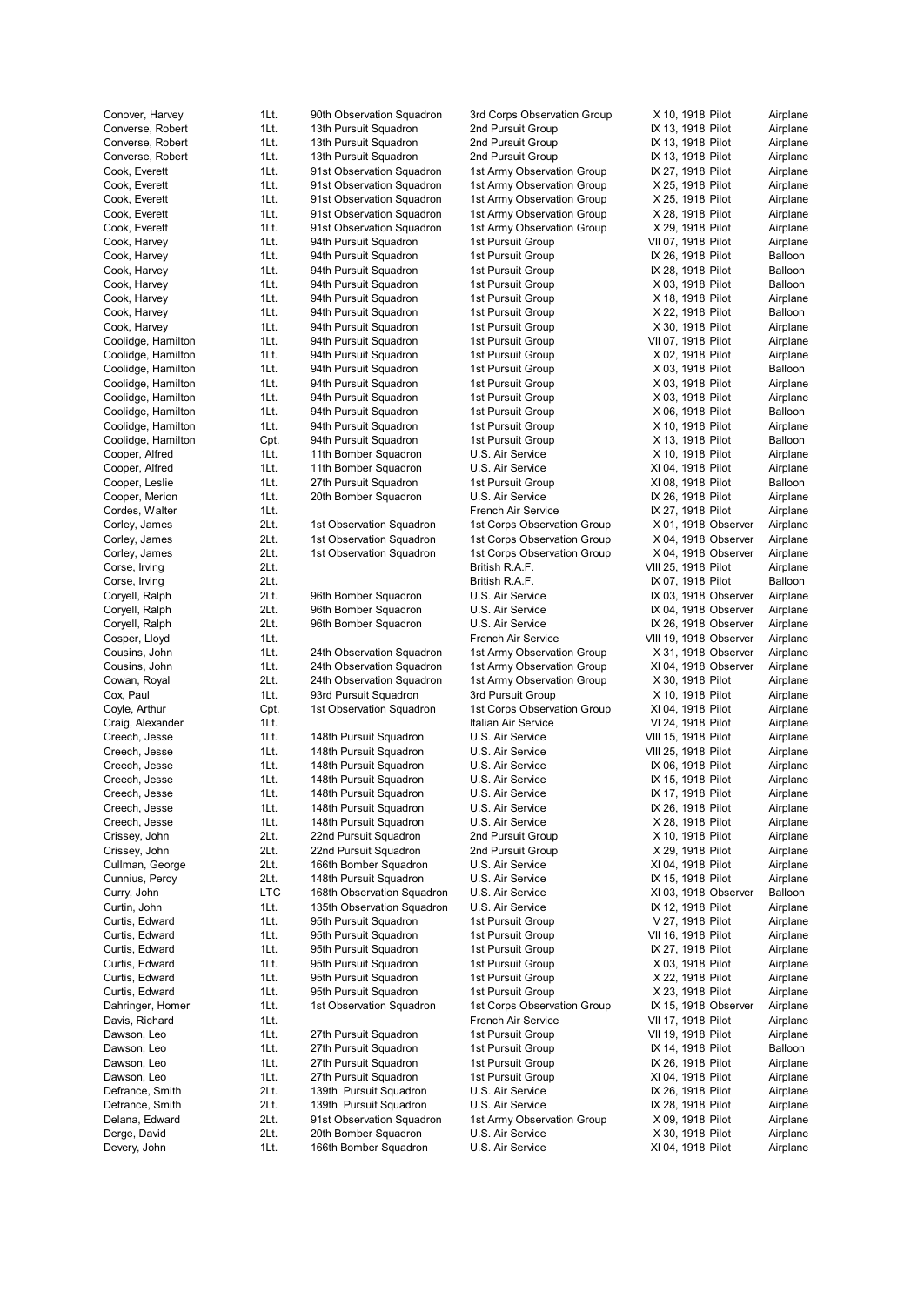Feinstein, Herman 2Lt. 166th Bomber Squadron U.S. Air Service XI 04, 1918 Observer Airplane

Dewitt, John 2Lt. 94th Pursuit Squadron 1st Pursuit Group XI 08, 1918 Pilot Balloon Diamond, Aubrey 2Lt. British R.A.F. VIII 23, 1918 Pilot Balloon Diamond, Aubrey 2Lt. 2. 2011 2. British R.A.F. No. 1918 Pilot Balloon Diekema, Willis 1Lt. 91st Observation Squadron 1st Army Observation Group XI 04, 1918 Pilot Airplane Diekema, Willis 1Lt. 91st Observation Squadron 1st Army Observation Group XI 04, 1918 Pilot Airplane Diekema, Willis 1Lt. 91st Observation Squadron 1st Army Observation Group XI 04, 1918 Pilot Airplane Dillon, Raymond 1Lt. 24th Observation Squadron 1st Army Observation Group X 31, 1918 Pilot Airplane Dillon, Raymond 1Lt. 24th Observation Squadron 1st Army Observation Group XI 03, 1918 Pilot Airplane Dillon, Raymond 1Lt. 24th Observation Squadron 1st Army Observation Group XI 03, 1918 Pilot Airplane<br>19 Dillon, Raymond 1Lt. 24th Observation Squadron 1st Army Observation Group XI 03. 1918 Pilot Airplane Dillon, Raymond 1Lt. 24th Observation Squadron 1st Army Observation Group XI 03, 1918 Pilot Dixon, Frank 1918 Pilot Airplane 17th Pursuit Squadron 4th Pursuit Group VIII 26, 1918 Pilot 1Lt. 17th Pursuit Squadron 4th Pursuit Group VIII 26, 1918 Pilot Airplane Dixon, Frank 1Lt. 17th Pursuit Squadron 4th Pursuit Group VIII 26, 1918 Pilot Airplane Dolan, Charles H. Jr. 1Lt. 103rd Pursuit Squadron 3rd Pursuit Group X 12, 1918 Pilot Airplane Dolive, Charles 1Lt. 93rd Pursuit Squadron 3rd Pursuit Group IX 12, 1918 Pilot Airplane Dolive, Charles **1Lt.** 93rd Pursuit Squadron 3rd Pursuit Group IX 13, 1918 Pilot Airplane Dolive, Charles **1Lt.** 93rd Pursuit Squadron 3rd Pursuit Group IX 13, 1918 Pilot Airplane<br>11t. 93rd Pursuit Squadron 3rd Pursuit Group IX 13, 1918 Pilot Airplane Dolive, Charles **1Lt.** 93rd Pursuit Squadron 3rd Pursuit Group 1X 13, 1918 Pilot Airplane **IX 13**, 1918 Pilot Dolive, Charles **1Lt.** 93rd Pursuit Squadron 3rd Pursuit Group X 18, 1918 Pilot Airplane<br>Donaldson, John 2Lt. 2Lt. British R.A.F. VII 22, 1918 Pilot Airplane Donaldson, John 2Lt. 2018 Pilot 2012 1: British R.A.F. 2012 22, 1918 Pilot Donaldson, John 2Lt. British R.A.F. VII 25, 1918 Pilot Airplane Donaldson, John 2Lt. British R.A.F. VIII 08, 1918 Pilot Airplane Donaldson, John 2Lt. British R.A.F. VIII 09, 1918 Pilot Airplane Donaldson, John 2Lt. British R.A.F. VIII 10, 1918 Pilot Airplane Donaldson, John 2Lt. British R.A.F. VIII 25, 1918 Pilot Airplane Donaldson, John 2Lt. 2Lt. 2008 2011 British R.A.F. 2008 2011 29, 1918 Pilot Airplane Donaldson, John 2Lt. British R.A.F. IX 01, 1918 Pilot Airplane Donaldson, Robert 1Lt. 27th Pursuit Squadron 1st Pursuit Group X 23, 1918 Pilot Airplane Doolin, Bernard 2Lt. 22nd Pursuit Squadron 2nd Pursuit Group IX 26, 1918 Pilot Airplane Dorsey, George 1Lt. 148th Pursuit Squadron U.S. Air Service VIII 21, 1918 Pilot Airplane Dorsey, George **1Lt.** 148th Pursuit Squadron U.S. Air Service X 28, 1918 Pilot Airplane Douglass, Kingman 1Lt. 91st Observation Squadron 1st Army Observation Group X 25, 1918 Pilot Airplane Douglass, Kingman 1Lt. 91st Observation Squadron 1st Army Observation Group X 25, 1918 Pilot Airplane Douglass, Kingman 1Lt. 91st Observation Squadron 1st Army Observation Group X 31, 1918 Pilot Airplane Drew, Charles 1Lt. 13th Pursuit Squadron 2nd Pursuit Group VIII 15, 1918 Pilot Airplane Drummond, Frank 1Lt. 135th Observation Squadron U.S. Air Service X 10, 1918 Observer Airplane<br>11 Duckstein, Arthur 11 15t Observation Squadron 1st Corps Observation Group 1X 15, 1918 Observer Airplane 1Lt. 1st Observation Squadron 1st Corps Observation Group Duncan, Asa 1Lt. 91st Observation Squadron 1st Army Observation Group X 09, 1918 Observer Airplane Easterbrook, Arthur 1Lt. 1st Observation Squadron 1st Corps Observation Group X 06, 1918 Observer Airplane Easterbrook, Arthur 1Lt. 1st Observation Squadron 1st Corps Observation Group X 08, 1918 Observer Airplane Easterbrook, Arthur 1Lt. 1st Observation Squadron 1st Corps Observation Group X 08, 1918 Observer Airplane Easterbrook, Arthur 1Lt. 1st Observation Squadron 1st Corps Observation Group X 22, 1918 Observer Airplane Easterbrook, Arthur 1Lt. 1st Observation Squadron 1st Corps Observation Group XI 04, 1918 Observer Airplane Eaton, Warren **1Lt.** 103rd Pursuit Squadron 3rd Pursuit Group X 10, 1918 Pilot Airplane Edwards, Brooke **1Lt.** 20th Bomber Squadron U.S. Air Service X 10, 1918 Pilot Airplane Edwards, Philip 2Lt. 11th Bomber Squadron U.S. Air Service XI 03, 1918 Observer Airplane Edwards, Philip 2Lt. 11th Bomber Squadron U.S. Air Service XI 03, 1918 Observer Airplane Edwards, Philip 2Lt. 11th Bomber Squadron U.S. Air Service XI 04, 1918 Observer Airplane<br>2011 11t. 96th Bomber Squadron U.S. Air Service XX 26, 1918 Pilot Airplane Elliot, Robert 1Lt. 96th Bomber Squadron U.S. Air Service 1X 26, 1918 Pilot Airplane<br>
Elliot, Robert 1Lt. 96th Bomber Squadron U.S. Air Service X 04, 1918 Pilot Airplane 1Lt. 96th Bomber Squadron U.S. Air Service Ellis, Arthur 1Lt. 96th Bomber Squadron U.S. Air Service IX 26, 1918 Observer Airplane Ellis, Robert 11.1. 1998 1.1 1.1. Ellis, Robert 1.1. Airplane Ennis, Frank 2Lt. 147th Pursuit Squadron 1st Pursuit Group IX 28, 1918 Pilot Airplane Erwin, William 1Lt. 1st Observation Squadron 1st Corps Observation Group IX 15, 1918 Pilot Airplane Erwin, William 1Lt. 1st Observation Squadron 1st Corps Observation Group IX 29, 1918 Pilot Airplane Erwin, William 1Lt. 1st Observation Squadron 1st Corps Observation Group X 06, 1918 Pilot Airplane Erwin, William 1Lt. 1st Observation Squadron 1st Corps Observation Group X 08, 1918 Pilot Airplane Erwin, William 1Lt. 1st Observation Squadron 1st Corps Observation Group X 08, 1918 Pilot Airplane Erwin, William 1Lt. 1st Observation Squadron 1st Corps Observation Group X 15, 1918 Pilot Airplane Erwin, William 1Lt. 1st Observation Squadron 1st Corps Observation Group X 18, 1918 Pilot Airplane<br>11st Corps Observation 1st Corps Observation Group X 22. 1918 Pilot Airplane Erwin, William 1Lt. 1st Observation Squadron 1st Corps Observation Group X 22, 1918 Pilot Este, J 1Lt. 13th Pursuit Squadron 2nd Pursuit Group IX 13, 1918 Pilot Airplane Este, J 1Lt. 13th Pursuit Squadron 2nd Pursuit Group 1X 13, 1918 Pilot Airplane Este, J<br>
Este, J. Schleit. 13th Pursuit Squadron 2nd Pursuit Group 12 13, 1918 Pilot Airplane<br>
Este, J. Schleiter Airplane 2nd Pursuit Group 18, 06, 1918 Pilot Airplane Cpt. 13th Pursuit Squadron Evans, J 2Lt. British R.A.F. IX 25, 1918 Observer Airplane Evans, J 2Lt. British R.A.F. IX 25, 1918 Observer Airplane Eypper, George 1Lt. French Air Service IX 26, 1918 Pilot Airplane Put. 103rd Pursuit Squadron 3rd Pursuit Group X 18, 1918 Pilot Farnsworth, Thomas 1Lt. 96th Bomber Squadron U.S. Air Service IX 04, 1918 Pilot Airplane Farnsworth, Thomas 1Lt. 96th Bomber Squadron U.S. Air Service IX 13, 1918 Pilot Airplane Fay, Samuel 1Lt. 91st Observation Squadron 1st Army Observation Group X 25, 1918 Observer Airplane Fay, Samuel 1Lt. 91st Observation Squadron 1st Army Observation Group X 25, 1918 Observer Airplane Feinstein, Herman 2Lt. 166th Bomber Squadron U.S. Air Service X 23, 1918 Observer Airplane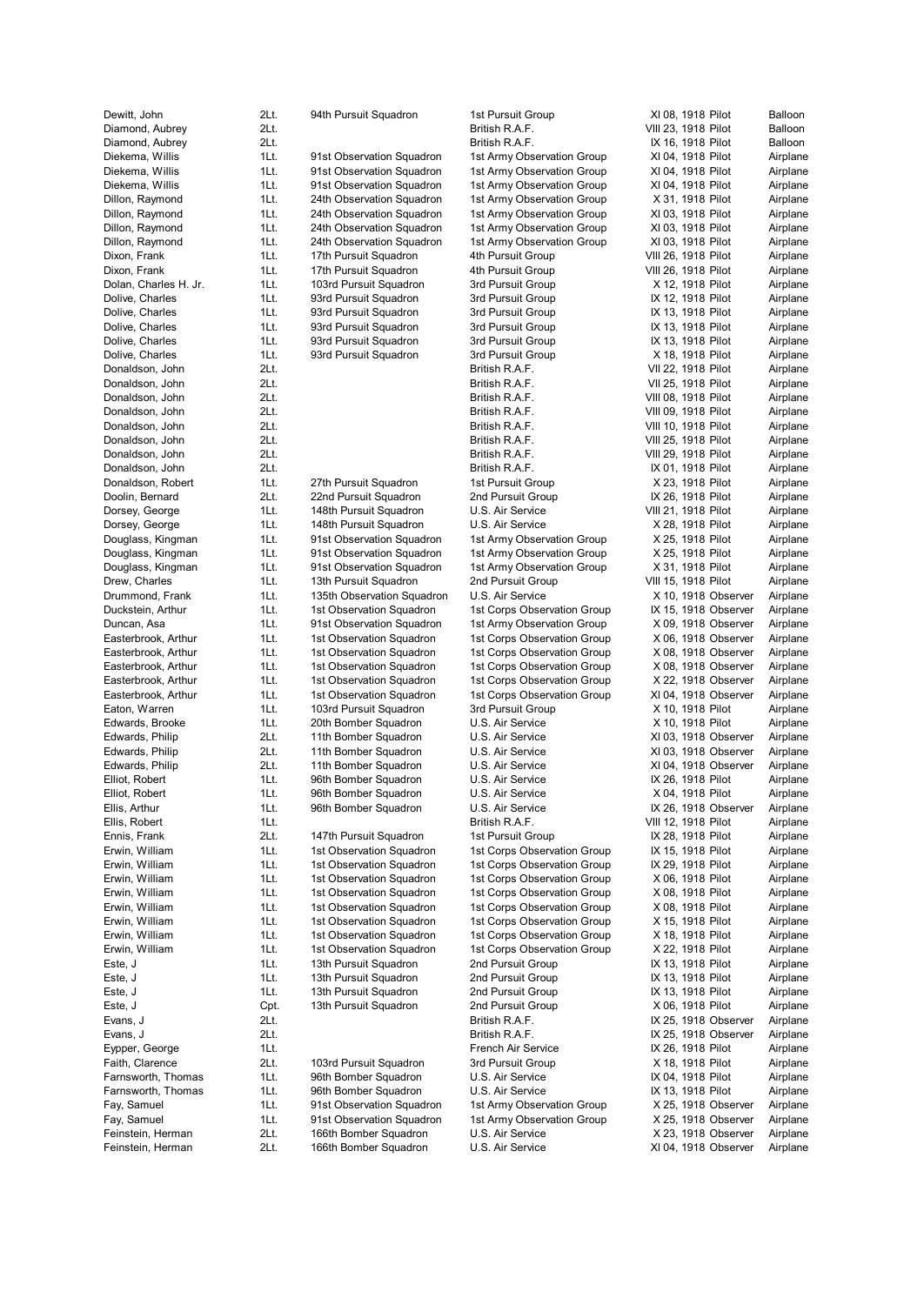Fershay, Harold 2Lt. 96th Bomber Squadron U.S. Air Service IX 26, 1918 Pilot Airplane Fish, Farnam 1Lt. 1. 1999 1.1 French Air Service 1.1 VII 01, 1918 Pilot Balloon Fisher, George **1Lt.** 95th Pursuit Squadron 1st Pursuit Group V 27, 1918 Pilot Airplane Fisher, Leroy 2Lt. 96th Bomber Squadron U.S. Air Service X 29, 1918 Observer Airplane Fiske, Gardiner 1Lt. 20th Bomber Squadron U.S. Air Service XI 04, 1918 Observer Airplane Fleeson, Howard 1Lt. 12th Observation Squadron 1st Corps Observation Group IX 12, 1918 Observer Airplane Fleeson, Howard 1Lt. 12th Observation Squadron 1st Corps Observation Group X 30, 1918 Observer Airplane Fleeson, Howard 1Lt. 12th Observation Squadron 1st Corps Observation Group X 30, 1918 Observer Airplane Fleet, Charles **1Lt.** 135th Observation Squadron U.S. Air Service XI 05, 1918 Pilot Airplane Folger, Harry 2Lt. 96th Bomber Squadron U.S. Air Service X 29, 1918 Observer Airplane Follmer, Harold **1Lt.** 93rd Pursuit Squadron 3rd Pursuit Group X 22, 1918 Pilot Airplane Follmer, Harold **1Lt.** 93rd Pursuit Squadron 3rd Pursuit Group XI 05, 1918 Pilot Airplane Fontaine, Hugh 1Lt. 49th Pursuit Squadron 2nd Pursuit Group IX 14, 1918 Pilot Airplane Fontaine, Hugh 1Lt. 49th Pursuit Squadron 2nd Pursuit Group 1X 14, 1918 Pilot Airplane Fontaine, Hugh 1Lt. 49th Pursuit Squadron 2nd Pursuit Group X 10, 1918 Pilot Airplane<br>11t. 49th Pursuit Squadron 2nd Pursuit Group X 10, 1918 Pilot Airplane 1Lt. 49th Pursuit Squadron 2nd Pursuit Group X 10, 1918 Pilot Forbes, Earl 2Lt. 20th Bomber Squadron U.S. Air Service IX 26, 1918 Observer Airplane Ford, Christopher 1Lt. 103rd Pursuit Squadron 3rd Pursuit Group V 21, 1918 Pilot Airplane Ford, Christopher 1Lt. 213th Pursuit Squadron 3rd Pursuit Group VIII 21, 1918 Pilot Airplane Ford, Christopher W 1Lt. 103rd Pursuit Squadron 3rd Pursuit Group III 27, 1918 Pilot Airplane Forshay, Harold **2Lt.** 96th Bomber Squadron U.S. Air Service **IX 26, 1918 Pilot** Airplane Forshay, Harold 2Lt. 96th Bomber Squadron U.S. Air Service X 04, 1918 Pilot Airplane Fort, Frank 2Lt. 8th Observation Squadron U.S. Air Service X 10, 1918 Pilot Airplane Fort, Frank 2Lt. 8th Observation Squadron U.S. Air Service X 31, 1918 Pilot Airplane Foss, F 1Lt. 166th Bomber Squadron U.S. Air Service XI 04, 1918 Pilot Airplane Foster, Austin 1Lt. 90th Observation Squadron 3rd Corps Observation Group XI 04, 1918 Observer Airplane Foster, Francis **1Lt.** 88th Observation Squadron 3rd Corps Observation Group X 23, 1918 Gunner Airplane<br>11t. 88th Observation Squadron 3rd Corps Observation Group X 23. 1918 Gunner Airplane 1Lt. 88th Observation Squadron 3rd Corps Observation Group X 23, 1918 Gunner Airplane Frank, William 1Lt. 20th Bomber Squadron U.S. Air Service X 23, 1918 Observer Airplane Freeman, Harry **1Lt.** 13th Pursuit Squadron 2nd Pursuit Group VIII 01, 1918 Pilot Airplane Freeman, Harry **1Lt.** 13th Pursuit Squadron 2nd Pursuit Group VIII 01, 1918 Pilot Airplane Freeman, Harry 1Lt. 13th Pursuit Squadron 2nd Pursuit Group VIII 15, 1918 Pilot Airplane Frost, John 1Lt. 103rd Pursuit Squadron 3rd Pursuit Group IX 17, 1918 Pilot Airplane Frost, John 11 103rd Pursuit Squadron 3rd Pursuit Group 1 XI 04, 1918 Pilot Airplane<br>11 1Lt. 93rd Pursuit Squadron 3rd Pursuit Group 1X 29, 1918 Pilot Airplane Fuller, Roswell **1Lt.** 93rd Pursuit Squadron 3rd Pursuit Group 18 29, 1918 Pilot Fuller, Roswell **1Lt.** 93rd Pursuit Squadron 3rd Pursuit Group IX 29, 1918 Pilot Airplane Fulton, Richard 2Lt. 20th Bomber Squadron U.S. Air Service X 10, 1918 Observer Airplane Furlow, George 1Lt. 103rd Pursuit Squadron 3rd Pursuit Group VIII 11, 1918 Pilot Airplane Furlow, George **1Lt.** 103rd Pursuit Squadron 3rd Pursuit Group IX 13, 1918 Pilot Airplane Furlow, George **1Lt.** 103rd Pursuit Squadron 3rd Pursuit Group IX 13, 1918 Pilot Airplane Furlow, George **1Lt.** 103rd Pursuit Squadron 3rd Pursuit Group IX 17, 1918 Pilot Airplane Furlow, George **1Lt.** 103rd Pursuit Squadron 3rd Pursuit Group X 27, 1918 Pilot Airplane Gaillard, Samuel P. Jr. 1Lt. 213th Pursuit Squadron 3rd Pursuit Group IX 02, 1918 Pilot Airplane Gaillard, Samuel P. Jr. 1Lt. 213th Pursuit Squadron 3rd Pursuit Group IX 14, 1918 Pilot Airplane Gaillard, Samuel P. Jr. 1Lt. 213th Pursuit Squadron 3rd Pursuit Group XI 03, 1918 Pilot Balloon Garlough, John 2Lt. 11th Bomber Squadron U.S. Air Service XI 03, 1918 Pilot Airplane Garlough, John 2Lt. 11th Bomber Squadron U.S. Air Service XI 03, 1918 Pilot Airplane<br>Garlough, John 2Lt. 11th Bomber Squadron U.S. Air Service XI 04. 1918 Pilot Airplane Garlough, John 2Lt. 11th Bomber Squadron U.S. Air Service XI 04, 1918 Pilot Airplanes Garnsey, Edward 1Lt. 94th Pursuit Squadron 1st Pursuit Group X 02, 1918 Pilot Airplane Garretson, Ray **1Lt.** 11.1. The Communication of French Air Service 1990 VI 02, 1918 Pilot Airplane Garretson, Ray **1Lt.** 11. 1. 1. 1. French Air Service 1990, 1918 Pilot Airplane Garretson, Ray 1Lt. French Air Service VIII 09, 1918 Pilot Airplane Garver, John 2Lt. 2015. 2007. Eritish R.A.F. X 01, 1918 Pilot Airplane Garver, John 2Lt. 2015. 2016. British R.A.F. X 01, 1918 Pilot Balloon Balloon Garver, John 2Lt. 2012. 2008. Eritish R.A.F. X 01, 1918 Pilot Airplane Garvie, Hugh 199th 11. 139th Pursuit Squadron U.S. Air Service 13 May 18, 1918 Pilot Airplane Garvie, Hugh 11t. 139th Pursuit Squadron U.S. Air Service IX 18, 1918 Pilot Airplane Garvie, Hugh 11t. 139th Pursuit Squadron U.S. Air Service IX 18, 1918 Pilot Airplane Garvie, Hugh 1995 1996 1997 11 139th Pursuit Squadron U.S. Air Service 18, 26, 1918 Pilot Airplane Gastreich, Joseph 1Lt. 1st Observation Squadron 1st Corps Observation Group X 02, 1918 Observer Airplane Gaylord, Bradley **1Lt.** 96th Bomber Squadron U.S. Air Service **IX 13, 1918 Pilot** Airplane<br>George, Abram **1998 2018 22t.** 28th Pursuit Squadron 3rd Pursuit Group X 30, 1918 Pilot Airplane George, Abram 2Lt. 28th Pursuit Squadron 3rd Pursuit Group X 30, 1918 Pilot Airplane<br>George, Harold 1Lt. 139th Pursuit Squadron U.S. Air Service X 27, 1918 Pilot Airplane George, Harold 1Lt. 139th Pursuit Squadron U.S. Air Service George, Harold **1Lt.** 139th Pursuit Squadron U.S. Air Service X 27, 1918 Pilot Airplane George, Harold **1Lt.** 139th Pursuit Squadron U.S. Air Service X 29, 1918 Pilot Airplane George, Harold **1Lt.** 139th Pursuit Squadron U.S. Air Service X 29, 1918 Pilot Airplane George, Harold **1Lt.** 139th Pursuit Squadron U.S. Air Service XI 05, 1918 Pilot Airplane Germer, Lester **2Lt.** 139th Pursuit Squadron U.S. Air Service IX 26, 1918 Pilot Airplane Germer, Lester 2Lt. 139th Pursuit Squadron U.S. Air Service X 10, 1918 Pilot Airplane Germer, Lester 2Lt. 139th Pursuit Squadron U.S. Air Service X 22, 1918 Pilot Airplane Giles, Benjamin 1Lt. 168th Observation Squadron U.S. Air Service XI 03, 1918 Observer Balloon

Gill, Clarence **1Lt.** 95th Pursuit Squadron 1st Pursuit Group VII 25, 1918 Pilot Airplane

Ferrell, Enoch 2Lt. 24th Observation Squadron 1st Army Observation Group XI 04, 1918 Observer Airplane Goldthwaite, George 1Lt. 24th Observation Squadron 1st Army Observation Group XI 05, 1918 Pilot Airplane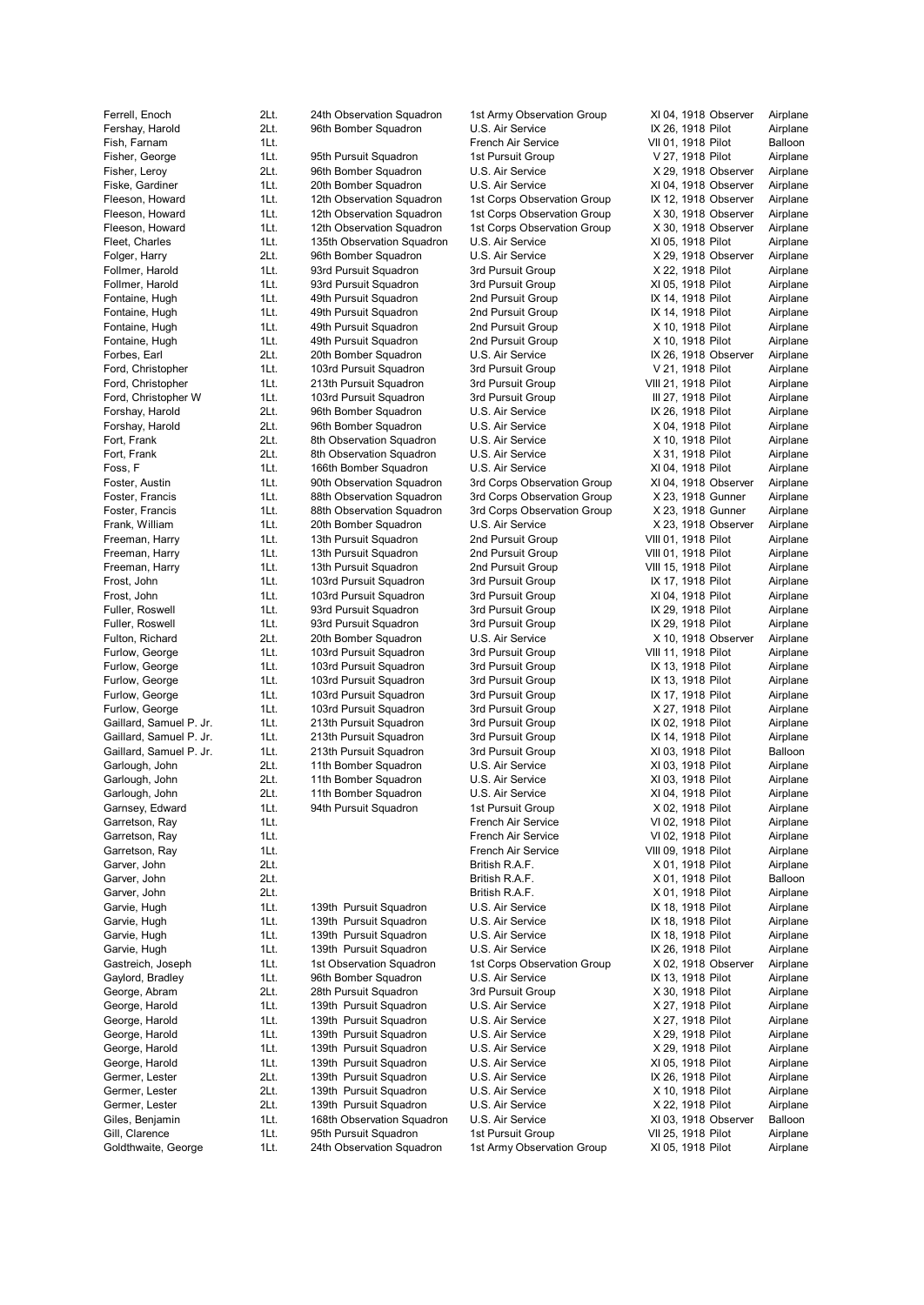Harding, Lowell 1Lt. 93rd Pursuit Squadron 3rd Pursuit Group XI 05, 1918 Pilot Airplane

Goulding, William 1Lt. 93rd Pursuit Squadron 3rd Pursuit Group X 18, 1918 Pilot Airplane<br>Goulding, William 1Lt. 93rd Pursuit Squadron 3rd Pursuit Group X 18, 1918 Pilot Airplane 1Lt. 93rd Pursuit Squadron 3rd Pursuit Group 3rd X 18, 1918 Pilot Airplane Gracie, Ralph 1Lt. 1. 1. 1. British R.A.F. VI 02, 1918 Pilot Airplane Gracie, Ralph 1Lt. 1. 1. 1. British R.A.F. 1918 Pilot Airplane Graham, Percy 1Lt. 49th Pursuit Squadron 2nd Pursuit Group X 04, 1918 Pilot Airplane Grant, Alfred 1Lt. 27th Pursuit Squadron 1st Pursuit Group VII 02, 1918 Pilot Airplane Grant, Alfred 1Lt. 27th Pursuit Squadron 1st Pursuit Group VII 02, 1918 Pilot Airplane Grant, Alfred Cpt. 27th Pursuit Squadron 1st Pursuit Group X 23, 1918 Pilot Airplane Grant, Alfred Cpt. 27th Pursuit Squadron 1st Pursuit Group X 23, 1918 Pilot Grant, Sidney 2Lt. 88th Observation Squadron 3rd Corps Observation Group X 22, 1918 Pilot Airplane<br>1981 Crant, Sidney 2Lt. 88th Observation Squadron 3rd Corps Observation Group X 23, 1918 Pilot Airplane Grant, Sidney 2Lt. 88th Observation Squadron 3rd Corps Observation Group X 23, 1918 Pilot Airplane Grant, Sidney 2Lt. 88th Observation Squadron 3rd Corps Observation Group X 23, 1918 Pilot Airplane Gravatt. Charles **1Lt.** 95th Pursuit Squadron 1st Pursuit Group 1st Pursuit Airplane Graveline, Fred Sgt. 20th Bomber Squadron U.S. Air Service X 10, 1918 Observer Airplane Graveline, Fred Sgt. 20th Bomber Squadron U.S. Air Service XI 05, 1918 Observer Airplane Green, M 1Lt. 94th Pursuit Squadron 1st Pursuit Group VII 07, 1918 Pilot Airplane<br>Greene, Paul 1Lt. 11th Bomber Squadron U.S. Air Service X 04, 1918 Observer Airplane 1Lt. 11th Bomber Squadron U.S. Air Service X 04, 1918 Observer Greer, Hal 11. 11th Bomber Squadron U.S. Air Service IX 14, 1918 Observer Airplane Grey, Charles **1Lt.** 213th Pursuit Squadron 3rd Pursuit Group IX 02, 1918 Pilot Airplane Grey, Charles **1Lt.** 213th Pursuit Squadron 3rd Pursuit Group IX 14, 1918 Pilot Airplane Grey, Charles 1Lt. 213th Pursuit Squadron 3rd Pursuit Group X 04, 1918 Pilot Airplane Grey, Charles 1Lt. 213th Pursuit Squadron 3rd Pursuit Group X 28, 1918 Pilot Airplane Grey, Charles **1Lt.** 213th Pursuit Squadron 3rd Pursuit Group XI 03, 1918 Pilot Balloon Grier, Alexander 2Lt. 90th Observation Squadron 3rd Corps Observation Group IX 20, 1918 Observer Airplane Grylls, Greveys **1Lt.** 22nd Pursuit Squadron 2nd Pursuit Group X 18, 1918 Pilot Airplane Gundelach, Andre 1Lt. 96th Bomber Squadron U.S. Air Service IX 03, 1918 Pilot Airplane Gundelach, Andre 1Lt. 96th Bomber Squadron U.S. Air Service IX 04, 1918 Pilot Airplane Guthrie, Murray **1Lt.** 13th Pursuit Squadron 2nd Pursuit Group IX 14, 1918 Pilot Airplane Guthrie, Murray **1Lt.** 13th Pursuit Squadron 2nd Pursuit Group IX 14, 1918 Pilot Airplane Guthrie, Murray 11t. 13th Pursuit Squadron 2nd Pursuit Group 1X 15, 1918 Pilot Airplane<br>11t. 13th Pursuit Squadron 2nd Pursuit Group 1X 01, 1918 Pilot Airplane Guthrie, Murray **1Lt.** 13th Pursuit Squadron 2nd Pursuit Group X 01, 1918 Pilot Airplane Guthrie, Murray **1Lt.** 13th Pursuit Squadron 2nd Pursuit Group X 04, 1918 Pilot Airplane Guthrie, Murray 1Lt. 13th Pursuit Squadron 2nd Pursuit Group XI 04, 1918 Pilot Airplane Guthrie, Ramon 2Lt. 11th Bomber Squadron U.S. Air Service IX 14, 1918 Observer Airplane Guthrie, Ramon 2Lt. 11th Bomber Squadron U.S. Air Service IX 18, 1918 Observer Airplane<br>Guthrie, Ramon 2Lt. 11th Bomber Squadron U.S. Air Service XI 03, 1918 Observer Airplane Guthrie, Ramon 2Lt. 11th Bomber Squadron U.S. Air Service XI 03, 1918 Observer Airplane<br>Guthrie, Ramon 2Lt. 11th Bomber Squadron U.S. Air Service XI 03, 1918 Observer Airplane Guthrie, Ramon 2Lt. 11th Bomber Squadron U.S. Air Service XI 03, 1918 Observer Gwinn, Joseph M. Jr. 1Lt. 27th Pursuit Squadron 1st Pursuit Group XI 08, 1918 Pilot Airplane Haight, Edward 1Lt. 139th Pursuit Squadron U.S. Air Service IX 28, 1918 Pilot Airplane Haight, Edward 1Lt. 139th Pursuit Squadron U.S. Air Service X 27, 1918 Pilot Airplane Haight, Edward 1Lt. 139th Pursuit Squadron U.S. Air Service X 29, 1918 Pilot Airplane Haight, Edward 1Lt. 139th Pursuit Squadron U.S. Air Service X 29, 1918 Pilot Airplane Haight, Edward 1Lt. 139th Pursuit Squadron U.S. Air Service X 30, 1918 Pilot Airplane Hall, Herbert **1Lt.** 95th Pursuit Squadron 1st Pursuit Group 1st Pursuit Airplane Hall, Herbert 1Lt. 95th Pursuit Squadron 1st Pursuit Group XI 05, 1918 Pilot Balloon Hall, James **Cpt.** 94th Pursuit Squadron 1st Pursuit Group IV 29, 1918 Pilot Airplane Hall, James **1Lt.** 1Lt. The Service 1Lt. French Air Service 1. 1918 Pilot Airplane Hall, James N Cpt. 103rd Pursuit Squadron 3rd Pursuit Group III 27, 1918 Pilot Airplane Hall, James N Cpt. 103rd Pursuit Squadron 3rd Pursuit Group III 27, 1918 Pilot Airplane Hambleton, John 1Lt. 95th Pursuit Squadron 1st Pursuit Group V 28, 1918 Pilot Airplane Hambleton, John 1Lt. 95th Pursuit Squadron 1st Pursuit Group V 30, 1918 Pilot Airplane Hambleton, John Cpt. 213th Pursuit Squadron 3rd Pursuit Group X 28, 1918 Pilot Airplane Hamilton, Lloyd 1Lt. British R.A.F. VI 07, 1918 Pilot Balloon Hamilton, Lloyd 1Lt. British R.A.F. VI 18, 1918 Pilot Airplane Hamilton, Lloyd **11.** 11. 12. 12. British R.A.F. 1998 Pilot Airplane Airplane Hamilton, Lloyd 1Lt. British R.A.F. VII 12, 1918 Pilot Airplane Hamilton, Lloyd 1Lt. 17th Pursuit Squadron 4th Pursuit Group VIII 07, 1918 Pilot Airplane Hamilton, Lloyd 1Lt. 17th Pursuit Squadron 4th Pursuit Group VIII 14, 1918 Pilot Airplane Hamilton, Lloyd 1Lt. 17th Pursuit Squadron 4th Pursuit Group VIII 21, 1918 Pilot Balloon Hamilton, Lloyd 1Lt. 17th Pursuit Squadron 4th Pursuit Group VIII 21, 1918 Pilot Airplane Hamilton, Lloyd 1Lt. 17th Pursuit Squadron 4th Pursuit Group VIII 24, 1918 Pilot Balloon Hamlin, Bryan **2Lt.** 141st Pursuit Squadron U.S. Air Service XI 05, 1918 Pilot Airplane Hammond, Bradley 1Lt. French Air Service VIII 29, 1918 Observer Airplane Hammond, Leonard 1Lt. 91st Observation Squadron 1st Army Observation Group IX 27, 1918 Observer Airplane Hammond, Leonard 1Lt. 91st Observation Squadron 1st Army Observation Group X 10, 1918 Observer Airplane Hammond, Leonard 1Lt. 91st Observation Squadron 1st Army Observation Group X 25, 1918 Observer Airplane Hammond, Leonard 1Lt. 91st Observation Squadron 1st Army Observation Group X 25, 1918 Observer Airplane Hammond, Leonard 1Lt. 91st Observation Squadron 1st Army Observation Group X 29, 1918 Observer Airplane Hammond, Leonard 1Lt. 91st Observation Squadron 1st Army Observation Group X 31, 1918 Observer Airplane Hardendorf, James 1Lt. 28th Pursuit Squadron 3rd Pursuit Group X 02, 1918 Pilot Airplane Harding, Lowell **1Lt.** 93rd Pursuit Squadron 3rd Pursuit Group IX 13, 1918 Pilot Airplane Harding, Lowell 1Lt. 93rd Pursuit Squadron 3rd Pursuit Group X 18, 1918 Pilot Airplane

Harding, Lowell **1Lt.** 93rd Pursuit Squadron 3rd Pursuit Group X 18, 1918 Pilot Airplane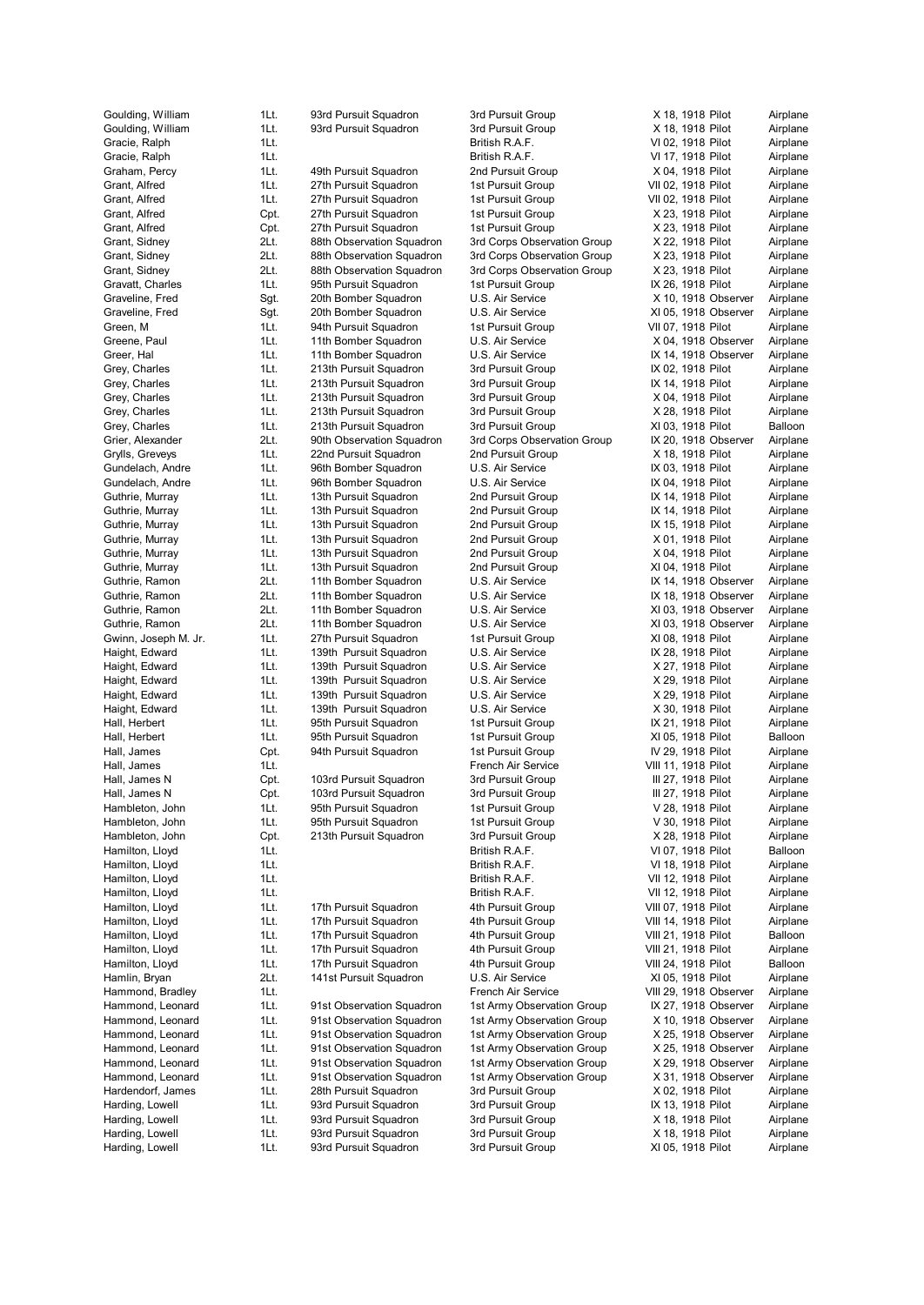Hudson, Henry **1Lt.** 22nd Pursuit Squadron 2nd Pursuit Group IX 26, 1918 Pilot Airplane

Hardy, Eugene 1Lt. 28th Pursuit Squadron 3rd Pursuit Group X 02, 1918 Pilot Airplane Harrington, John 1Lt. 13th Pursuit Squadron 2nd Pursuit Group XI 04, 1918 Pilot Airplane Harris, David 2Lt. 20th Bomber Squadron U.S. Air Service 12. Air Set 12. 26, 1918 Pilot Airplane<br>12Lt. 90th Observation Squadron 3rd Corps Observation Group IX 20, 1918 Pilot Airplane 2Lt. 90th Observation Squadron 3rd Corps Observation Group IX 20, 1918 Pilot Airplane Hart, Percival **2Lt.** 135th Observation Squadron U.S. Air Service IX 12, 1918 Observer Airplane Harter, Lester **1Lt.** 11th Bomber Squadron U.S. Air Service **IX 14, 1918 Pilot** Airplane Hartman, Ralph 1Lt. 93rd Pursuit Squadron 3rd Pursuit Group X 10, 1918 Pilot Airplane<br>1930 Hartman, Ralph 1Lt. 93rd Pursuit Squadron 3rd Pursuit Group X 22, 1918 Pilot Airplane Hartman, Ralph 1Lt. 93rd Pursuit Squadron 3rd Pursuit Group X 22, 1918 Pilot Hartman, Ralph 1Lt. 93rd Pursuit Squadron 3rd Pursuit Group X 29, 1918 Pilot Airplane Hartney, Harold Maj. 27th Pursuit Squadron 1st Pursuit Group VI 25, 1918 Pilot Airplane Haskins, Joseph 1Lt. 96th Bomber Squadron U.S. Air Service X 23, 1918 Pilot Airplane Haskins, Joseph 1Lt. 96th Bomber Squadron U.S. Air Service XI 04, 1918 Pilot Airplane Hassinger, Philip 1Lt. 22nd Pursuit Squadron 2nd Pursuit Group 1X 14, 1918 Pilot Airplane Hassinger, Philip 1Lt. 22nd Pursuit Squadron 2nd Pursuit Group 1X 14, 1918 Pilot Airplane Hays, Frank 2Lt. 13th Pursuit Squadron 2nd Pursuit Group IX 13, 1918 Pilot Airplane Hays, Frank 2Lt. 13th Pursuit Squadron 2nd Pursuit Group IX 13, 1918 Pilot Airplane Hays, Frank 2Lt. 13th Pursuit Squadron 2nd Pursuit Group IX 13, 1918 Pilot Airplane 2Lt. 13th Pursuit Squadron 2nd Pursuit Group IX 15, 1918 Pilot Hays, Frank 2Lt. 13th Pursuit Squadron 2nd Pursuit Group XI 04, 1918 Pilot Airplane 2Lt. 13th Pursuit Squadron 2nd Pursuit Group XI 04, 1918 Pilot Airplane Healy, James 1Lt. 147th Pursuit Squadron 1st Pursuit Group VII 24, 1918 Pilot Airplane Healy, James 1Lt. 147th Pursuit Squadron 1st Pursuit Group VII 24, 1918 Pilot Airplane Healy, James 1Lt. 147th Pursuit Squadron 1st Pursuit Group VII 25, 1918 Pilot Airplane Healy, James 1Lt. 147th Pursuit Squadron 1st Pursuit Group X 30, 1918 Pilot Airplane Healy, James 1Lt. 147th Pursuit Squadron 1st Pursuit Group X 30, 1918 Pilot Airplane Heater, Charles 1Lt. British R.A.F. VIII 12, 1918 Pilot Airplane Heater, Charles Cpt. 11th Bomber Squadron U.S. Air Service XI 03, 1918 Pilot Airplane Heater, Charles Cpt. 11th Bomber Squadron U.S. Air Service XI 03, 1918 Pilot Airplane Heinrichs, Waldo 1Lt. 95th Pursuit Squadron 1st Pursuit Group VII 05, 1918 Pilot Airplane Heinrichs, Waldo **1Lt.** 95th Pursuit Squadron 1st Pursuit Group VII 25, 1918 Pilot Airplane Herbert, Thomas 1Lt. British R.A.F. VIII 04, 1918 Pilot Airplane Herbert, Thomas 1Lt. British R.A.F. VIII 08, 1918 Pilot Airplane Herron, James 1Lt. 147th Pursuit Squadron 1st Pursuit Group 1st Pursuit Group IX 27, 1918 Pilot Airplane Hewitt, Ernest 1Lt. 27th Pursuit Squadron 1st Pursuit Group X 06, 1918 Pilot Airplane Hexter, Avrone 2Lt. 96th Bomber Squadron U.S. Air Service IX 04, 1918 Observer Hexter, Avrone 2Lt. 96th Bomber Squadron U.S. Air Service X 29, 1918 Observer Airplane Hicks, Samuel 2Lt. 20th Bomber Squadron U.S. Air Service X 10, 1918 Observer Airplane Hieber, Milo 2Lt. 49th Pursuit Squadron 2nd Pursuit Group IX 26, 1918 Pilot Airplane Hill, Maury Cpt. 24th Observation Squadron 1st Army Observation Group X 31, 1918 Pilot Airplane Hill, Maury **Chick Communist Communist Addition Squadron** 1st Army Observation Group XI 04, 1918 Pilot Airplane Hill, Robert 11t. 11Lt. 27th Pursuit Squadron 1st Pursuit Group 19th 19, 1918 Pilot Airplane<br>Hoeveler, William 11Lt. 1918 Pilot Airplane Hoeveler, William 1Lt. French Air Service VIII 11, 1918 Pilot Airplane Holden, Lansing **1Lt.** 95th Pursuit Squadron 1st Pursuit Group IX 29, 1918 Pilot Balloon Holden, Lansing 1Lt. 95th Pursuit Squadron 1st Pursuit Group X 23, 1918 Pilot Balloon Holden, Lansing **1Lt.** 95th Pursuit Squadron 1st Pursuit Group X 23, 1918 Pilot Airplane Holden, Lansing **1Lt.** 95th Pursuit Squadron 1st Pursuit Group X 27, 1918 Pilot Airplane Holden, Lansing 1Lt. 95th Pursuit Squadron 1st Pursuit Group X 30, 1918 Pilot Balloon Holden, Lansing 1Lt. 95th Pursuit Squadron 1st Pursuit Group XI 03, 1918 Pilot Balloon Holden, Lansing **1Lt.** 95th Pursuit Squadron 1st Pursuit Group XI 04, 1918 Pilot Balloon Holland, Spessard Cpt. 24th Observation Squadron 1st Army Observation Group XI 05, 1918 Observer Airplane Hoover, William 1Lt. 27th Pursuit Squadron 1st Pursuit Group VII 02, 1918 Pilot Airplane Hoover, William 1Lt. 27th Pursuit Squadron 1st Pursuit Group VII 02, 1918 Pilot Airplane Hoover, William 1Lt. 27th Pursuit Squadron 1st Pursuit Group 1st Pursuit Airplane Hopkins, Stephens 2Lt. 96th Bomber Squadron U.S. Air Service IX 13, 1918 Pilot Airplane Hopper, Bruce **1Lt.** 96th Bomber Squadron U.S. Air Service IX 04, 1918 Pilot Airplane Hopper, Bruce **1Lt.** 96th Bomber Squadron U.S. Air Service IX 26, 1918 Pilot Airplane Hopper, Bruce 1Lt. 96th Bomber Squadron U.S. Air Service X 04, 1918 Pilot Airplane Houghton, Earle **1Lt.** 91st Observation Squadron 1st Army Observation Group X 25, 1918 Pilot Airplane Houghton, Earle 1Lt. 91st Observation Squadron 1st Army Observation Group X 25, 1918 Pilot Airplane Howard, Sidney 1Lt. 20th Bomber Squadron U.S. Air Service IX 26, 1918 Pilot Airplane Howard, Sidney 1Lt. 20th Bomber Squadron U.S. Air Service X 10, 1918 Pilot Airplane Howe, David 1Lt. 13th Pursuit Squadron 2nd Pursuit Group IX 13, 1918 Pilot Airplane 1Lt. 13th Pursuit Squadron Howe, David **11t.** 13th Pursuit Squadron 2nd Pursuit Group IX 13, 1918 Pilot Airplane Hubbard, Theodore 1Lt. 103rd Pursuit Squadron 3rd Pursuit Group IX 28, 1918 Pilot Airplane Hudson, Donald 1Lt. 27th Pursuit Squadron 1st Pursuit Group VII 02, 1918 Pilot Airplane Hudson, Donald 1Lt. 27th Pursuit Squadron 1st Pursuit Group VII 02, 1918 Pilot Airport Airport Airport Airport Hudson, Donald 1Lt. 27th Pursuit Squadron 1st Pursuit Group VIII 01, 1918 Pilot Airplane Hudson, Donald 1Lt. 27th Pursuit Squadron 1st Pursuit Group VIII 01, 1918 Pilot Airplane Hudson, Donald 1Lt. 27th Pursuit Squadron 1st Pursuit Group VIII 01, 1918 Pilot Airplane Hudson, Donald 1Lt. 27th Pursuit Squadron 1st Pursuit Group X 06, 1918 Pilot Airplane Hudson, Henry **1Lt.** 22nd Pursuit Squadron 2nd Pursuit Group IX 24, 1918 Pilot Airplane

Hardy, Eugene 1Lt. 28th Pursuit Squadron 3rd Pursuit Group 1X 14, 1918 Pilot Airplane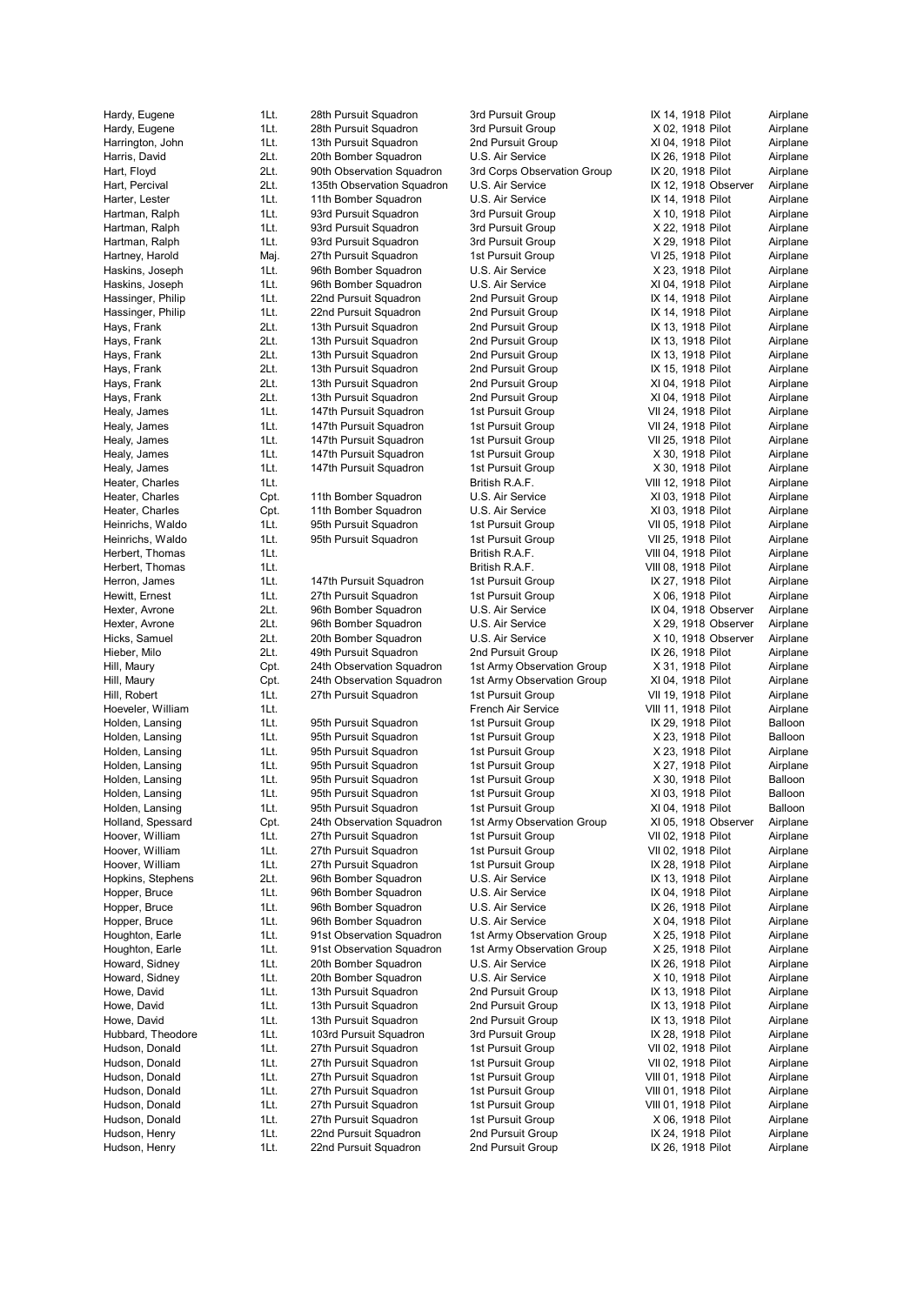Kenney, George **1Lt.** 91st Observation Squadron 1st Army Observation Group X 09, 1918 Pilot Airplane

Hudson, Henry 1Lt. 22nd Pursuit Squadron 2nd Pursuit Group IX 28, 1918 Pilot Airplane Hume, Henry 2Lt. 49th Pursuit Squadron 2nd Pursuit Group X 23, 1918 Pilot Airplane Hunter, Frank 1Lt. 103rd Pursuit Squadron 3rd Pursuit Group IX 13, 1918 Pilot Airplane Hunter, Frank 1Lt. 103rd Pursuit Squadron 3rd Pursuit Group IX 17, 1918 Pilot Airplane Hunter, Frank 1Lt. 103rd Pursuit Squadron 3rd Pursuit Group IX 17, 1918 Pilot Airplane Hunter, Frank 11t. 103rd Pursuit Squadron 3rd Pursuit Group X 04, 1918 Pilot Airplane Hunter, Frank 1Lt. 103rd Pursuit Squadron 3rd Pursuit Group X 04, 1918 Pilot Airplane Hunter, Frank 11t. 103rd Pursuit Squadron 1975 3rd Pursuit Group 1976 X 06, 1918 Pilot Airplane<br>11 Airplane 11t. 103rd Pursuit Squadron 1975 3rd Pursuit Group 1976 X 19, 1918 Pilot Airplane Hunter, Frank 11.1 103rd Pursuit Squadron 3rd Pursuit Group X 19, 1918 Pilot Hunter, Frank 1Lt. 103rd Pursuit Squadron 3rd Pursuit Group X 23, 1918 Pilot Airplane<br>Husted, Merle 2Lt. 91st Observation Squadron 1st Army Observation Group X 31, 1918 Pilot Airplane Husted, Merle 2Lt. 91st Observation Squadron 1st Army Observation Group X 31, 1918 Pilot Airplane Chamberlin, Willard 1Lt. 91st Observation Squadron 1st Army Observation Group X 09, 1918 Pilot Airplane Chambers, Reed 1Lt. 94th Pursuit Squadron 1st Pursuit Group 1st Pursuit Group IX 26, 1918 Pilot Balloon Chambers, Reed 1Lt. 94th Pursuit Squadron 1st Pursuit Group 15t Pursuit Airplane Chambers, Reed 1Lt. 94th Pursuit Squadron 1st Pursuit Group X 02, 1918 Pilot Airplane Chambers, Reed 1Lt. 94th Pursuit Squadron 1st Pursuit Group X 02, 1918 Pilot Airplane<br>Chambers, Reed 1Lt. 94th Pursuit Squadron 1st Pursuit Group X 10. 1918 Pilot Airplane 1Lt. 94th Pursuit Squadron 1st Pursuit Group Chambers, Reed 1Lt. 94th Pursuit Squadron 1st Pursuit Group X 22, 1918 Pilot Airplane Chambers, Reed 1Lt. 94th Pursuit Squadron 1st Pursuit Group X 22, 1918 Pilot Airplane Chambers, Stuart 1Lt. 8th Observation Squadron U.S. Air Service X 10, 1918 Observer Airplane Chammess, William 2Lt. French Air Service IX 27, 1918 Observer Airplane Chapin, Roger **1Lt.** 11th Bomber Squadron U.S. Air Service **IX 14, 1918 Pilot** Airplane Chappell, Paul 2Lt. 141st Pursuit Squadron U.S. Air Service XI 05, 1918 Pilot Airplane Chase, Paul 2Lt. 8th Observation Squadron U.S. Air Service IX 25, 1918 Pilot Airplane Cheston, Galloway 2Lt. 2015 2016 2017 21: British R.A.F. 2017 25, 1918 Pilot Airplane Christian, Early 2Lt. 20th Bomber Squadron U.S. Air Service X 10, 1918 Observer Airplane Irving, Livingston 1Lt. 103rd Pursuit Squadron 3rd Pursuit Group X 10, 1918 Pilot Airplane Jagoe, Walker 2Lt. 135th Observation Squadron U.S. Air Service X 09, 1918 Pilot Airplane Jagoe, Walker **2Lt.** 135th Observation Squadron U.S. Air Service X 10, 1918 Pilot Airplane Jannopulo, Richard 2Lt. 91st Observation Squadron 1st Army Observation Group IX 27, 1918 Observer Airplane Jebb, William T. Jr. 2Lt. 28th Pursuit Squadron 3rd Pursuit Group IX 14, 1918 Pilot Airplane Jebb, William T. Jr. 2Lt. 28th Pursuit Squadron 3rd Pursuit Group X 02, 1918 Pilot Airplane Jeffers, John 1Lt. 94th Pursuit Squadron 1st Pursuit Group X 05, 1918 Pilot Airplane Jeffers, John 1Lt. 94th Pursuit Squadron 1st Pursuit Group X 22, 1918 Pilot Airplane Jenks, Henry **2Lt.** 166th Bomber Squadron U.S. Air Service XI 04, 1918 Observer Airplane<br>1915 Jervey, Thomas 1Lt. 91st Observation Squadron 1st Army Observation Group X 31, 1918 Observer Airplane Jervey, Thomas 1Lt. 91st Observation Squadron 1st Army Observation Group Jervey, Thomas 1Lt. 91st Observation Squadron 1st Army Observation Group X 31, 1918 Observer Airplane Jervey, Thomas 1Lt. 91st Observation Squadron 1st Army Observation Group XI 04, 1918 Observer Airplane Johnson, Clare 2Lt. 20th Bomber Squadron U.S. Air Service XI 05, 1918 Observer Airplane Johnson, Clare 2Lt. 20th Bomber Squadron U.S. Air Service XI 05, 1918 Observer Airplane Johnson, Oliver **1Lt.** 1. 1. 1. 1. 1. British R.A.F. 1. 1. 1918 Pilot Airplane Johnson, Oliver **1Lt.** 1. 1. 1. 1. British R.A.F. 1. 1X 02, 1918 Pilot Airplane Jones, Arthur **2Lt.** 147th Pursuit Squadron 1st Pursuit Group VII 16, 1918 Pilot Airplane Jones, Arthur 2Lt. 147th Pursuit Squadron 1st Pursuit Group VII 24, 1918 Pilot Airplane Jones, Arthur 2Lt. 147th Pursuit Squadron 1st Pursuit Group VII 24, 1918 Pilot Airplane Jones, Arthur **2Lt.** 147th Pursuit Squadron 1st Pursuit Group X 02, 1918 Pilot Airplane Jones, Clinton **200 200 200 201 22nd Pursuit Squadron** 2nd Pursuit Group **IX 04, 1918 Pilot** Airplane Jones, Clinton 2Lt. 22nd Pursuit Squadron 2nd Pursuit Group IX 28, 1918 Pilot Airplane Jones, Clinton 2011. 22nd Pursuit Squadron 2nd Pursuit Group IX 28, 1918 Pilot Airplane Jones, Clinton **200 1 22nd 22nd Pursuit Squadron** 2nd Pursuit Group X 09, 1918 Pilot Airplane<br>1999 Jones, Clinton 200 2011 22nd Pursuit Squadron 2nd Pursuit Group X 09, 1918 Pilot Airplane 2Lt. 22nd Pursuit Squadron 2nd Pursuit Group X 09, 1918 Pilot Airplane Jones, Clinton 2Lt. 22nd Pursuit Squadron 2nd Pursuit Group X 18, 1918 Pilot Airplane Jones, Clinton 2Lt. 22nd Pursuit Squadron 2nd Pursuit Group X 27, 1918 Pilot Airplane Jones, Clinton 2Lt. 22nd Pursuit Squadron 2nd Pursuit Group X 30, 1918 Pilot Airplane Jones, Eugene **1Lt.** 103rd Pursuit Squadron 3rd Pursuit Group VII 11, 1918 Pilot Airplane Jones, Eugene 1Lt. 103rd Pursuit Squadron 3rd Pursuit Group VIII 21, 1918 Pilot Airplane Kaye, Samuel 1Lt. 94th Pursuit Squadron 1st Pursuit Group 1st Pursuit Group IX 29, 1918 Pilot Airplane Kaye, Samuel 1Lt. 94th Pursuit Squadron 1st Pursuit Group X 05, 1918 Pilot Airplane Kaye, Samuel 1Lt. 94th Pursuit Squadron 1st Pursuit Group X 18, 1918 Pilot Airplane Kaye, Samuel 1Lt. 94th Pursuit Squadron 1st Pursuit Group X 29, 1918 Pilot Airplane Kearney, Thomas 1Lt. British R.A.F. VIII 09, 1918 Pilot Airplane Keating, James 1Lt. British R.A.F. VIII 08, 1918 Pilot Airplane Keating, James 1Lt. British R.A.F. VIII 09, 1918 Pilot Airplane Keating, James 1Lt. 1. 1. 1. 1. British R.A.F. 1. VIII 09, 1918 Pilot Keating, James 1Lt. British R.A.F. VIII 09, 1918 Pilot Airplane Keating, James 1Lt. 1. 1. 1. 1. British R.A.F. 1. 1. VIII 09, 1918 Pilot Airplane Keesler, Samuel R. Jr. 2Lt. 24th Observation Squadron 1st Army Observation Group X 08, 1918 Observer Airplane Keith, Alexander 1Lt. French Air Service VIII 11, 1918 Observer Airplane 2Lt. 96th Bomber Squadron U.S. Air Service IX 04, 1918 Observer Airplane Kelly, Arthur 2Lt. 96th Bomber Squadron U.S. Air Service IX 26, 1918 Observer Airplane Kelly, Arthur 2Lt. 96th Bomber Squadron U.S. Air Service X 04, 1918 Observer Airplane Kennedy, David 2Lt. 24th Observation Squadron 1st Army Observation Group XI 04, 1918 Pilot Airplane Kenney, George **1Lt.** 91st Observation Squadron 1st Army Observation Group IX 15, 1918 Pilot Airplane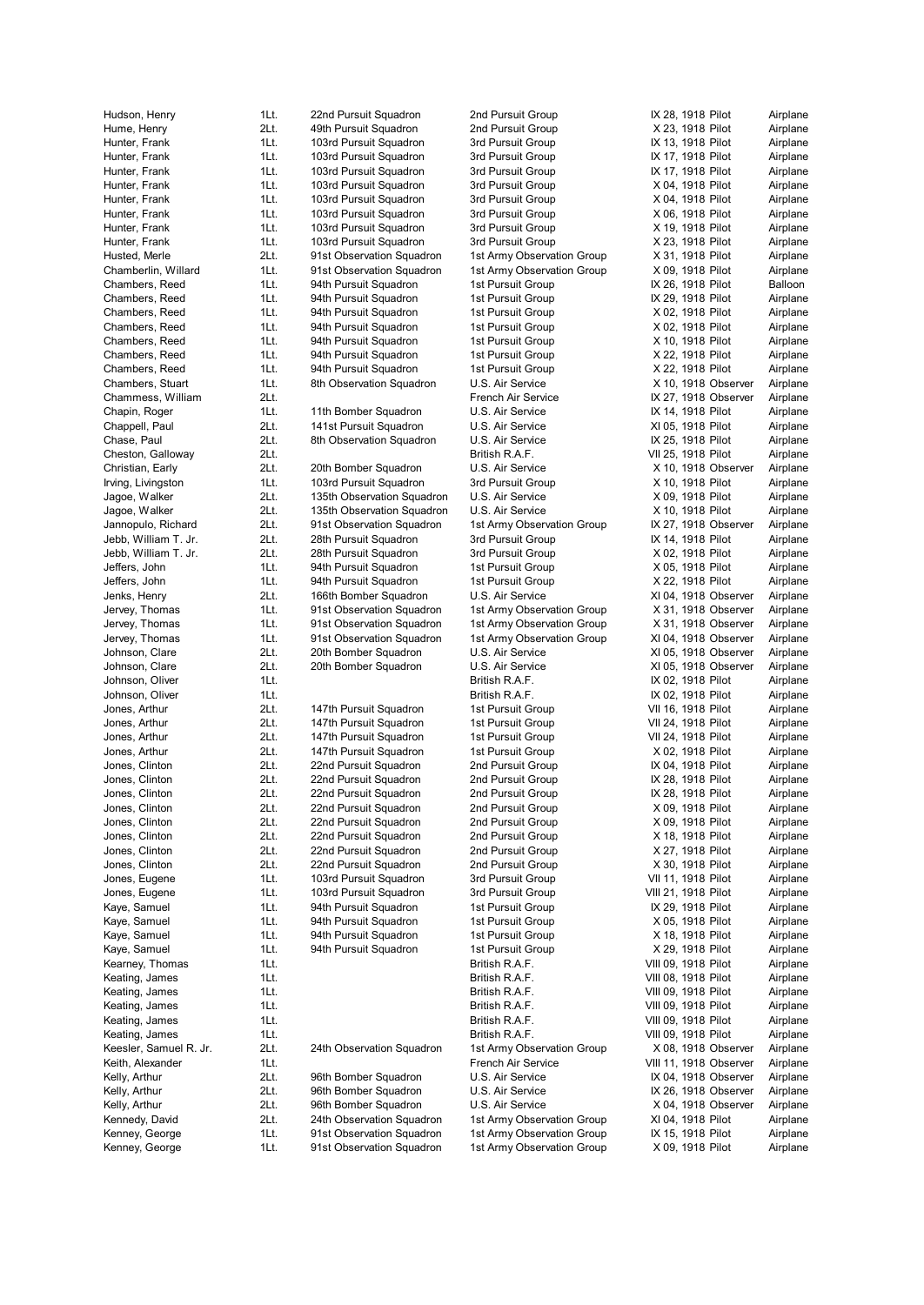| Kenyon, Hugo                       |
|------------------------------------|
| Kindley, Field<br>Kindley, Field   |
| Kindley, Field                     |
| Kindley, Field                     |
| Kindley, Field                     |
| Kindley, Field                     |
| Kindley, Field                     |
| Kindley, Field                     |
| Kindley, Field                     |
| Kindley, Field                     |
| Kindley, Field                     |
| Kindley, Field<br>Kinney, Clair    |
| Kinsley, Wilbert                   |
| Kirby, Maxwell                     |
| Knight, Duerson                    |
| Knotts, Howard                     |
| Knotts, Howard                     |
| Knotts, Howard                     |
| Knotts, Howard                     |
| Knotts, Howard                     |
| Knotts, Howard                     |
| Knowles, James<br>Knowles, James   |
| Knowles, James                     |
| Knowles, James                     |
| Knowles, James                     |
| Knox, Charles                      |
| Knox, Walter                       |
| Knox, Walter                       |
| Koepfgen, Leslie                   |
| Koepfgen, Leslie                   |
| Koepfgen, Leslie                   |
| La, Force                          |
| Laird, Clair<br>Lake, Horace       |
| Lake, Horace                       |
| Lakin, Paul                        |
| Lakin, Paul                        |
| Lambert, John                      |
| Lambert, John                      |
| Lambert, John                      |
| Landis, Reed                       |
| Landis, Reed                       |
| Landis, Reed                       |
| Landis, Reed<br>Landis, Reed       |
| Landis, Reed                       |
| Landis, Reed                       |
| Landis, Reed                       |
| Landis, Reed                       |
| Landis, Reed                       |
| Landon, Edward                     |
| Larner, G                          |
| Larner, G                          |
| Larner, G                          |
| Larner, G                          |
| Larner, G<br>Lauer, Willard        |
| Lawrence, Mortimer M               |
| Lawson, Walter                     |
| Lee, John                          |
| Lee, John                          |
| Lee, John                          |
| Lee, John                          |
| Lennon, Thomas                     |
| Lennon, Thomas                     |
| Leonard, Edmond                    |
| Likely, Robert                     |
| Likely, Robert<br>Lindsay, Robert  |
|                                    |
|                                    |
| Lindsay, Robert<br>Lindsay, Robert |

| Kenyon, Hugo         | 2Lt. | 103rd Pursuit Squadron     | 3rd Pursuit Group           | IX 13, 1918 Pilot      | Airplane |
|----------------------|------|----------------------------|-----------------------------|------------------------|----------|
| Kindley, Field       | 1Lt. |                            | British R.A.F.              | VI 26, 1918 Pilot      | Airplane |
| Kindley, Field       | 1Lt. | 148th Pursuit Squadron     | U.S. Air Service            | VII 13, 1918 Pilot     | Airplane |
| Kindley, Field       | 1Lt. | 148th Pursuit Squadron     | U.S. Air Service            | VIII 03, 1918 Pilot    | Airplane |
| Kindley, Field       | 1Lt. | 148th Pursuit Squadron     | U.S. Air Service            | VIII 13, 1918 Pilot    | Airplane |
| Kindley, Field       | 1Lt. | 148th Pursuit Squadron     | U.S. Air Service            | IX 02, 1918 Pilot      | Airplane |
| Kindley, Field       | 1Lt. | 148th Pursuit Squadron     | U.S. Air Service            | IX 05, 1918 Pilot      | Airplane |
| Kindley, Field       | 1Lt. | 148th Pursuit Squadron     | U.S. Air Service            | IX 15, 1918 Pilot      | Airplane |
| Kindley, Field       | 1Lt. | 148th Pursuit Squadron     | U.S. Air Service            | IX 17, 1918 Pilot      | Airplane |
|                      | 1Lt. |                            |                             |                        |          |
| Kindley, Field       |      | 148th Pursuit Squadron     | U.S. Air Service            | IX 24, 1918 Pilot      | Airplane |
| Kindley, Field       | 1Lt. | 148th Pursuit Squadron     | U.S. Air Service            | IX 26, 1918 Pilot      | Airplane |
| Kindley, Field       | 1Lt. | 148th Pursuit Squadron     | U.S. Air Service            | IX 27, 1918 Pilot      | Airplane |
| Kindley, Field       | 1Lt. | 148th Pursuit Squadron     | U.S. Air Service            | X 28, 1918 Pilot       | Airplane |
| Kinney, Clair        | 1Lt. | 49th Pursuit Squadron      | 2nd Pursuit Group           | X 04, 1918 Pilot       | Airplane |
| Kinsley, Wilbert     | 2Lt. | 90th Observation Squadron  | 3rd Corps Observation Group | X 07, 1918 Pilot       | Airplane |
| Kirby, Maxwell       | Maj. | 94th Pursuit Squadron      | 1st Pursuit Group           | XI 10, 1918 Pilot      | Airplane |
| Knight, Duerson      | 1Lt. |                            | British R.A.F.              | VIII 22, 1918 Pilot    | Airplane |
| Knotts, Howard       | 2Lt. | 17th Pursuit Squadron      | 4th Pursuit Group           | VIII 25, 1918 Pilot    | Airplane |
| Knotts, Howard       | 2Lt. | 17th Pursuit Squadron      | 4th Pursuit Group           | IX 13, 1918 Pilot      | Airplane |
| Knotts, Howard       | 2Lt. | 17th Pursuit Squadron      | 4th Pursuit Group           | IX 17, 1918 Pilot      | Airplane |
| Knotts, Howard       | 2Lt. | 17th Pursuit Squadron      | 4th Pursuit Group           | IX 22, 1918 Pilot      | Airplane |
|                      | 2Lt. | 17th Pursuit Squadron      | 4th Pursuit Group           |                        |          |
| Knotts, Howard       |      |                            |                             | IX 24, 1918 Pilot      | Airplane |
| Knotts, Howard       | 2Lt. | 17th Pursuit Squadron      | 4th Pursuit Group           | IX 24, 1918 Pilot      | Airplane |
| Knowles, James       | 1Lt. | 95th Pursuit Squadron      | 1st Pursuit Group           | VII 25, 1918 Pilot     | Airplane |
| Knowles, James       | 1Lt. | 95th Pursuit Squadron      | 1st Pursuit Group           | VII 25, 1918 Pilot     | Airplane |
| Knowles, James       | 1Lt. | 95th Pursuit Squadron      | 1st Pursuit Group           | X 04, 1918 Pilot       | Airplane |
| Knowles, James       | 1Lt. | 95th Pursuit Squadron      | 1st Pursuit Group           | X 09, 1918 Pilot       | Airplane |
| Knowles, James       | 1Lt. | 95th Pursuit Squadron      | 1st Pursuit Group           | XI 08, 1918 Pilot      | Airplane |
| Knox, Charles        | 1Lt. | 20th Bomber Squadron       | U.S. Air Service            | X 30, 1918 Observer    | Airplane |
| Knox, Walter         | 1Lt. | 148th Pursuit Squadron     | U.S. Air Service            | IX 02, 1918 Pilot      | Airplane |
| Knox, Walter         | 1Lt. | 148th Pursuit Squadron     | U.S. Air Service            | IX 24, 1918 Pilot      | Airplane |
| Koepfgen, Leslie     | 2Lt. | 20th Bomber Squadron       | U.S. Air Service            | X 30, 1918 Pilot       | Airplane |
|                      | 2Lt. |                            |                             |                        |          |
| Koepfgen, Leslie     |      | 20th Bomber Squadron       | U.S. Air Service            | XI 04, 1918 Pilot      | Airplane |
| Koepfgen, Leslie     | 2Lt. | 20th Bomber Squadron       | U.S. Air Service            | XI 05, 1918 Pilot      | Airplane |
| La, Force            | 2Lt. | 22nd Pursuit Squadron      | 2nd Pursuit Group           | IX 28, 1918 Pilot      | Airplane |
| Laird, Clair         | 2Lt. | 11th Bomber Squadron       | U.S. Air Service            | IX 14, 1918 Observer   | Airplane |
| Lake, Horace         | 2Lt. |                            | French Air Service          | VIII 15, 1918 Observer | Airplane |
| Lake, Horace         | 2Lt. | 90th Observation Squadron  | 3rd Corps Observation Group | X 22, 1918 Observer    | Airplane |
| Lakin, Paul          | 2Lt. | 96th Bomber Squadron       | U.S. Air Service            | X 23, 1918 Pilot       | Airplane |
| Lakin, Paul          | 2Lt. | 96th Bomber Squadron       | U.S. Air Service            | XI 04, 1918 Pilot      | Airplane |
| Lambert, John        | 1Lt. | 91st Observation Squadron  | 1st Army Observation Group  | X 30, 1918 Pilot       | Airplane |
| Lambert, John        | 1Lt. | 91st Observation Squadron  | 1st Army Observation Group  | X 31, 1918 Pilot       | Airplane |
|                      |      |                            |                             |                        |          |
| Lambert, John        | 1Lt. | 91st Observation Squadron  | 1st Army Observation Group  | X 31, 1918 Pilot       | Airplane |
| Landis, Reed         | 1Lt. |                            | British R.A.F.              | VII 14, 1918 Pilot     | Airplane |
| Landis, Reed         | 1Lt. |                            | British R.A.F.              | VII 22, 1918 Pilot     | Airplane |
| Landis, Reed         | 1Lt. |                            | British R.A.F.              | VIII 07, 1918 Pilot    | Airplane |
| Landis, Reed         | 1Lt. |                            | British R.A.F.              | VIII 08, 1918 Pilot    | Airplane |
| Landis, Reed         | 1Lt. |                            | British R.A.F.              | VIII 08, 1918 Pilot    | Airplane |
| Landis, Reed         | 1Lt. |                            | British R.A.F.              | VIII 08, 1918 Pilot    | Balloon  |
| Landis, Reed         | 1Lt. |                            | British R.A.F.              | VIII 12, 1918 Pilot    | Airplane |
| Landis, Reed         | 1Lt. |                            | British R.A.F.              | VIII 13, 1918 Pilot    | Airplane |
| Landis, Reed         | 1Lt. |                            | British R.A.F.              | VIII 19, 1918 Pilot    | Airplane |
| Landis, Reed         | 1Lt. |                            | British R.A.F.              |                        | Airplane |
|                      |      |                            |                             | VIII 19, 1918 Pilot    |          |
| Landon, Edward       | 1Lt. | 135th Observation Squadron | U.S. Air Service            | X 10, 1918 Pilot       | Airplane |
| Larner, G            | 1Lt. | 103rd Pursuit Squadron     | 3rd Pursuit Group           | IX 13, 1918 Pilot      | Airplane |
| Larner, G            | 1Lt. | 103rd Pursuit Squadron     | 3rd Pursuit Group           | X 04, 1918 Pilot       | Airplane |
| Larner, G            | 1Lt. | 103rd Pursuit Squadron     | 3rd Pursuit Group           | X 10, 1918 Pilot       | Airplane |
| Larner, G            | 1Lt. | 103rd Pursuit Squadron     | 3rd Pursuit Group           | XI 04, 1918 Pilot      | Airplane |
| Larner, G            | 1Lt. | 103rd Pursuit Squadron     | 3rd Pursuit Group           | XI 04, 1918 Pilot      | Airplane |
| Lauer, Willard       | 1Lt. |                            | British R.A.F.              | IX 15, 1918 Pilot      | Airplane |
| Lawrence, Mortimer M | 1Lt. | 104th Observation Squadron | 5th Corps Observation Group | XI 10, 1918 Observer   | Airplane |
| Lawson, Walter       | 1Lt. | 91st Observation Squadron  | 1st Army Observation Group  | IX 27, 1918 Observer   | Airplane |
| Lee, John            | 2Lt. | 24th Observation Squadron  | 1st Army Observation Group  | X 31, 1918 Observer    | Airplane |
|                      |      |                            |                             |                        |          |
| Lee, John            | 1Lt. | 24th Observation Squadron  | 1st Army Observation Group  | XI 03, 1918 Observer   | Airplane |
| Lee, John            | 1Lt. | 24th Observation Squadron  | 1st Army Observation Group  | XI 03, 1918 Observer   | Airplane |
| Lee, John            | 1Lt. | 24th Observation Squadron  | 1st Army Observation Group  | XI 03, 1918 Observer   | Airplane |
| Lennon, Thomas       | 1Lt. | 27th Pursuit Squadron      | 1st Pursuit Group           | IX 14, 1918 Pilot      | Balloon  |
| Lennon, Thomas       | 1Lt. | 27th Pursuit Squadron      | 1st Pursuit Group           | XI 05, 1918 Pilot      | Airplane |
| Leonard, Edmond      | 1Lt. | 20th Bomber Squadron       | U.S. Air Service            | IX 26, 1918 Observer   | Airplane |
| Likely, Robert       | 1Lt. | 135th Observation Squadron | U.S. Air Service            | VIII 21, 1918 Pilot    | Airplane |
| Likely, Robert       | 1Lt. | 135th Observation Squadron | U.S. Air Service            | X 10, 1918 Pilot       | Airplane |
| Lindsay, Robert      | 1Lt. | 139th Pursuit Squadron     | U.S. Air Service            | IX 18, 1918 Pilot      | Airplane |
| Lindsay, Robert      | 1Lt. | 139th Pursuit Squadron     | U.S. Air Service            | IX 18, 1918 Pilot      | Airplane |
|                      |      |                            |                             |                        |          |

| ra Pursuit Group                                                  |
|-------------------------------------------------------------------|
| 3ritish R.A.F.                                                    |
| J.S. Air Service                                                  |
| J.S. Air Service                                                  |
| J.S. Air Service                                                  |
| J.S. Air Service                                                  |
| J.S. Air Service                                                  |
| J.S. Air Service                                                  |
| J.S. Air Service                                                  |
| J.S. Air Service                                                  |
| J.S. Air Service                                                  |
|                                                                   |
| J.S. Air Service                                                  |
| J.S. Air Service                                                  |
| Ind Pursuit Group                                                 |
| <b>Brd Corps Observation Group</b>                                |
| st Pursuit Group                                                  |
| British R.A.F.                                                    |
| Ith Pursuit Group                                                 |
| Ith Pursuit Group                                                 |
| Ith Pursuit Group                                                 |
| Ith Pursuit Group                                                 |
| Ith Pursuit Group                                                 |
|                                                                   |
| Ith Pursuit Group                                                 |
| st Pursuit Group                                                  |
| st Pursuit Group                                                  |
| st Pursuit Group                                                  |
| <b>st Pursuit Group</b>                                           |
| <b>st Pursuit Group</b>                                           |
| J.S. Air Service                                                  |
| J.S. Air Service                                                  |
| J.S. Air Service                                                  |
| J.S. Air Service                                                  |
|                                                                   |
| J.S. Air Service                                                  |
| J.S. Air Service                                                  |
| Ind Pursuit Group                                                 |
| J.S. Air Service                                                  |
| French Air Service                                                |
|                                                                   |
| <b>Brd Corps Observation Group</b>                                |
|                                                                   |
|                                                                   |
| J.S. Air Service<br>J.S. Air Service<br>st Army Observation Group |
| st Army Observation Group                                         |
| st Army Observation Group                                         |
|                                                                   |
| British R.A.F.                                                    |
| British R.A.F.                                                    |
| British R.A.F.                                                    |
| British R.A.F.                                                    |
| 3ritish R.A.F.                                                    |
| 3ritish R.A.F.                                                    |
| British R.A.F                                                     |
| British R.A.F.                                                    |
| British R.A.F.                                                    |
| British R.A.F.                                                    |
| J.S. Air Service                                                  |
| <b>Ird Pursuit Group</b>                                          |
|                                                                   |
| <b>Ird Pursuit Group</b>                                          |
| <b>Ird Pursuit Group</b>                                          |
| <b>Ird Pursuit Group</b>                                          |
| <b>Ird Pursuit Group</b>                                          |
| British R.A.F.                                                    |
| ith Corps Observation Group                                       |
| st Army Observation Group                                         |
| st Army Observation Group                                         |
| st Army Observation Group                                         |
| st Army Observation Group                                         |
| st Army Observation Group                                         |
| st Pursuit Group                                                  |
| st Pursuit Group                                                  |
| J.S. Air Service                                                  |
|                                                                   |
| J.S. Air Service                                                  |
| J.S. Air Service                                                  |
| J.S. Air Service<br>J.S. Air Service                              |

| 2Lt.         | 103rd Pursuit Squadron                                 | 3rd Pursuit Group                                        | IX 13, 1918 Pilot                           | Airplane             |
|--------------|--------------------------------------------------------|----------------------------------------------------------|---------------------------------------------|----------------------|
| 1Lt.         |                                                        | British R.A.F.                                           | VI 26, 1918 Pilot                           | Airplane             |
| 1Lt.         | 148th Pursuit Squadron                                 | U.S. Air Service                                         | VII 13, 1918 Pilot                          | Airplane             |
| 1Lt.<br>1Lt. | 148th Pursuit Squadron<br>148th Pursuit Squadron       | U.S. Air Service<br>U.S. Air Service                     | VIII 03, 1918 Pilot                         | Airplane             |
| 1Lt.         | 148th Pursuit Squadron                                 | U.S. Air Service                                         | VIII 13, 1918 Pilot<br>IX 02, 1918 Pilot    | Airplane<br>Airplane |
| 1Lt.         | 148th Pursuit Squadron                                 | U.S. Air Service                                         | IX 05, 1918 Pilot                           | Airplane             |
| 1Lt.         | 148th Pursuit Squadron                                 | U.S. Air Service                                         | IX 15, 1918 Pilot                           | Airplane             |
| 1Lt.         | 148th Pursuit Squadron                                 | U.S. Air Service                                         | IX 17, 1918 Pilot                           | Airplane             |
| 1Lt.         | 148th Pursuit Squadron                                 | U.S. Air Service                                         | IX 24, 1918 Pilot                           | Airplane             |
| 1Lt.         | 148th Pursuit Squadron                                 | U.S. Air Service                                         | IX 26, 1918 Pilot                           | Airplane             |
| 1Lt.         | 148th Pursuit Squadron                                 | U.S. Air Service                                         | IX 27, 1918 Pilot                           | Airplane             |
| 1Lt.         | 148th Pursuit Squadron                                 | U.S. Air Service                                         | X 28, 1918 Pilot                            | Airplane             |
| 1Lt.<br>2Lt. | 49th Pursuit Squadron<br>90th Observation Squadron     | 2nd Pursuit Group<br>3rd Corps Observation Group         | X 04, 1918 Pilot<br>X 07, 1918 Pilot        | Airplane<br>Airplane |
| Maj.         | 94th Pursuit Squadron                                  | 1st Pursuit Group                                        | XI 10, 1918 Pilot                           | Airplane             |
| 1Lt.         |                                                        | British R.A.F.                                           | VIII 22, 1918 Pilot                         | Airplane             |
| 2Lt.         | 17th Pursuit Squadron                                  | 4th Pursuit Group                                        | VIII 25, 1918 Pilot                         | Airplane             |
| 2Lt.         | 17th Pursuit Squadron                                  | 4th Pursuit Group                                        | IX 13, 1918 Pilot                           | Airplane             |
| 2Lt.         | 17th Pursuit Squadron                                  | 4th Pursuit Group                                        | IX 17, 1918 Pilot                           | Airplane             |
| 2Lt.         | 17th Pursuit Squadron                                  | 4th Pursuit Group                                        | IX 22, 1918 Pilot                           | Airplane             |
| 2Lt.         | 17th Pursuit Squadron                                  | 4th Pursuit Group                                        | IX 24, 1918 Pilot                           | Airplane             |
| 2Lt.         | 17th Pursuit Squadron                                  | 4th Pursuit Group                                        | IX 24, 1918 Pilot                           | Airplane             |
| 1Lt.<br>1Lt. | 95th Pursuit Squadron<br>95th Pursuit Squadron         | 1st Pursuit Group<br>1st Pursuit Group                   | VII 25, 1918 Pilot<br>VII 25, 1918 Pilot    | Airplane<br>Airplane |
| 1Lt.         | 95th Pursuit Squadron                                  | 1st Pursuit Group                                        | X 04, 1918 Pilot                            | Airplane             |
| 1Lt.         | 95th Pursuit Squadron                                  | 1st Pursuit Group                                        | X 09, 1918 Pilot                            | Airplane             |
| 1Lt.         | 95th Pursuit Squadron                                  | 1st Pursuit Group                                        | XI 08, 1918 Pilot                           | Airplane             |
| 1Lt.         | 20th Bomber Squadron                                   | U.S. Air Service                                         | X 30, 1918 Observer                         | Airplane             |
| 1Lt.         | 148th Pursuit Squadron                                 | U.S. Air Service                                         | IX 02, 1918 Pilot                           | Airplane             |
| 1Lt.         | 148th Pursuit Squadron                                 | U.S. Air Service                                         | IX 24, 1918 Pilot                           | Airplane             |
| 2Lt.         | 20th Bomber Squadron                                   | U.S. Air Service                                         | X 30, 1918 Pilot                            | Airplane             |
| 2Lt.         | 20th Bomber Squadron                                   | U.S. Air Service                                         | XI 04, 1918 Pilot                           | Airplane             |
| 2Lt.<br>2Lt. | 20th Bomber Squadron<br>22nd Pursuit Squadron          | U.S. Air Service<br>2nd Pursuit Group                    | XI 05, 1918 Pilot<br>IX 28, 1918 Pilot      | Airplane<br>Airplane |
| 2Lt.         | 11th Bomber Squadron                                   | U.S. Air Service                                         | IX 14, 1918 Observer                        | Airplane             |
| 2Lt.         |                                                        | French Air Service                                       | VIII 15, 1918 Observer                      | Airplane             |
| 2Lt.         | 90th Observation Squadron                              | 3rd Corps Observation Group                              | X 22, 1918 Observer                         | Airplane             |
| 2Lt.         | 96th Bomber Squadron                                   | U.S. Air Service                                         | X 23, 1918 Pilot                            | Airplane             |
| 2Lt.         | 96th Bomber Squadron                                   | U.S. Air Service                                         | XI 04, 1918 Pilot                           | Airplane             |
| 1Lt.         | 91st Observation Squadron                              | 1st Army Observation Group                               | X 30, 1918 Pilot                            | Airplane             |
| 1Lt.         | 91st Observation Squadron                              | 1st Army Observation Group                               | X 31, 1918 Pilot                            | Airplane             |
| 1Lt.<br>1Lt. | 91st Observation Squadron                              | 1st Army Observation Group<br>British R.A.F.             | X 31, 1918 Pilot<br>VII 14, 1918 Pilot      | Airplane<br>Airplane |
| 1Lt.         |                                                        | British R.A.F.                                           | VII 22, 1918 Pilot                          | Airplane             |
| 1Lt.         |                                                        | British R.A.F.                                           | VIII 07, 1918 Pilot                         | Airplane             |
| 1Lt.         |                                                        | British R.A.F.                                           | VIII 08, 1918 Pilot                         | Airplane             |
| 1Lt.         |                                                        | British R.A.F.                                           | VIII 08, 1918 Pilot                         | Airplane             |
| 1Lt.         |                                                        | British R.A.F.                                           | VIII 08, 1918 Pilot                         | Balloon              |
| 1Lt.         |                                                        | British R.A.F.                                           | VIII 12, 1918 Pilot                         | Airplane             |
| 1Lt.         |                                                        | British R.A.F.                                           | VIII 13, 1918 Pilot                         | Airplane             |
| 1Lt.<br>1Lt. |                                                        | British R.A.F.<br>British R.A.F.                         | VIII 19, 1918 Pilot<br>VIII 19, 1918 Pilot  | Airplane<br>Airplane |
| 1Lt.         | 135th Observation Squadron                             | U.S. Air Service                                         | X 10, 1918 Pilot                            | Airplane             |
| 1Lt.         | 103rd Pursuit Squadron                                 | 3rd Pursuit Group                                        | IX 13, 1918 Pilot                           | Airplane             |
| 1Lt.         | 103rd Pursuit Squadron                                 | 3rd Pursuit Group                                        | X 04, 1918 Pilot                            | Airplane             |
| 1Lt.         | 103rd Pursuit Squadron                                 | 3rd Pursuit Group                                        | X 10, 1918 Pilot                            | Airplane             |
| 1Lt.         | 103rd Pursuit Squadron                                 | 3rd Pursuit Group                                        | XI 04, 1918 Pilot                           | Airplane             |
| 1Lt.         | 103rd Pursuit Squadron                                 | 3rd Pursuit Group                                        | XI 04, 1918 Pilot                           | Airplane             |
| 1Lt.         |                                                        | British R.A.F.                                           | IX 15, 1918 Pilot                           | Airplane             |
| 1Lt.         | 104th Observation Squadron                             | 5th Corps Observation Group                              | XI 10, 1918 Observer                        | Airplane<br>Airplane |
| 1Lt.<br>2Lt. | 91st Observation Squadron<br>24th Observation Squadron | 1st Army Observation Group<br>1st Army Observation Group | IX 27, 1918 Observer<br>X 31, 1918 Observer | Airplane             |
| 1Lt.         | 24th Observation Squadron                              | 1st Army Observation Group                               | XI 03, 1918 Observer                        | Airplane             |
| 1Lt.         | 24th Observation Squadron                              | 1st Army Observation Group                               | XI 03, 1918 Observer                        | Airplane             |
| 1Lt.         | 24th Observation Squadron                              | 1st Army Observation Group                               | XI 03, 1918 Observer                        | Airplane             |
| 1Lt.         | 27th Pursuit Squadron                                  | 1st Pursuit Group                                        | IX 14, 1918 Pilot                           | Balloon              |
| 1Lt.         | 27th Pursuit Squadron                                  | 1st Pursuit Group                                        | XI 05, 1918 Pilot                           | Airplane             |
| 1Lt.         | 20th Bomber Squadron                                   | U.S. Air Service                                         | IX 26, 1918 Observer                        | Airplane             |
| 1Lt.         | 135th Observation Squadron                             | U.S. Air Service                                         | VIII 21, 1918 Pilot                         | Airplane             |
| 1Lt.         | 135th Observation Squadron<br>139th Pursuit Squadron   | U.S. Air Service<br>U.S. Air Service                     | X 10, 1918 Pilot                            | Airplane<br>Airplane |
| 1Lt.<br>1Lt. | 139th Pursuit Squadron                                 | U.S. Air Service                                         | IX 18, 1918 Pilot<br>IX 18, 1918 Pilot      | Airplane             |
| 1Lt.         | 139th Pursuit Squadron                                 | U.S. Air Service                                         | IX 28, 1918 Pilot                           | Airplane             |
|              |                                                        |                                                          |                                             |                      |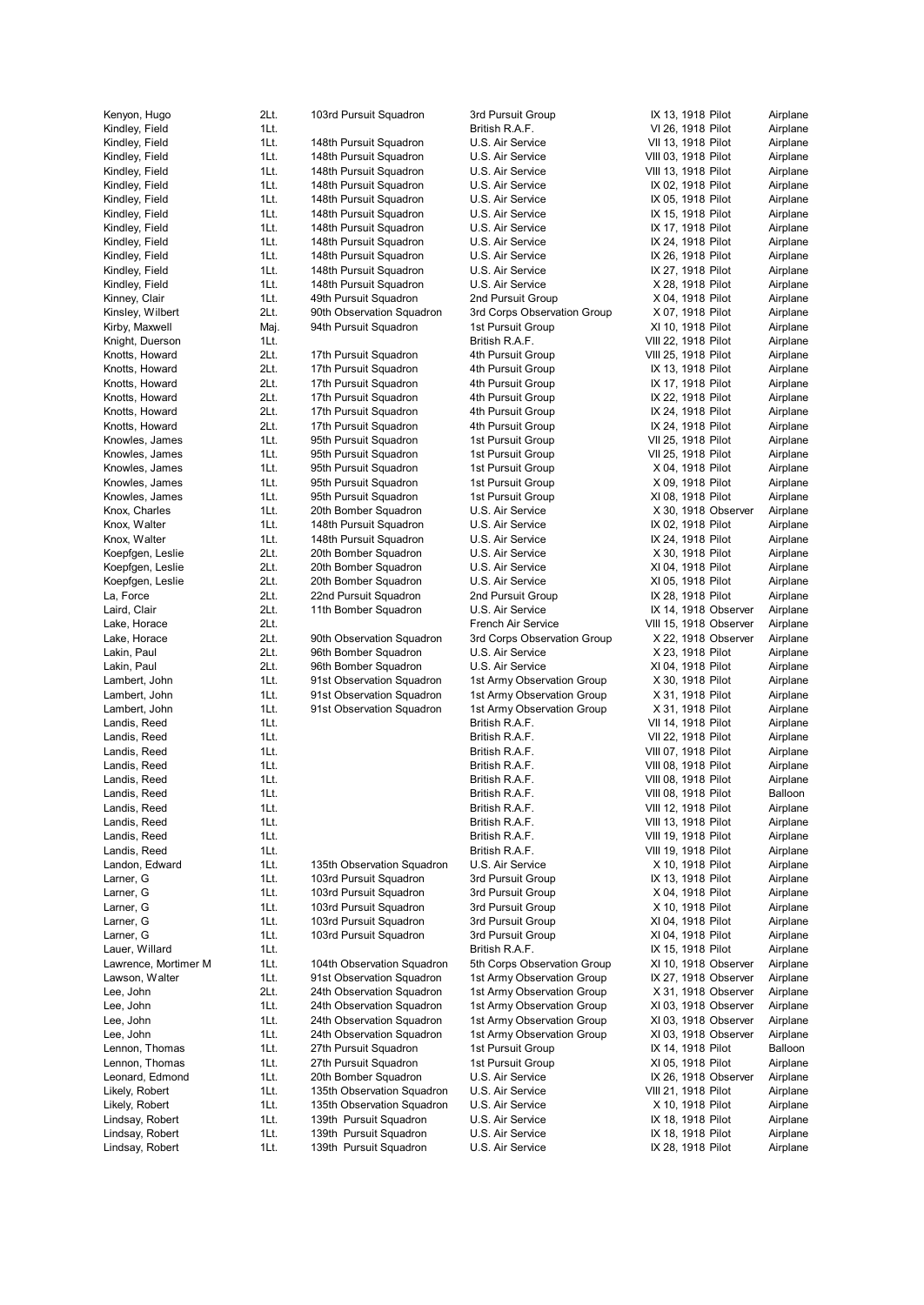| Lindsay, Robert                  | 1Lt.         | 139th Pursuit Squadron                           | U.S. Air Service                       | X 22, 1918 Pilot                       | Airplane             |
|----------------------------------|--------------|--------------------------------------------------|----------------------------------------|----------------------------------------|----------------------|
| Lindsay, Robert                  | 1Lt.         | 139th Pursuit Squadron                           | U.S. Air Service                       | X 27, 1918 Pilot                       | Airplane             |
| Lindsay, Robert                  | 1Lt.         | 139th Pursuit Squadron                           | U.S. Air Service                       | X 27, 1918 Pilot                       | Airplane             |
| Lindsey, Edward                  | 1Lt.         | 96th Bomber Squadron                             | U.S. Air Service                       | X 23, 1918 Observer                    | Airplane             |
|                                  |              |                                                  |                                        |                                        |                      |
| Lindsey, Leon                    | 1Lt.         | 49th Pursuit Squadron                            | 2nd Pursuit Group                      | X 10, 1918 Pilot                       | Airplane             |
| Lindsley, Henry D. Jr.           | 1Lt.         | 93rd Pursuit Squadron                            | 3rd Pursuit Group                      | IX 15, 1918 Pilot                      | Airplane             |
| Lindsley, Henry D. Jr.           | 1Lt.         | 93rd Pursuit Squadron                            | 3rd Pursuit Group                      | IX 16, 1918 Pilot                      | Airplane             |
| Little, Raymond                  | 2Lt.         | 22nd Pursuit Squadron                            | 2nd Pursuit Group                      | IX 24, 1918 Pilot                      | Airplane             |
| Little, Raymond                  | 1Lt.         | 22nd Pursuit Squadron                            | 2nd Pursuit Group                      | X 29, 1918 Pilot                       | Airplane             |
| Little, Raymond                  | 1Lt.         | 22nd Pursuit Squadron                            | 2nd Pursuit Group                      | X 29, 1918 Pilot                       | Airplane             |
| Loomis, Henry                    | 1Lt.         | 213th Pursuit Squadron                           | 3rd Pursuit Group                      | XI 03, 1918 Pilot                      | Balloon              |
| Loomis, William                  | 1Lt.         | 94th Pursuit Squadron                            | 1st Pursuit Group                      | VII 07, 1918 Pilot                     | Airplane             |
| Lovett, William                  | 1Lt.         |                                                  | French Air Service                     | VIII 20, 1918 Pilot                    | Airplane             |
| Lowe, William                    | 2Lt.         | 90th Observation Squadron                        | 3rd Corps Observation Group            | X 07, 1918 Observer                    | Airplane             |
|                                  |              |                                                  |                                        | VIII 19, 1918 Pilot                    |                      |
| Luff, Frederick                  | 1Lt.         |                                                  | British R.A.F.                         |                                        | Airplane             |
| Luff, Frederick                  | 1Lt.         |                                                  | British R.A.F.                         | VIII 29, 1918 Pilot                    | Balloon              |
| Luff, Frederick                  | 1Lt.         |                                                  | British R.A.F.                         | IX 01, 1918 Pilot                      | Balloon              |
| Luff, Frederick                  | 1Lt.         |                                                  | British R.A.F.                         | IX 05, 1918 Pilot                      | Airplane             |
| Luff, Frederick                  | 1Lt.         |                                                  | British R.A.F.                         | IX 15, 1918 Pilot                      | Airplane             |
| Luke, Frank                      | 2Lt.         | 27th Pursuit Squadron                            | 1st Pursuit Group                      | IX 12, 1918 Pilot                      | Balloon              |
| Luke, Frank                      | 2Lt.         | 27th Pursuit Squadron                            | 1st Pursuit Group                      | IX 14, 1918 Pilot                      | Balloon              |
| Luke, Frank                      | 2Lt.         | 27th Pursuit Squadron                            | 1st Pursuit Group                      | IX 14, 1918 Pilot                      | Balloon              |
| Luke, Frank                      | 2Lt.         | 27th Pursuit Squadron                            | 1st Pursuit Group                      | IX 15, 1918 Pilot                      | Balloon              |
| Luke, Frank                      | 2Lt.         | 27th Pursuit Squadron                            | 1st Pursuit Group                      | IX 15, 1918 Pilot                      | Balloon              |
|                                  |              |                                                  |                                        |                                        |                      |
| Luke, Frank                      | 2Lt.         | 27th Pursuit Squadron                            | 1st Pursuit Group                      | IX 15, 1918 Pilot                      | Balloon              |
| Luke, Frank                      | 2Lt.         | 27th Pursuit Squadron                            | 1st Pursuit Group                      | IX 16, 1918 Pilot                      | Balloon              |
| Luke, Frank                      | 2Lt.         | 27th Pursuit Squadron                            | 1st Pursuit Group                      | IX 16, 1918 Pilot                      | Balloon              |
| Luke, Frank                      | 2Lt.         | 27th Pursuit Squadron                            | 1st Pursuit Group                      | IX 18, 1918 Pilot                      | Airplane             |
| Luke, Frank                      | 2Lt.         | 27th Pursuit Squadron                            | 1st Pursuit Group                      | IX 18, 1918 Pilot                      | Airplane             |
| Luke, Frank                      | 2Lt.         | 27th Pursuit Squadron                            | 1st Pursuit Group                      | IX 18, 1918 Pilot                      | Airplane             |
| Luke, Frank                      | 2Lt.         | 27th Pursuit Squadron                            | 1st Pursuit Group                      | IX 18, 1918 Pilot                      | Balloon              |
| Luke, Frank                      | 2Lt.         | 27th Pursuit Squadron                            | 1st Pursuit Group                      | IX 18, 1918 Pilot                      | Balloon              |
| Luke, Frank                      | 2Lt.         | 27th Pursuit Squadron                            | 1st Pursuit Group                      | IX 28, 1918 Pilot                      | Balloon              |
|                                  | 2Lt.         |                                                  |                                        |                                        |                      |
| Luke, Frank                      |              | 27th Pursuit Squadron                            | 1st Pursuit Group                      | IX 28, 1918 Pilot                      | Airplane             |
| Luke, Frank                      | 2Lt.         | 27th Pursuit Squadron                            | 1st Pursuit Group                      | IX 29, 1918 Pilot                      | Balloon              |
| Luke, Frank                      | 2Lt.         | 27th Pursuit Squadron                            | 1st Pursuit Group                      | IX 29, 1918 Pilot                      | Balloon              |
| Luke, Frank                      | 2Lt.         | 27th Pursuit Squadron                            | 1st Pursuit Group                      | IX 29, 1918 Pilot                      | Balloon              |
| Lunt, Samuel                     | 1Lt.         | 96th Bomber Squadron                             | U.S. Air Service                       | IX 03, 1918 Observer                   | Airplane             |
| Lunt, Samuel                     | 1Lt.         | 96th Bomber Squadron                             | U.S. Air Service                       | XI 04, 1918 Observer                   | Airplane             |
| Lurie, Hyman                     | 2Lt.         | 166th Bomber Squadron                            | U.S. Air Service                       | XI 04, 1918 Observer                   | Airplane             |
| Lyman, A                         | 1Lt.         | 27th Pursuit Squadron                            | 1st Pursuit Group                      | XI 08, 1918 Pilot                      | Airplane             |
| Macarthur, John                  | 2Lt.         | 27th Pursuit Squadron                            | 1st Pursuit Group                      | VI 13, 1918 Pilot                      | Airplane             |
| Macarthur, John                  | 2Lt.         | 27th Pursuit Squadron                            | 1st Pursuit Group                      | VI 25, 1918 Pilot                      | Airplane             |
|                                  | 2Lt.         | 27th Pursuit Squadron                            |                                        |                                        |                      |
| Macarthur, John                  |              |                                                  | 1st Pursuit Group                      | VII 02, 1918 Pilot                     | Airplane             |
| Macarthur, John                  | 2Lt.         | 27th Pursuit Squadron                            | 1st Pursuit Group                      | VII 02, 1918 Pilot                     | Airplane             |
| Macarthur, John                  | 2Lt.         | 27th Pursuit Squadron                            | 1st Pursuit Group                      | VII 17, 1918 Pilot                     | Airplane             |
| Macarthur, John                  | 2Lt.         | 27th Pursuit Squadron                            | 1st Pursuit Group                      | VII 19, 1918 Pilot                     | Airplane             |
| Macdonald, Edward                | 1Lt.         |                                                  | French Air Service                     | VIII 11, 1918 Pilot                    | Airplane             |
| Macdonald, Hunter                | 1Lt.         | 135th Observation Squadron                       | U.S. Air Service                       | X 30, 1918 Observer                    | Airplane             |
| Mallory, Joseph B                | 2Lt.         | 104th Observation Squadron                       | 5th Corps Observation Group            | XI 10, 1918 Observer                   | Airplane             |
| Mandel, Oscar                    | 2Lt.         | 148th Pursuit Squadron                           | U.S. Air Service                       | VIII 25, 1918 Pilot                    | Airplane             |
| Mandell, Samuel                  | 1Lt.         | 20th Bomber Squadron                             | U.S. Air Service                       | XI 04, 1918 Pilot                      | Airplane             |
| Manning, James                   | 1Lt.         | 49th Pursuit Squadron                            | 2nd Pursuit Group                      | IX 26, 1918 Pilot                      | Airplane             |
| Manning, James                   | 1Lt.         | 49th Pursuit Squadron                            | 2nd Pursuit Group                      | X 04, 1918 Pilot                       | Airplane             |
|                                  |              |                                                  |                                        |                                        |                      |
| Manning, James                   | 1Lt.         | 49th Pursuit Squadron                            | 2nd Pursuit Group                      | X 04, 1918 Pilot                       | Airplane             |
| Manning, James                   | 1Lt.         | 49th Pursuit Squadron                            | 2nd Pursuit Group                      | X 23, 1918 Pilot                       | Airplane             |
| Matheson, Kenneth                | 1Lt.         | 213th Pursuit Squadron                           | 3rd Pursuit Group                      | XI 03, 1918 Pilot                      | Balloon              |
| Mathews, Alexander               | 1Lt.         |                                                  | British R.A.F.                         | VI 20, 1918 Pilot                      | Airplane             |
| Mathews, Alexander               | 1Lt.         |                                                  | British R.A.F.                         | VI 20, 1918 Pilot                      | Airplane             |
| Mathews, Alexander               | 1Lt.         |                                                  | British R.A.F.                         | VIII 01, 1918 Pilot                    | Airplane             |
| Mathews, Richard                 | 1Lt.         | 20th Bomber Squadron                             | U.S. Air Service                       | IX 26, 1918 Pilot                      | Airplane             |
| Maughan, Russell                 | 1Lt.         | 139th Pursuit Squadron                           | U.S. Air Service                       | X 10, 1918 Pilot                       | Airplane             |
| Maughan, Russell                 | 1Lt.         | 139th Pursuit Squadron                           | U.S. Air Service                       | X 18, 1918 Pilot                       | Airplane             |
| Maughan, Russell                 | 1Lt.         | 139th Pursuit Squadron                           | U.S. Air Service                       | X 27, 1918 Pilot                       | Airplane             |
| Maughan, Russell                 | 1Lt.         | 139th Pursuit Squadron                           | U.S. Air Service                       | X 27, 1918 Pilot                       | Airplane             |
|                                  |              |                                                  |                                        |                                        |                      |
| Maxwell, Charles                 | 1Lt.         | 93rd Pursuit Squadron                            | 3rd Pursuit Group                      | XI 05, 1918 Pilot                      | Airplane             |
| Maynard, William                 | 2Lt.         | 96th Bomber Squadron                             | U.S. Air Service                       | X 29, 1918 Observer                    | Airplane             |
| Mccarthy, Walter                 | 1Lt.         | 11th Bomber Squadron                             | U.S. Air Service                       | XI 03, 1918 Observer                   | Airplane             |
| Mccarthy, Walter                 | 1Lt.         | 11th Bomber Squadron                             | U.S. Air Service                       | XI 03, 1918 Observer                   | Airplane             |
| Mccarthy, Walter                 | 1Lt.         | 11th Bomber Squadron                             | U.S. Air Service                       | XI 04, 1918 Observer                   | Airplane             |
|                                  |              |                                                  |                                        |                                        |                      |
| Mcclung, Carroll                 | 1Lt.         | 28th Pursuit Squadron                            | 3rd Pursuit Group                      | XI 06, 1918 Pilot                      | Airplane             |
|                                  |              |                                                  |                                        |                                        |                      |
| Mcclure, David                   | 1Lt.         | 213th Pursuit Squadron                           | 3rd Pursuit Group                      | IX 18, 1918 Pilot                      | Airplane             |
| Mcclure, David<br>Mcclure, David | 1Lt.<br>1Lt. | 213th Pursuit Squadron<br>213th Pursuit Squadron | 3rd Pursuit Group<br>3rd Pursuit Group | IX 18, 1918 Pilot<br>IX 18, 1918 Pilot | Airplane<br>Airplane |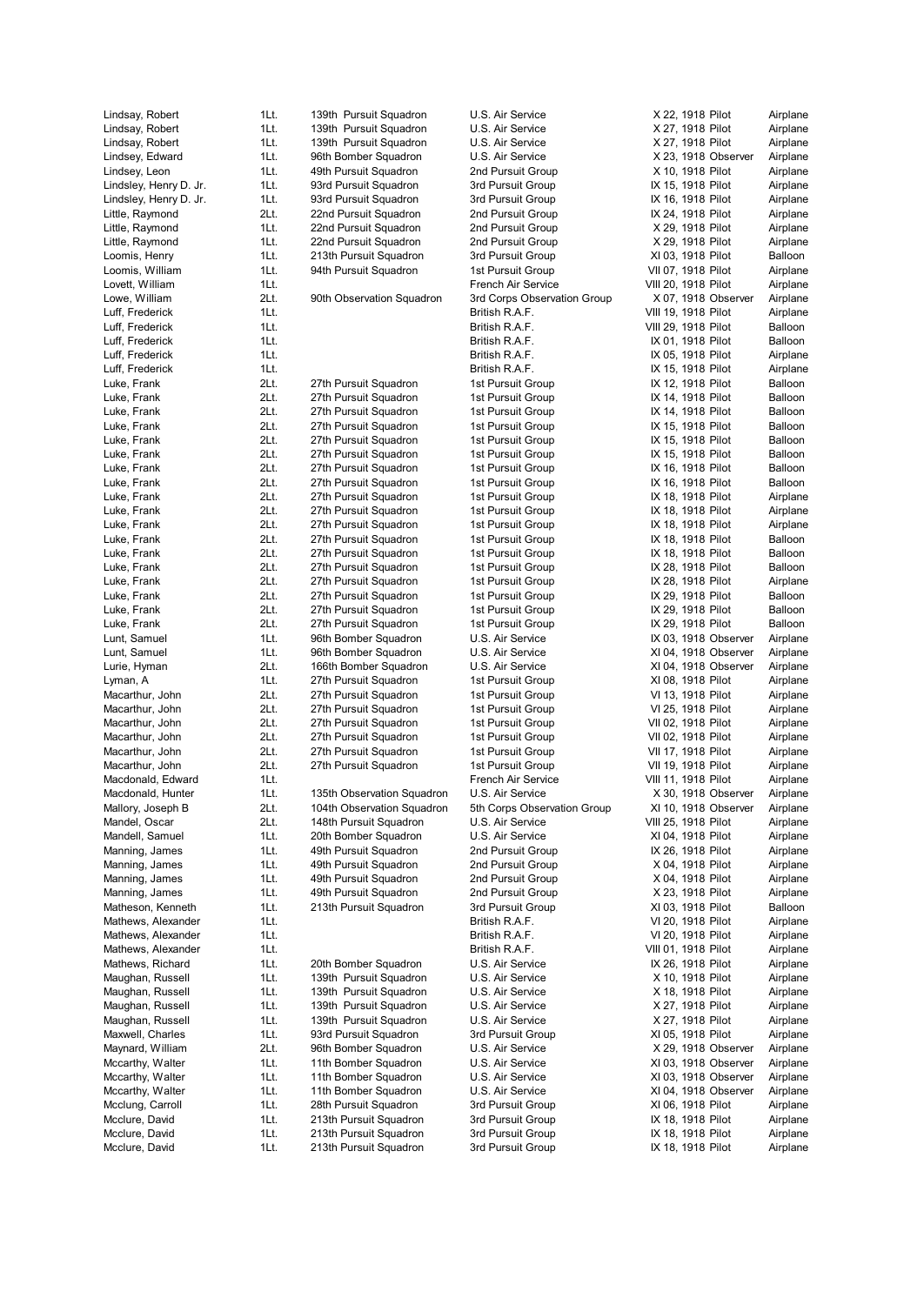Mccordic, Fletcher 1Lt. 88th Observation Squadron 3rd Corps Observation Group X 23, 1918 Pilot Airplane Mccordic, Fletcher 1Lt. 88th Observation Squadron 3rd Corps Observation Group X 23, 1918 Pilot Airplane Mccormick, Vaughn 2Lt. 139th Pursuit Squadron U.S. Air Service VIII 10, 1918 Pilot Airplane Mccormick, Vaughn 2Lt. 139th Pursuit Squadron U.S. Air Service VIII 12, 1918 Pilot Airplane Mccoun, M 1Lt. 1918 Pilot Airplane 11. The Mccoun, M 11, 1918 Pilot Airplane Mccubbin, Eugene 1Lt. 27th Pursuit Squadron 1st Pursuit Group XI 02, 1918 Pilot Balloon Mcdermott, Cleveland 2Lt. 147th Pursuit Squadron 1st Pursuit Group VII 02, 1918 Pilot Airplane Mcdermott, Cleveland 2Lt. 147th Pursuit Squadron 1st Pursuit Group X 19, 1918 Pilot Airplane Mcdermott, Cleveland 2Lt. 147th Pursuit Squadron 1st Pursuit Group X 19, 1918 Pilot Airplane Mcdougall, Harry **1Lt.** 96th Bomber Squadron U.S. Air Service X 04, 1918 Pilot Airplane<br>Mcdougall, Harry 1Lt. 96th Bomber Squadron U.S. Air Service X 23, 1918 Pilot Airplane Mcdougall, Harry **1Lt.** 96th Bomber Squadron U.S. Air Service X 23, 1918 Pilot Airplanes Mcdougall, Harry **1Lt.** 96th Bomber Squadron U.S. Air Service X 23, 1918 Pilot Airplane Mcfadden, Harvey 2Lt. French Air Service VIII 09, 1918 Observer Airplane Mcgehee, James 1Lt. 213th Pursuit Squadron 3rd Pursuit Group XI 03, 1918 Pilot Balloon Mckay, Elmore 2Lt. 96th Bomber Squadron U.S. Air Service X 04, 1918 Observer Airplane Mckay, Elmore 2Lt. 96th Bomber Squadron U.S. Air Service X 23, 1918 Observer Airplane Mckay, Elmore 2Lt. 96th Bomber Squadron U.S. Air Service X 23, 1918 Observer Airplane Mckay, James 1Lt. 49th Pursuit Squadron 2nd Pursuit Group X 04, 1918 Pilot Airplane Mckeon, John 1Lt. 166th Bomber Squadron U.S. Air Service X 18, 1918 Observer Airplane Mckeon, John 1992 11. 166th Bomber Squadron U.S. Air Service XI 04, 1918 Observer Airplane Mckeown, Stuart 1Lt. 95th Pursuit Squadron 1st Pursuit Group V 30, 1918 Pilot Airplane Mckeown, Stuart 1Lt. 95th Pursuit Squadron 1st Pursuit Group VII 07, 1918 Pilot Airplane Mckeown, Stuart 1Lt. 95th Pursuit Squadron 1st Pursuit Group VII 07, 1918 Pilot Airplane Mckinnon, John 1Lt. 168th Observation Squadron U.S. Air Service XI 05, 1918 Observer Airplane Mclanahan, Alexander 1Lt. 95th Pursuit Squadron 1st Pursuit Group V 27, 1918 Pilot Airplane Mclanahan, Alexander 1Lt. 95th Pursuit Squadron 1st Pursuit Group 1X 26, 1918 Pilot Airplane<br>195th Pursuit Squadron 1st Pursuit Group 1X 26, 1918 Pilot Airplane 1Lt. 95th Pursuit Squadron 1st Pursuit Group 15t Pursuit Group 1X 26, 1918 Pilot Airplane Mclean, Charles **1Lt.** 148th Pursuit Squadron U.S. Air Service IX 02, 1918 Pilot Airplane Mclean, Charles **1Lt.** 148th Pursuit Squadron U.S. Air Service **IX 29, 1918 Pilot** Airplane Mclennan, John 2Lt. 96th Bomber Squadron U.S. Air Service IX 03, 1918 Observer Airplane Mclennan, John 2Lt. 96th Bomber Squadron U.S. Air Service IX 04, 1918 Observer Airplane Mcmurry, Ora 1Lt. 49th Pursuit Squadron 2nd Pursuit Group X 04, 1918 Pilot Airplane Mcmurry, Ora 1Lt. 49th Pursuit Squadron 2nd Pursuit Group X 04, 1918 Pilot Airplane Mcmurry, Ora **1Lt.** 49th Pursuit Squadron 2nd Pursuit Group X 30, 1918 Pilot Airplane Meissner, James 1Lt. 94th Pursuit Squadron 1st Pursuit Group V 02, 1918 Pilot Airplane Meissner, James 1Lt. 94th Pursuit Squadron 1st Pursuit Group V 30, 1918 Pilot Airplane Meissner, James 1Lt. 94th Pursuit Squadron 1st Pursuit Group VI 05, 1918 Pilot Airplane Meissner, James 1Lt. 94th Pursuit Squadron 1st Pursuit Group VI 13, 1918 Pilot Airplane Meissner, James Cpt. 147th Pursuit Squadron 1st Pursuit Group VIII 01, 1918 Pilot Airplane Meissner, James Cpt. 147th Pursuit Squadron 1st Pursuit Group X 10, 1918 Pilot Airplane Meissner, James Cpt. 147th Pursuit Squadron 1st Pursuit Group X 28, 1918 Pilot Balloon Meissner, James Cpt. 147th Pursuit Squadron 1st Pursuit Group X 29, 1918 Pilot Airplane Melican, George 2Lt. 166th Bomber Squadron U.S. Air Service XI 04, 1918 Observer Airplane Mell, Patrick **1Lt.** 213th Pursuit Squadron 3rd Pursuit Group X 28, 1918 Pilot Airplane Mell. Patrick 1Lt. 213th Pursuit Squadron 3rd Pursuit Group XI 06, 1918 Pilot Airplane Merrick, Charles **1Lt.** 103rd Pursuit Squadron 3rd Pursuit Group VI 09, 1918 Pilot Airplane Merrick, Charles **1Lt.** 28th Pursuit Squadron 3rd Pursuit Group IX 14, 1918 Pilot Airplane Merrill, George 1Lt. 91st Observation Squadron 1st Army Observation Group X 09, 1918 Observer Airplane Merrill, John 1Lt. 28th Pursuit Squadron 3rd Pursuit Group X 02, 1918 Pilot Airplane Merrill, Linn 1Lt. 1Lt. 1. 1Lt. British R.A.F. 1. VIII 12, 1918 Pilot Airplane Merrill, Linn **18. Inneber 1.1. 166th Bomber Squadron** U.S. Air Service XI 04, 1918 Pilot Airplane Meyer, Rollin 1Lt. 28th Pursuit Squadron 3rd Pursuit Group X 02, 1918 Pilot Airplane Meyer, Rollin **1Lt.** 28th Pursuit Squadron 3rd Pursuit Group XI 04, 1918 Pilot Airplane Meyers, Harold 2Lt. 168th Observation Squadron U.S. Air Service XI 05, 1918 Pilot Airplane Miller, John 1Lt. 12th Observation Squadron 1st Corps Observation Group VII 28, 1918 Pilot Airplane Miller, John 1Lt. 12th Observation Squadron 1st Corps Observation Group VII 28, 1918 Pilot Airplane Miller, Zenos 1Lt. 27th Pursuit Squadron 1st Pursuit Group VII 16, 1918 Pilot Balloon Miller, Zenos 1Lt. 27th Pursuit Squadron 1st Pursuit Group VII 16, 1918 Pilot Balloon Miller, Zenos 1Lt. 27th Pursuit Squadron 1st Pursuit Group VII 20, 1918 Pilot Airplane Miller, Zenos 1Lt. 27th Pursuit Squadron 1st Pursuit Group VII 20, 1918 Pilot Airplane Milner, John 1Lt. 96th Bomber Squadron U.S. Air Service X 04, 1918 Observer Airplane Mitchell, George **1Lt.** 166th Bomber Squadron U.S. Air Service XI 04, 1918 Observer Airplane Mitchell, John 1Lt. 95th Pursuit Squadron 1st Pursuit Group V 27, 1918 Pilot Airplane Mitchell, John 1Lt. 95th Pursuit Squadron 1st Pursuit Group V 30, 1918 Pilot Airplane Mitchell, John 1Lt. 95th Pursuit Squadron 1st Pursuit Group VII 05, 1918 Pilot Airplane Monroe, Charles **1Lt.** 103rd Pursuit Squadron 3rd Pursuit Group X 10, 1918 Pilot Airplane Moore, Thomas **1Lt.** 148th Pursuit Squadron U.S. Air Service VIII 27, 1918 Pilot Airplane Moore, Thomas **1Lt.** 148th Pursuit Squadron U.S. Air Service **IX 15, 1918 Pilot** Airplane Moore, Thomas 1Lt. 148th Pursuit Squadron U.S. Air Service X 28, 1918 Pilot Airplane Moran, William 2Lt. 91st Observation Squadron 1st Army Observation Group X 31, 1918 Observer Airplane Moreland, William 1Lt. 96th Bomber Squadron U.S. Air Service X 29, 1918 Pilot Airplane Moriarty, Louis **2Lt.** 28th Pursuit Squadron 3rd Pursuit Group IX 14, 1918 Pilot Airplane Moseley, Corliss **1Lt.** 27th Pursuit Squadron 1st Pursuit Group XI 08, 1918 Pilot Airplane

Moy, Gordon 1Lt. 139th Pursuit Squadron U.S. Air Service 1X 18, 1918 Pilot Airplane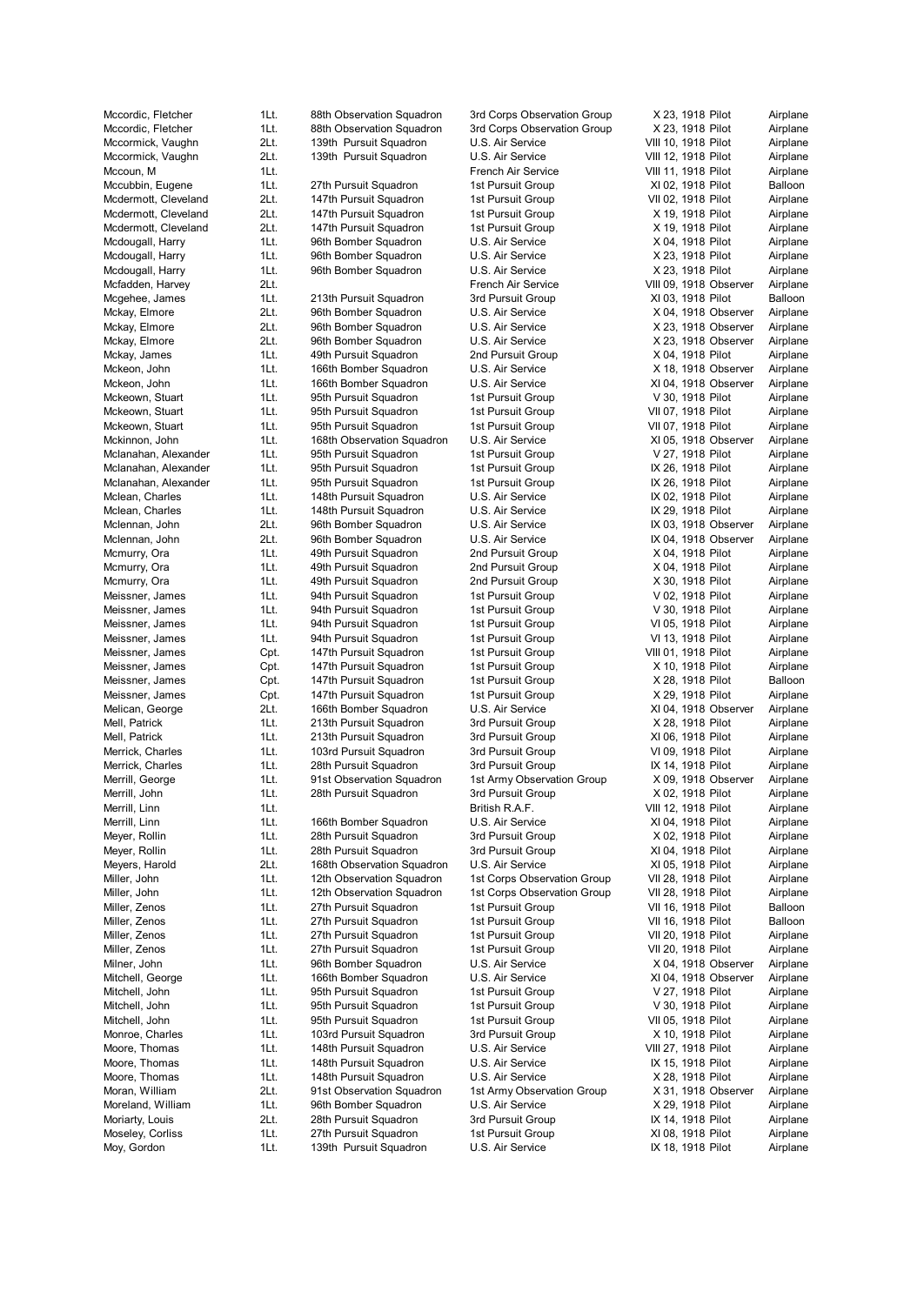Peak, Lawrence **11.** 101 11, 1918 Observer Airplane

Moy, Gordon **1Lt.** 139th Pursuit Squadron U.S. Air Service **IX 18, 1918 Pilot** Airplane Moy, Gordon 1Lt. 139th Pursuit Squadron U.S. Air Service IX 25, 1918 Pilot Airplane Munn, William 1Lt. 213th Pursuit Squadron 3rd Pursuit Group X 19, 1918 Pilot Airplane Murphy, Robert 2Lt. 20th Bomber Squadron U.S. Air Service X 10, 1918 Pilot Airplane Myers, Oscar 2Lt. 147th Pursuit Squadron 1st Pursuit Group IX 28, 1918 Pilot Airplane Myers, Oscar **1Lt.** 147th Pursuit Squadron 1st Pursuit Group X 10, 1918 Pilot Airplane Nathan, Joseph H. Jr. 1Lt. 135th Observation Squadron U.S. Air Service IX 12, 1918 Observer Airplane Nathan, Joseph H. Jr. 1Lt. 135th Observation Squadron U.S. Air Service IX 12, 1918 Observer Airplane Neidecker, Bertrande 11. 90th Observation Squadron 3rd Corps Observation Group X 22, 1918 Pilot Airplane Nelson, Carlyle 1Lt. 1Lt. 1Lt. French Air Service 1Lt 12, 1918 Pilot Balloon<br>1Lt. 1918 Pilot Airplane 1Lt. 1Lt. French Air Service 1Lt 14, 1918 Pilot Airplane 1Lt. **Next and Service 1Lt. IX 14, 1918 Pilot** Airplane Nelson, Paul 11. 11th Bomber Squadron U.S. Air Service XI 03, 1918 Pilot Airplane Nelson. Paul 1Lt. 11th Bomber Squadron U.S. Air Service XI 03, 1918 Pilot Airplane Nelson, Paul 11. 11th Bomber Squadron U.S. Air Service XI 04, 1918 Pilot Airplane Nevius, Ruliff **1Lt.** 27th Pursuit Squadron 1st Pursuit Group VIII 01, 1918 Pilot Airplane Newbury, Frank J. Jr. 1Lt. 96th Bomber Squadron U.S. Air Service IX 26, 1918 Observer Airplane<br>Newbury, Frank J. Jr. 1Lt. 96th Bomber Squadron U.S. Air Service X 04, 1918 Observer Airplane 1Lt. 96th Bomber Squadron U.S. Air Service X 04, 1918 Observer Airplane Newell, Arthur **2Lt.** 96th Bomber Squadron U.S. Air Service X 23, 1918 Observer Airplane Newell, Arthur 2Lt. 96th Bomber Squadron U.S. Air Service X 23, 1918 Observer Airplane Newell, James 2Lt. French Air Service IX 12, 1918 Observer Balloon Newell, James 2Lt. French Air Service IX 14, 1918 Observer Airplane Noonan, Thomas **11.** 11. The Communication Chemical Air Service Chemical Case V 29, 1918 Pilot Airplane Noonan, Thomas 1Lt. 1. The 11 Service Connect Airplane Connect Airplane Connect Airplane Nordhoff, Charles 1Lt. French Air Service V 29, 1918 Pilot Airplane Norris, Sigbert 2Lt. 11th Bomber Squadron U.S. Air Service IX 26, 1918 Observer Airplane Norris, Sigbert 2Lt. 11th Bomber Squadron U.S. Air Service XI 03, 1918 Observer Airplane Norris, Sigbert 2Lt. 11th Bomber Squadron U.S. Air Service XV 03, 1918 Observer Airplane Norton, Frederick 1Lt. 27th Pursuit Squadron 1st Pursuit Group VII 02, 1918 Pilot Airplane Norton, Frederick 1Lt. 27th Pursuit Squadron 1st Pursuit Group VII 02, 1918 Pilot Airplane Nutt, Alan 1Lt. 94th Pursuit Squadron 1st Pursuit Group IX 26, 1918 Pilot Airplane Oatis, Vincent 1Lt. 11th Bomber Squadron U.S. Air Service IX 14, 1918 Pilot Airplane Oatis, Vincent 11t. 11th Bomber Squadron U.S. Air Service 1998 12 18, 1918 Pilot Airplane<br>11th 11th Bomber Squadron U.S. Air Service 1998 XI 03, 1918 Pilot Airplane Oatis, Vincent 1Lt. 11th Bomber Squadron U.S. Air Service XI 03, 1918 Pilot Airplane Oatis, Vincent 1Lt. 11th Bomber Squadron U.S. Air Service XI 03, 1918 Pilot Airplane Oberst, Clair **1Lt.** 1Lt. **1Lt. 1Lt.** British R.A.F. IX 03, 1918 Pilot Airplane Oberst, Clair **1Lt.** 1. 1. 1. British R.A.F. 1. 1X 03, 1918 Pilot Airplane Ocock, Albert Sgt. 8th Observation Squadron U.S. Air Service X 31, 1918 Observer Airplane Odonnell, Paul 2Lt. 96th Bomber Squadron U.S. Air Service 12 (X 26, 1918 Observer Airplane<br>12 Odonnell, Paul 2Lt. 96th Bomber Squadron U.S. Air Service 1X 26, 1918 Observer Airplane Odonnell, Paul 2Lt. 96th Bomber Squadron U.S. Air Service IX 26, 1918 Observer Ohrstrom, George L 2Lt. 104th Observation Squadron 5th Corps Observation Group XI 10, 1918 Pilot Oliver, Bennett 1Lt. British R.A.F. V 27, 1918 Pilot Airplane Oneill, Ralph 2Lt. 147th Pursuit Squadron 1st Pursuit Group VII 02, 1918 Pilot Airplane Oneill, Ralph 2Lt. 147th Pursuit Squadron 1st Pursuit Group VII 05, 1918 Pilot Airplane Oneill, Ralph 2Lt. 147th Pursuit Squadron 1st Pursuit Group VII 24, 1918 Pilot Airplane Oneill, Ralph 2Lt. 147th Pursuit Squadron 1st Pursuit Group VII 24, 1918 Pilot Airplane Oneill, Ralph 2Lt. 147th Pursuit Squadron 1st Pursuit Group X 10, 1918 Pilot Airplane Osmun, John 2Lt. 11th Bomber Squadron U.S. Air Service XI 04, 1918 Pilot Airplane<br>Owens, John 2Lt. 139th Pursuit Squadron U.S. Air Service X18, 1918 Pilot Airplane Owens, John 2Lt. 139th Pursuit Squadron U.S. Air Service IX 18, 1918 Pilot Airplane Owens, John 2Lt. 139th Pursuit Squadron U.S. Air Service IX 18, 1918 Pilot Airplane Owens, John 2Lt. 139th Pursuit Squadron U.S. Air Service IX 25, 1918 Pilot Airplane Owens, John 2Lt. 139th Pursuit Squadron U.S. Air Service IX 26, 1918 Pilot Airplane Owens, John 2Lt. 139th Pursuit Squadron U.S. Air Service X 10, 1918 Pilot Airplane Oyster, Norman 1Lt. 96th Bomber Squadron U.S. Air Service X 23, 1918 Observer Airplane Oyster, Norman 1Lt. 96th Bomber Squadron U.S. Air Service XI 04, 1918 Observer Airplane Page, Richard 1Lt. 88th Observation Squadron 3rd Corps Observation Group VIII 09, 1918 Pilot Airplane Page, Richard **1Lt.** 88th Observation Squadron 3rd Corps Observation Group IX 02, 1918 Pilot Airplane Palmer, William 1Lt. 94th Pursuit Squadron 1st Pursuit Group X 03, 1918 Pilot Airplane Palmer, William 1Lt. 94th Pursuit Squadron 1st Pursuit Group X 10, 1918 Pilot Airplane<br>11 Palmer, William 1Lt. 94th Pursuit Squadron 1st Pursuit Group X 31, 1918 Pilot Airplane Palmer, William 1Lt. 94th Pursuit Squadron 1st Pursuit Group X 31, 1918 Pilot Airplane Pancoast, Henry 1Lt. 96th Bomber Squadron U.S. Air Service X 23, 1918 Observer Airplane Parks, Victor **Cpt.** 166th Bomber Squadron U.S. Air Service X 18, 1918 Pilot Airplane Parks, Victor **Charland Carlos Comment Charland Comment Comment Comment Comment Comment Comment Comment Comment** Parrott, Edmund 1Lt. 20th Bomber Squadron U.S. Air Service 1X 26, 1918 Observer Airplane<br>147th Puradron 19th Supervice 11, 1976 Pursuit Squadron 1st Pursuit Group 19th 2. 1918 Pilot Airplane Parry, Maxwell 2Lt. 147th Pursuit Squadron 1st Pursuit Group VII 02, 1918 Pilot Airplane Paskill, Reuben 1Lt. 11. 1. 1. 1. British R.A.F. VII 04, 1918 Pilot Airplane Patterson, Alfred B. Jr. 1Lt. 93rd Pursuit Squadron 3rd Pursuit Group IX 29, 1918 Pilot Airplane Patterson, Alfred B. Jr. 1Lt. 93rd Pursuit Squadron 3rd Pursuit Group IX 29, 1918 Pilot Airplane Patterson, Alfred B. Jr. 11. 1Lt. 93rd Pursuit Squadron 3rd Pursuit Group X 29, 1918 Pilot Airplane Patton, James 2Lt. 11th Bomber Squadron U.S. Air Service XI 04, 1918 Observer Airplane Payson, Philip 1Lt. 166th Bomber Squadron U.S. Air Service XI 04, 1918 Pilot Airplane Payton, Robert 2Lt. 11th Bomber Squadron U.S. Air Service XI 03, 1918 Observer Airplane

Payton, Robert 2Lt. 11th Bomber Squadron U.S. Air Service XI 03, 1918 Observer Airplane Payton, Robert 2Lt. 11th Bomber Squadron U.S. Air Service XI 04, 1918 Observer Airplane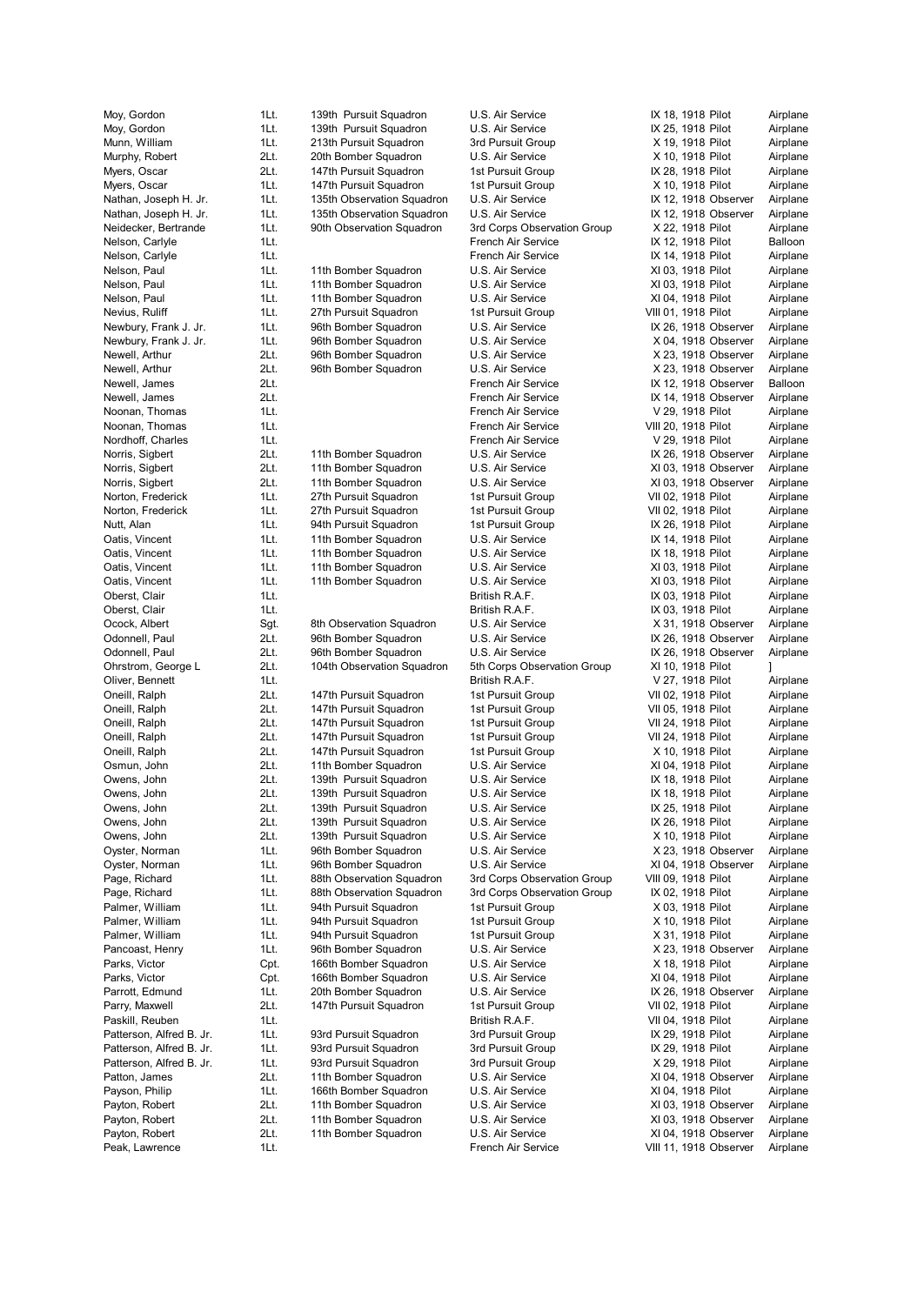Peck, Roy 1Lt. 135th Observation Squadron U.S. Air Service X 30, 1918 Observer Airplane Pedler, Russel **1Lt.** 166th Bomber Squadron U.S. Air Service X 18, 1918 Pilot Airplane Pedler, Russel **1Lt.** 166th Bomber Squadron U.S. Air Service XI 04, 1918 Pilot Airplane Pegues, Josiah 1Lt. 95th Pursuit Squadron 1st Pursuit Group XI 05, 1918 Pilot Airplane Pegues, Josiah 1Lt. 95th Pursuit Squadron 1st Pursuit Group XI 06, 1918 Pilot Airplane Perry, George 2Lt. 11th Bomber Squadron U.S. Air Service XI 03, 1918 Observer Airplane Perry, George 2Lt. 11th Bomber Squadron U.S. Air Service XI 03, 1918 Observer Airplane Peters, Sidney 2Lt. 24th Observation Squadron 1st Army Observation Group IX 26, 1918 Pilot Airplane Peterson, David Cpt. 94th Pursuit Squadron 1st Pursuit Group V 03, 1918 Pilot Airplane Peterson, David Cpt. 94th Pursuit Squadron 1st Pursuit Group V 15, 1918 Pilot Airplane<br>Peterson, David Cpt. 94th Pursuit Squadron 1st Pursuit Group V 15, 1918 Pilot Airplane Peterson, David Cpt. 94th Pursuit Squadron 1st Pursuit Group V 15, 1918 Pilot Airplane Peterson, David Cpt. 95th Pursuit Squadron 1st Pursuit Group V 17, 1918 Pilot Airplane Phelan, Richard 1Lt. 213th Pursuit Squadron 3rd Pursuit Group IX 02, 1918 Pilot Airplane Phelan, Richard 1Lt. 213th Pursuit Squadron 3rd Pursuit Group X 09, 1918 Pilot Airplane Phillips, George 1Lt. 50th Observation Squadron U.S. Air Service X 23, 1918 Pilot Airplane Plush, Lewis 11.1 auth Pursuit Squadron 2nd Pursuit Group 19th Airplane 2nd Pursuit Group 19th Airplane<br>11 Agency 11 Auth 20th Pursuit Squadron 2nd Pursuit Group 19th X 04, 1918 Pilot Airplane Plush, Lewis 1Lt. 49th Pursuit Squadron 2nd Pursuit Group X 04, 1918 Pilot Airplane Pointer, Henry 1Lt. 139th Pursuit Squadron U.S. Air Service X 10, 1918 Pilot Airplane<br>Poler, Donald 1Lt. 129th Pursuit Squadron British R.A.F. VII 01, 1918 Pilot Balloon Poler, Donald 1Lt. British R.A.F. VII 01, 1918 Pilot Balloon Poler, Donald **1Lt.** 1Lt. 1. 1. 1. British R.A.F. 1. 1918 Pilot Airplane Poler, Donald 1Lt. British R.A.F. VIII 16, 1918 Pilot Balloon Ponder, William 2Lt. French Air Service V 28, 1918 Pilot Airplane Ponder, William 2Lt. 2015. The 2Lt. French Air Service VII 08, 1918 Pilot Airplane Ponder, William 2Lt. French Air Service VIII 11, 1918 Pilot Airplane Ponder, William 2Lt. 103rd Pursuit Squadron 3rd Pursuit Group X 19, 1918 Pilot Airplane Ponder, William 2Lt. 103rd Pursuit Squadron 3rd Pursuit Group X 23, 1918 Pilot Airplane Ponder, William 2Lt. 103rd Pursuit Squadron 3rd Pursuit Group X 30, 1918 Pilot Airplane Pope, John 1Lt. 91st Observation Squadron 1st Army Observation Group X 30, 1918 Observer Airplane Pope, John 1Lt. 91st Observation Squadron 1st Army Observation Group X 31, 1918 Observer Airplane Pope, John 1Lt. 91st Observation Squadron 1st Army Observation Group X 31, 1918 Observer Airplane Popperfuss, Henry 1Lt. 95th Pursuit Squadron 1st Pursuit Group IX 27, 1918 Pilot Airplane Porter, Earl 2Lt. French Air Service VIII 09, 1918 Observer Airplane Porter, Charles 2Lt. 147th Pursuit Squadron 1st Pursuit Group VII 16, 1918 Pilot Airplane Porter, Charles 2Lt. 147th Pursuit Squadron 1st Pursuit Group VII 24, 1918 Pilot Airplane Porter, Charles 2Lt. 147th Pursuit Squadron 1st Pursuit Group VII 24, 1918 Pilot Airplane Porter, Charles 2Lt. 147th Pursuit Squadron 1st Pursuit Group IX 28, 1918 Pilot Airplane Porter, Kenneth 2Lt. 147th Pursuit Squadron 1st Pursuit Group VII 02, 1918 Pilot Airplane Porter, Kenneth 2Lt. 147th Pursuit Squadron 1st Pursuit Group IX 28, 1918 Pilot Airplane Porter, Kenneth 2Lt. 147th Pursuit Squadron 1st Pursuit Group X 10, 1918 Pilot Airplane Porter, Kenneth 2Lt. 147th Pursuit Squadron 1st Pursuit Group X 10, 1918 Pilot Airplane Porter, Kenneth 2Lt. 147th Pursuit Squadron 1st Pursuit Group X 12, 1918 Pilot Airplane Porter, Robert 11t. 11th Bomber Squadron U.S. Air Service XI 03, 1918 Pilot Airplane Porter, Robert 11t. 11th Bomber Squadron U.S. Air Service XI 03, 1918 Pilot Airplane Porter, Robert **1Lt.** 11th Bomber Squadron U.S. Air Service XI 04, 1918 Pilot Airplane Posey, John 1Lt. French Air Service VI 04, 1918 Observer Airplane Potter, William 1Lt. 20th Bomber Squadron U.S. Air Service IX 26, 1918 Pilot Airplane Powell, Leon 1Lt. 91st Observation Squadron 1st Army Observation Group IX 15, 1918 Pilot Airplane Powell, Lyle 1Lt. 1.1. The 1.1 French Air Service 1.1.1918 Observer Airplane Powell, Lyle 1Lt. 1.1. The 1.1 Company of the Company of Trench Air Service 1997 VI 01, 1918 Observer Airplane Powers, Leo 1Lt. 88th Observation Squadron 3rd Corps Observation Group X 23, 1918 Observer Airplane Powers, Leo 1Lt. 88th Observation Squadron 3rd Corps Observation Group X 23, 1918 Observer Airplane Presley, Curtis 2Lt. 13th Pursuit Squadron 2nd Pursuit Group XI 04, 1918 Pilot Airplane Pressler, Warren 1Lt. 96th Bomber Squadron U.S. Air Service X 04, 1918 Observer Airplane Preston, Glen 2Lt. 99th Observation Squadron 5th Corps Observation Group X 05, 1918 Observer Airplane<br>Preston, Glen 2Lt. 99th Observation Squadron 5th Corps Observation Group X 05, 1918 Observer Airplane Preston, Glen 2Lt. 99th Observation Squadron 5th Corps Observation Group X 05, 1918 Observer Airplane Preston, Harry **1Lt.** 20th Bomber Squadron U.S. Air Service **IX 26, 1918 Observer** Airplane Puryear, George 1Lt. 95th Pursuit Squadron 1st Pursuit Group VII 25, 1918 Pilot Airplane Putnam, David **1Lt.** 11.1. The Communication of French Air Service 1997 VI 15, 1918 Pilot Airplane Putnam, David **1Lt.** 11. 11. 12. French Air Service 1996 VI 15, 1918 Pilot Balloon Putnam, David 1Lt. 139th Pursuit Squadron U.S. Air Service VI 30, 1918 Pilot Airplane Putnam, David **1Lt.** 139th Pursuit Squadron U.S. Air Service VIII 15, 1918 Pilot Airplane Putnam, David **1Lt.** 139th Pursuit Squadron U.S. Air Service VIII 22, 1918 Pilot Airplane Putnam, David 1Lt. 139th Pursuit Squadron U.S. Air Service IX 12, 1918 Pilot Airplane 1Lt. 103rd Pursuit Squadron 3rd Pursuit Group 1 X 23, 1918 Pilot Airplane Quinn, John 11t. 139th Pursuit Squadron U.S. Air Service X 23, 1918 Pilot Airplane Quinn, John 1Lt. 139th Pursuit Squadron U.S. Air Service X 30, 1918 Pilot Airplane Quinn, John 1Lt. 139th Pursuit Squadron U.S. Air Service XI 05, 1918 Pilot Airplane Rabe, Louis **2Lt.** 148th Pursuit Squadron U.S. Air Service **IX 29, 1918 Pilot** Airplane Raible, Joseph 2Lt. 147th Pursuit Squadron 1st Pursuit Group VII 05, 1918 Pilot Airplane Raible, Joseph 2Lt. 147th Pursuit Squadron 1st Pursuit Group VII 25, 1918 Pilot Airplane Ralston, Orville **1Lt.** 1Lt. **1Lt.** British R.A.F. VII 24, 1918 Pilot Airplane Ralston, Orville 1Lt. British R.A.F. VIII 22, 1918 Pilot Airplane Ralston, Orville **1Lt.** 148th Pursuit Squadron U.S. Air Service **IX 15, 1918 Pilot** Airplane

Ralston, Orville **1Lt.** 148th Pursuit Squadron U.S. Air Service IX 26, 1918 Pilot Airplane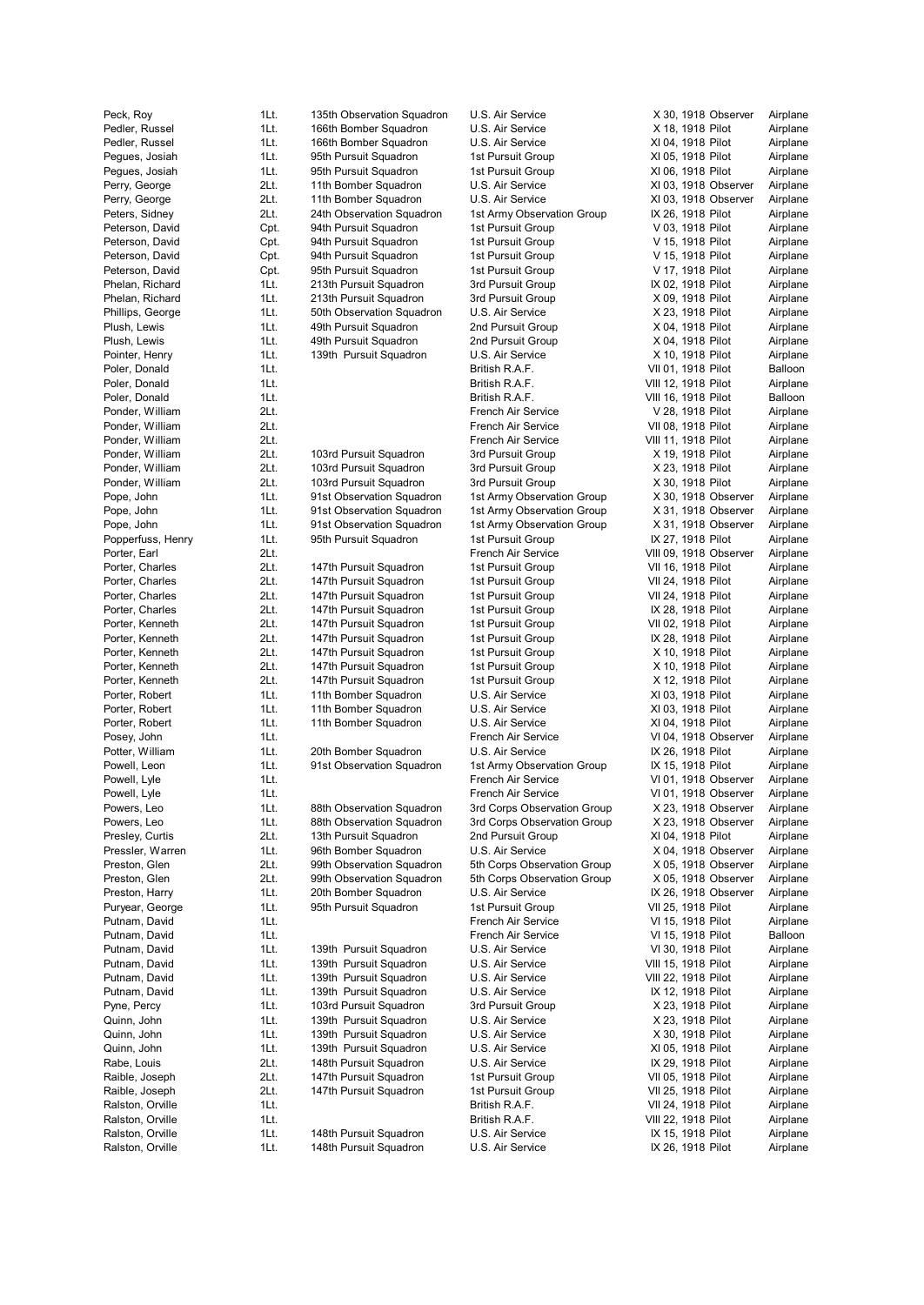| Ralston, Orville       | 1Lt. | 148th Pursuit Squadron     | U.S. Air Service            | X 03, 1918 Pilot       | Airplane |
|------------------------|------|----------------------------|-----------------------------|------------------------|----------|
| Rancourt, John         | 1Lt. | 88th Observation Squadron  | 3rd Corps Observation Group | VIII 09, 1918 Observer | Airplane |
| Rath, Howard           | 2Lt. | 96th Bomber Squadron       | U.S. Air Service            | IX 04, 1918 Observer   | Airplane |
| Rath, Howard           | 2Lt. | 96th Bomber Squadron       | U.S. Air Service            | IX 13, 1918 Observer   | Airplane |
| Raymond, Robert F. Jr. | 1Lt. | 27th Pursuit Squadron      | 1st Pursuit Group           | VI 24, 1918 Pilot      | Airplane |
| Ream, George           | 1Lt. | 135th Observation Squadron | U.S. Air Service            | IX 12, 1918 Pilot      | Airplane |
| Redfield, John         | 2Lt. |                            | British R.A.F.              | VIII 12, 1918 Observer | Airplane |
| Redfield, John         | 2Lt. |                            | British R.A.F.              | VIII 12, 1918 Observer | Airplane |
| Redfield, John         | 2Lt. |                            | British R.A.F.              | VIII 15, 1918 Observer | Airplane |
| Reedy, George          | 2Lt. |                            | French Air Service          | VIII 10, 1918 Observer | Airplane |
| Reynolds, John         | Maj. | 91st Observation Squadron  | 1st Army Observation Group  | X 10, 1918 Pilot       | Airplane |
| Reynolds, John         | Maj. | 91st Observation Squadron  | 1st Army Observation Group  | X 29, 1918 Pilot       | Airplane |
| Rhenstron, Elmer       | 1Lt. | 95th Pursuit Squadron      | 1st Pursuit Group           | XI 08, 1918 Pilot      | Airplane |
| Rhinelander, Philip    |      |                            |                             |                        | Airplane |
|                        | 1Lt. | 20th Bomber Squadron       | U.S. Air Service            | IX 26, 1918 Pilot      |          |
| Rickenbacker, Edward   | 1Lt. | 94th Pursuit Squadron      | 1st Pursuit Group           | IV 29, 1918 Pilot      | Airplane |
| Rickenbacker, Edward   | 1Lt. | 94th Pursuit Squadron      | 1st Pursuit Group           | V 07, 1918 Pilot       | Airplane |
| Rickenbacker, Edward   | 1Lt. | 94th Pursuit Squadron      | 1st Pursuit Group           | V 17, 1918 Pilot       | Airplane |
| Rickenbacker, Edward   | 1Lt. | 94th Pursuit Squadron      | 1st Pursuit Group           | V 22, 1918 Pilot       | Airplane |
| Rickenbacker, Edward   | 1Lt. | 94th Pursuit Squadron      | 1st Pursuit Group           | V 28, 1918 Pilot       | Airplane |
| Rickenbacker, Edward   | 1Lt. | 94th Pursuit Squadron      | 1st Pursuit Group           | V 30, 1918 Pilot       | Airplane |
| Rickenbacker, Edward   | 1Lt. | 94th Pursuit Squadron      | 1st Pursuit Group           | IX 14, 1918 Pilot      | Airplane |
| Rickenbacker, Edward   | 1Lt. | 94th Pursuit Squadron      | 1st Pursuit Group           | IX 15, 1918 Pilot      | Airplane |
| Rickenbacker, Edward   | 1Lt. | 94th Pursuit Squadron      | 1st Pursuit Group           | IX 25, 1918 Pilot      | Airplane |
| Rickenbacker, Edward   | 1Lt. | 94th Pursuit Squadron      | 1st Pursuit Group           | IX 25, 1918 Pilot      | Airplane |
| Rickenbacker, Edward   | 1Lt. | 94th Pursuit Squadron      | 1st Pursuit Group           | IX 26, 1918 Pilot      | Airplane |
| Rickenbacker, Edward   | 1Lt. | 94th Pursuit Squadron      | 1st Pursuit Group           | IX 28, 1918 Pilot      | Balloon  |
|                        |      |                            |                             |                        |          |
| Rickenbacker, Edward   | 1Lt. | 94th Pursuit Squadron      | 1st Pursuit Group           | X 01, 1918 Pilot       | Balloon  |
| Rickenbacker, Edward   | 1Lt. | 94th Pursuit Squadron      | 1st Pursuit Group           | X 02, 1918 Pilot       | Airplane |
| Rickenbacker, Edward   | 1Lt. | 94th Pursuit Squadron      | 1st Pursuit Group           | X 02, 1918 Pilot       | Airplane |
| Rickenbacker, Edward   | 1Lt. | 94th Pursuit Squadron      | 1st Pursuit Group           | X 03, 1918 Pilot       | Airplane |
| Rickenbacker, Edward   | 1Lt. | 94th Pursuit Squadron      | 1st Pursuit Group           | X 03, 1918 Pilot       | Airplane |
| Rickenbacker, Edward   | 1Lt. | 94th Pursuit Squadron      | 1st Pursuit Group           | X 09, 1918 Pilot       | Balloon  |
| Rickenbacker, Edward   | 1Lt. | 94th Pursuit Squadron      | 1st Pursuit Group           | X 10, 1918 Pilot       | Airplane |
| Rickenbacker, Edward   | 1Lt. | 94th Pursuit Squadron      | 1st Pursuit Group           | X 10, 1918 Pilot       | Airplane |
| Rickenbacker, Edward   | 1Lt. | 94th Pursuit Squadron      | 1st Pursuit Group           | X 22, 1918 Pilot       | Airplane |
| Rickenbacker, Edward   | 1Lt. | 94th Pursuit Squadron      | 1st Pursuit Group           | X 23, 1918 Pilot       | Airplane |
| Rickenbacker, Edward   | Cpt. | 94th Pursuit Squadron      | 1st Pursuit Group           | X 27, 1918 Pilot       | Airplane |
|                        |      |                            |                             |                        |          |
| Rickenbacker, Edward   | Cpt. | 94th Pursuit Squadron      | 1st Pursuit Group           | X 27, 1918 Pilot       | Airplane |
| Rickenbacker, Edward   | Cpt. | 94th Pursuit Squadron      | 1st Pursuit Group           | X 30, 1918 Pilot       | Balloon  |
| Rickenbacker, Edward   | Cpt. | 94th Pursuit Squadron      | 1st Pursuit Group           | X 30, 1918 Pilot       | Airplane |
| Richards, Earl         | 1Lt. | 13th Pursuit Squadron      | 2nd Pursuit Group           | IX 14, 1918 Pilot      | Airplane |
| Richards, Earl         | 1Lt. | 13th Pursuit Squadron      | 2nd Pursuit Group           | IX 14, 1918 Pilot      | Airplane |
| Richards, John         | 2Lt. | 11th Bomber Squadron       | U.S. Air Service            | X 10, 1918 Observer    | Airplane |
| Richards, John         | 2Lt. | 11th Bomber Squadron       | U.S. Air Service            | XI 04, 1918 Observer   | Airplane |
| Richardson, Glenn      | 1Lt. | 20th Bomber Squadron       | U.S. Air Service            | IX 26, 1918 Observer   | Airplane |
| Richardson, James      | 2Lt. | 1st Observation Squadron   | 1st Corps Observation Group | IX 15, 1918 Pilot      | Airplane |
| Richardson, James      | 2Lt. | 1st Observation Squadron   | 1st Corps Observation Group | X 01, 1918 Pilot       | Airplane |
| Richardson, James      | 2Lt. | 1st Observation Squadron   | 1st Corps Observation Group | X 04, 1918 Pilot       | Airplane |
| Richardson, James      | 2Lt. | 1st Observation Squadron   | 1st Corps Observation Group | X 04, 1918 Pilot       | Airplane |
|                        | 1Lt. |                            | 3rd Pursuit Group           | IX 14, 1918 Pilot      |          |
| Richardson, Roland     |      | 213th Pursuit Squadron     |                             |                        | Airplane |
| Riley, Harold          | 1Lt. | 24th Observation Squadron  | 1st Army Observation Group  | X 08, 1918 Pilot       | Airplane |
| Ring, Thomas           | 1Lt. | 11th Bomber Squadron       | U.S. Air Service            | X 04, 1918 Pilot       | Airplane |
| Roberts, Ivan          | 2Lt. | 27th Pursuit Squadron      | 1st Pursuit Group           | VII 17, 1918 Pilot     | Airplane |
| Roberts, Ivan          | 2Lt. | 27th Pursuit Squadron      | 1st Pursuit Group           | VIII 01, 1918 Pilot    | Airplane |
| Roberts, Ivan          | 1Lt. | 27th Pursuit Squadron      | 1st Pursuit Group           | IX 26, 1918 Pilot      | Balloon  |
| Roberts, Merideth      | 1Lt. | 95th Pursuit Squadron      | 1st Pursuit Group           | XI 06, 1918 Pilot      | Airplane |
| Robertson, George      | 1Lt. | 147th Pursuit Squadron     | 1st Pursuit Group           | IX 17, 1918 Pilot      | Airplane |
| Robertson, Wendel      | 1Lt. | 139th Pursuit Squadron     | U.S. Air Service            | IX 10, 1918 Pilot      | Airplane |
| Robertson, Wendel      | 1Lt. | 139th Pursuit Squadron     | U.S. Air Service            | IX 18, 1918 Pilot      | Airplane |
| Robertson, Wendel      | 1Lt. | 139th Pursuit Squadron     | U.S. Air Service            | IX 18, 1918 Pilot      | Airplane |
| Robertson, Wendel      | 1Lt. | 139th Pursuit Squadron     | U.S. Air Service            | IX 28, 1918 Pilot      | Airplane |
|                        |      |                            |                             |                        |          |
| Robertson, Wendel      | 1Lt. | 139th Pursuit Squadron     | U.S. Air Service            | X 10, 1918 Pilot       | Airplane |
| Robertson, Wendel      | 1Lt. | 139th Pursuit Squadron     | U.S. Air Service            | X 23, 1918 Pilot       | Airplane |
| Robertson, Wendel      | 1Lt. | 139th Pursuit Squadron     | U.S. Air Service            | X 30, 1918 Pilot       | Airplane |
| Rohrer, Loren          | 1Lt. | 90th Observation Squadron  | 3rd Corps Observation Group | XI 04, 1918 Pilot      | Airplane |
| Rollins, James         | 1Lt. | 96th Bomber Squadron       | U.S. Air Service            | X 23, 1918 Observer    | Airplane |
| Rollins, James         | 1Lt. | 96th Bomber Squadron       | U.S. Air Service            | XI 04, 1918 Observer   | Airplane |
| Roosevelt, Quentin     | 1Lt. | 95th Pursuit Squadron      | 1st Pursuit Group           | VII 10, 1918 Pilot     | Airplane |
| Rorison, Harmon        | 1Lt. | 22nd Pursuit Squadron      | 2nd Pursuit Group           | XI 03, 1918 Pilot      | Airplane |
| Rorison, Harmon        | 1Lt. | 22nd Pursuit Squadron      | 2nd Pursuit Group           | XI 03, 1918 Pilot      | Airplane |
| Rorison, Harmon        | 1Lt. | 22nd Pursuit Squadron      | 2nd Pursuit Group           | XI 03, 1918 Pilot      | Airplane |
| Rowland, Roger         | 1Lt. | 27th Pursuit Squadron      | 1st Pursuit Group           | X 31, 1918 Pilot       | Airplane |
|                        |      | 27th Pursuit Squadron      | 1st Pursuit Group           |                        | Airplane |
| Rowland, Roger         | 1Lt. |                            |                             | XI 04, 1918 Pilot      |          |
| Rubel, James           | 2Lt. | 24th Observation Squadron  | 1st Army Observation Group  | XI 04, 1918 Pilot      | Airplane |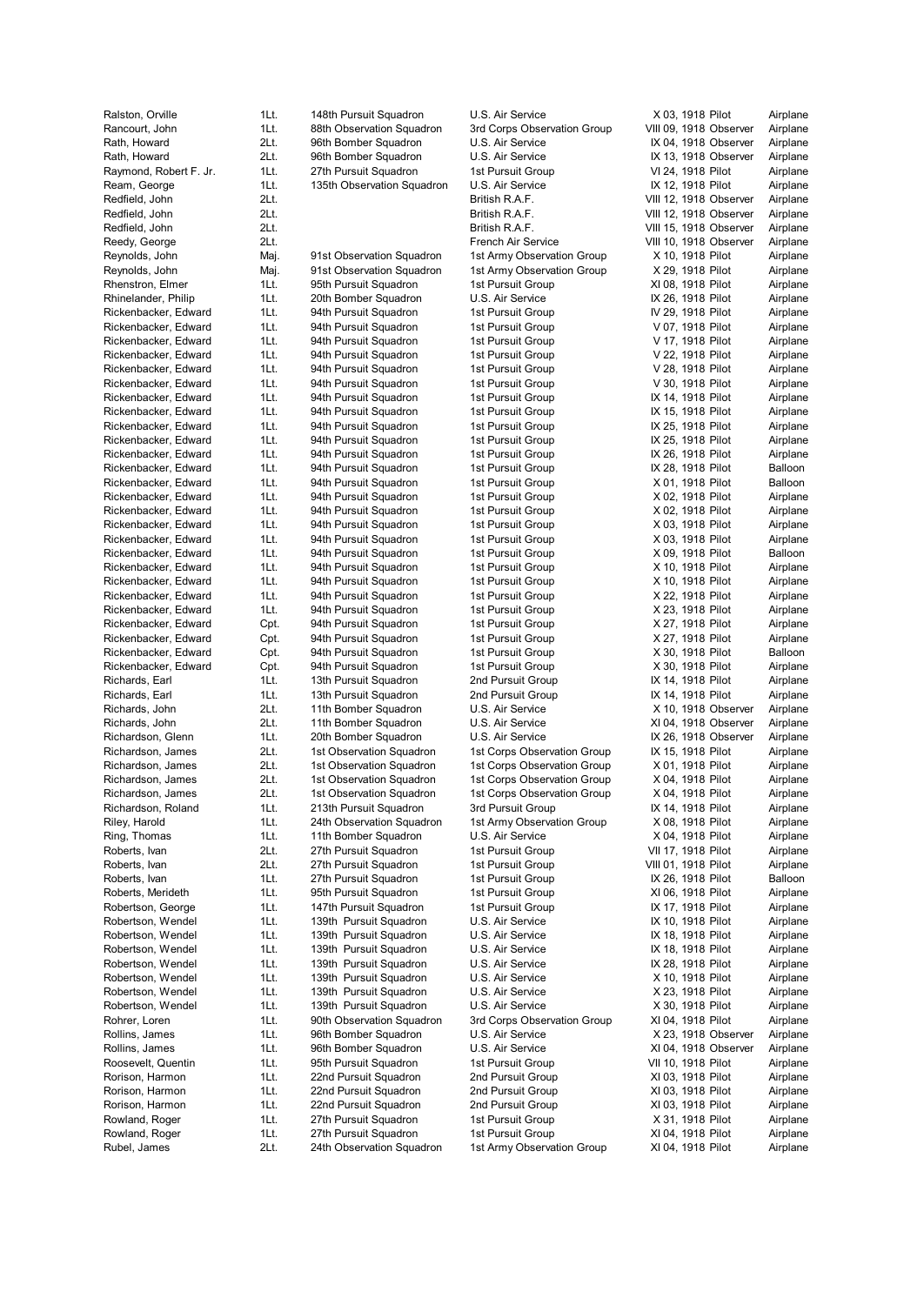Rummell, Leslie **1Lt.** 93rd Pursuit Squadron 3rd Pursuit Group IX 12, 1918 Pilot Airplane Rummell, Leslie 1Lt. 93rd Pursuit Squadron 3rd Pursuit Group IX 29, 1918 Pilot Airplane Rummell, Leslie 1Lt. 93rd Pursuit Squadron 3rd Pursuit Group IX 29, 1918 Pilot Airplane Rummell, Leslie 1Lt. 93rd Pursuit Squadron 3rd Pursuit Group 1X 29, 1918 Pilot Airplane Rummell, Leslie **1Lt.** 93rd Pursuit Squadron 3rd Pursuit Group X 10, 1918 Pilot Airplane Rummell, Leslie 11t. 93rd Pursuit Squadron 3rd Pursuit Group X 23, 1918 Pilot Airplane Rummell, Leslie 11t. 93rd Pursuit Squadron 3rd Pursuit Group X 29, 1918 Pilot Airplane Sanderhoff, Raymond 2Lt. 8th Observation Squadron U.S. Air Service X 10, 1918 Pilot Airplane Sayre, Harold **2Lt.** 11th Bomber Squadron U.S. Air Service **IX 14, 1918 Observer** Airplane Sclotzhauer, Harry 1Lt. British R.A.F. VII 29, 1918 Pilot Airplane Scott, Richard M. Jr. 2Lt. 135th Observation Squadron U.S. Air Service X 09, 1918 Observer Airplane Scott, Richard M. Jr. 2Lt. 135th Observation Squadron U.S. Air Service X 10, 1918 Observer Airnlane Scroggie, Eugene 1Lt. 94th Pursuit Squadron 1st Pursuit Group 18 27, 1918 Pilot Airplane Search, Hendrick 1Lt. 24th Observation Squadron 1st Army Observation Group X 30, 1918 Observer Airplane Seaver, Arthur 1Lt. 20th Bomber Squadron U.S. Air Service X 30, 1918 Pilot Airplane Seaver, Arthur **1Lt.** 20th Bomber Squadron U.S. Air Service XI 05, 1918 Pilot Airplane Seaver, Arthur **1Lt.** 20th Bomber Squadron U.S. Air Service XI 05, 1918 Pilot Airplane Seerley, John 1Lt. 13th Pursuit Squadron 2nd Pursuit Group VIII 01, 1918 Pilot Airplane Seerley, John 1Lt. 13th Pursuit Squadron 2nd Pursuit Group VIII 01, 1918 Pilot Airplane Seerley, John 1Lt. 13th Pursuit Squadron 2nd Pursuit Group IX 13, 1918 Pilot Airplane Seerley, John 1Lt. 13th Pursuit Squadron 2nd Pursuit Group IX 13, 1918 Pilot Airplane Seerley, John 1Lt. 13th Pursuit Squadron 2nd Pursuit Group IX 13, 1918 Pilot Airplane Seevers, Raymond 2Lt. 139th Pursuit Squadron U.S. Air Service IX 25, 1918 Pilot Airplane Seevers, Raymond 1Lt. 139th Pursuit Squadron U.S. Air Service IX 28, 1918 Pilot Airplane Seevers, Raymond 1Lt. 139th Pursuit Squadron U.S. Air Service X 23, 1918 Pilot Airplane Seibold, George **1Lt.** 148th Pursuit Squadron U.S. Air Service VIII 13, 1918 Pilot Airplane Seibold, George **1Lt.** 148th Pursuit Squadron U.S. Air Service VIII 15, 1918 Pilot Airplane Seibold, George **1Lt.** 148th Pursuit Squadron U.S. Air Service VIII 25, 1918 Pilot Airplane Sewall, Sumner 1Lt. 95th Pursuit Squadron 1st Pursuit Group VI 03, 1918 Pilot Airplane Sewall, Sumner 1Lt. 95th Pursuit Squadron 1st Pursuit Group VII 05, 1918 Pilot Airplane Sewall, Sumner 1Lt. 95th Pursuit Squadron 1st Pursuit Group VII 16, 1918 Pilot Airplane Sewall, Sumner 1Lt. 95th Pursuit Squadron 1st Pursuit Group VII 25, 1918 Pilot Airplane Sewall, Sumner and 1Lt. 95th Pursuit Squadron 1st Pursuit Group 7 at 8, 1918 Pilot Airplane Sewall, Sumner 1Lt. 95th Pursuit Squadron 1st Pursuit Group XI 04, 1918 Pilot Balloon Sewall, Sumner 1Lt. 95th Pursuit Squadron 1st Pursuit Group XI 05, 1918 Pilot Balloon Shaffer, Harry 1Lt. French Air Service VI 02, 1918 Observer Airplane Shaffer, Harry **1Lt.** 1Lt. 1. 1. The Service 1. French Air Service 1. 1918 Observer Airplane Shaffer, Harry **1Lt.** 1Lt. The Shaffer Air Service CHO 1918 Observer Airplane Shaffer, Harry **1Lt.** 1Lt. The Shaffer Air Service VII 15, 1918 Observer Airplane Shaw, Erwin 1Lt. British R.A.F. VII 02, 1918 Pilot Airplane Shearman, William 1Lt. 17th Pursuit Squadron 4th Pursuit Group VIII 12, 1918 Pilot Airplane Shelby, Richard 1Lt. 139th Pursuit Squadron U.S. Air Service IX 18, 1918 Pilot Airplane Shelby, Richard 1Lt. 139th Pursuit Squadron U.S. Air Service IX 18, 1918 Pilot Airplane Shelby, Richard 1Lt. 139th Pursuit Squadron U.S. Air Service X 10, 1918 Pilot Airplane Shelby, Richard 1Lt. 141st Pursuit Squadron U.S. Air Service XI 05, 1918 Pilot Airplane Sherry, Alden 1Lt. 94th Pursuit Squadron 1st Pursuit Group X 18, 1918 Pilot Airplane Shidler, Horace 2Lt. 11th Bomber Squadron U.S. Air Service IX 14, 1918 Pilot Airplane Shoemaker, Harold 1Lt. British R.A.F. VII 30, 1918 Pilot Airplane Shoemaker, Harold 1Lt. British R.A.F. VIII 16, 1918 Pilot Airplane Shoemaker, Harold 1Lt. British R.A.F. VIII 19, 1918 Pilot Airplane Shoemaker, Harold 1Lt. British R.A.F. VIII 24, 1918 Pilot Airplane Showalter, Floyd 1Lt. 17th Pursuit Squadron 4th Pursuit Group VIII 21, 1918 Pilot Airplane Schary, Harry 2Lt. 166th Bomber Squadron U.S. Air Service XI 04, 1918 Observer Airplane Schauffler, William 1Lt. 90th Observation Squadron 3rd Corps Observation Group X 01, 1918 Pilot Airplane Schelly, Ralph 1Lt. 96th Bomber Squadron U.S. Air Service X 23, 1918 Observer Airplane Schenck, Alexander 1Lt. 49th Pursuit Squadron 2nd Pursuit Group X 04, 1918 Pilot Airplane Schenck, Alexander 1Lt. 49th Pursuit Squadron 2nd Pursuit Group X 10, 1918 Pilot Airplane<br>11 Schenck, Alexander 1Lt. 49th Pursuit Squadron 2nd Pursuit Group X 10, 1918 Pilot Airplane Schenck, Alexander 1Lt. 49th Pursuit Squadron 2nd Pursuit Group X 10, 1918 Pilot Airplane Schmitt, R 1Lt. 27th Pursuit Squadron 1st Pursuit Group VII 02, 1918 Pilot Airplane Schmitt, R 1Lt. 27th Pursuit Squadron 1st Pursuit Group VII 02, 1918 Pilot Airplane Schneider, Albert 1Lt. 17th Pursuit Squadron 4th Pursuit Group IX 24, 1918 Pilot Airplane Schock, Leland 2Lt. 135th Observation Squadron U.S. Air Service XI 05, 1918 Pilot Airplane<br>11 139th Pursuit Squadron U.S. Air Service XI 18, 1918 Pilot Airplane Schoen, Karl **11. 139th Pursuit Squadron** U.S. Air Service **IX 18, 1918 Pilot** Airplane Schoen, Karl **11. 139th Pursuit Squadron** U.S. Air Service **IX 18, 1918 Pilot** Airplane Schoen, Karl **11**t. 139th Pursuit Squadron U.S. Air Service IX 26, 1918 Pilot Airplane Schoen, Karl **11**Lt. 139th Pursuit Squadron U.S. Air Service X 10, 1918 Pilot Airplane Schoen, Karl 1990 1. 139th Pursuit Squadron U.S. Air Service 1998 22, 1918 Pilot Airplane Schoen, Karl 199th Pursuit Squadron U.S. Air Service 1995 X 29, 1918 Pilot Airplane Schoen, Karl **11**Lt. 139th Pursuit Squadron U.S. Air Service X 29, 1918 Pilot Airplane Schricker, John 1Lt. 91st Observation Squadron 1st Army Observation Group IX 15, 1918 Observer Airplane<br>Schultz, George 2Lt. 20th Bomber Squadron U.S. Air Service IX 26, 1918 Observer Airplane 2Lt. 20th Bomber Squadron U.S. Air Service IX 26, 1918 Observer Airplane Sieper, Frederick 2Lt. 91st Observation Squadron 1st Army Observation Group X 09, 1918 Observer Airplane

Rucker, Edward W. Jr. 1Lt. 27th Pursuit Squadron 1st Pursuit Group VI 13, 1918 Pilot Airplane Sieper, Frederick 2Lt. 91st Observation Squadron 1st Army Observation Group XI 04, 1918 Observer Airplane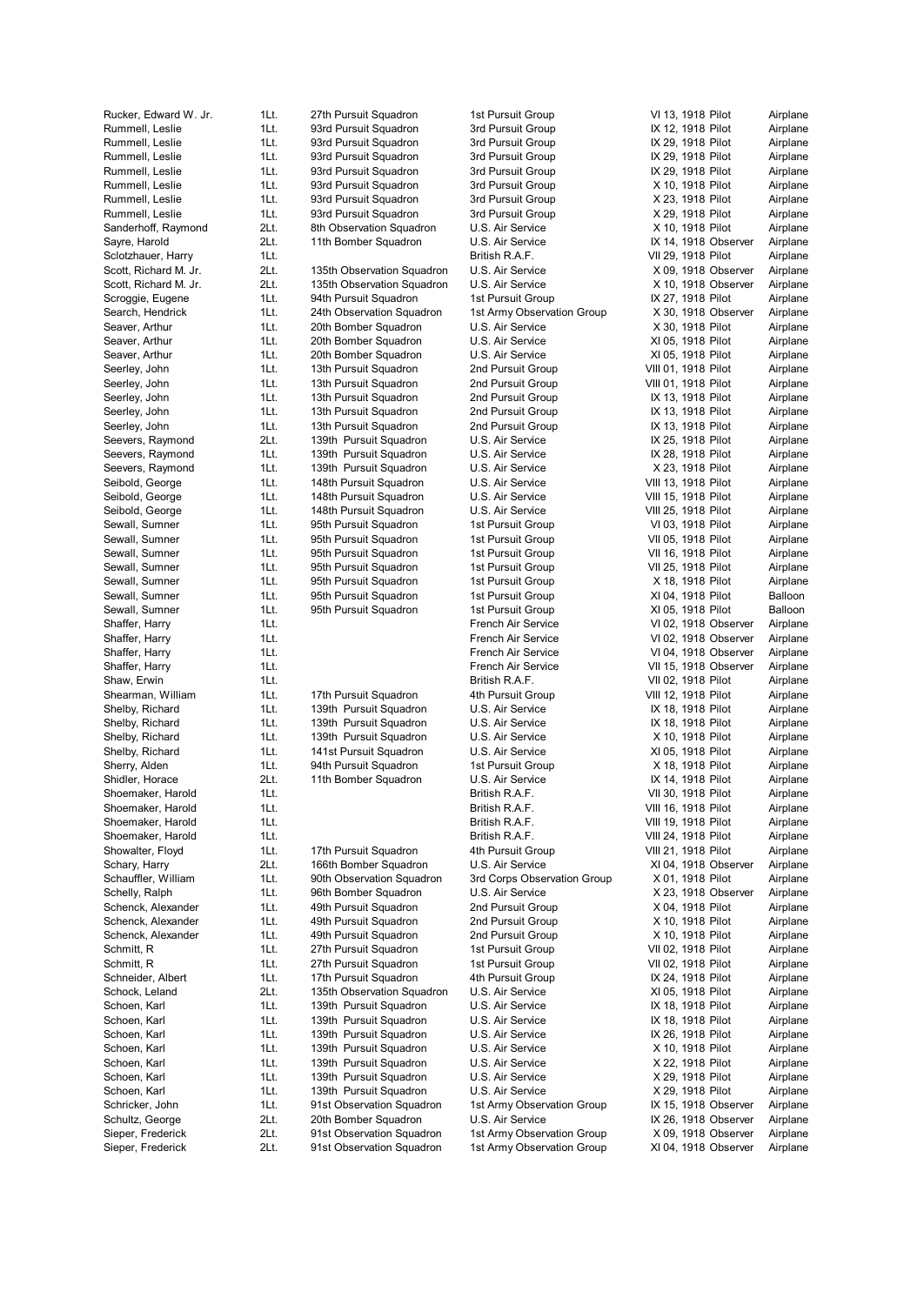Stovall, William 1Lt. 13th Pursuit Squadron 2nd Pursuit Group X 18, 1918 Pilot Airplane

Sieper, Frederick 2Lt. 91st Observation Squadron 1st Army Observation Group XI 04, 1918 Observer Airplane Sieper, Frederick 2Lt. 91st Observation Squadron 1st Army Observation Group XI 04, 1918 Observer Airplane Signer, John 1Lt. 88th Observation Squadron 3rd Corps Observation Group X 22, 1918 Observer Airplane Simon, Louis C. Jr. 2Lt. 147th Pursuit Squadron 1st Pursuit Group IX 16, 1918 Pilot Airplane Simon, Louis C. Jr. 2Lt. 147th Pursuit Squadron 1st Pursuit Group 15t Pursuit Group IX 28, 1918 Pilot Airplane Simonds, Francis 2Lt. 147th Pursuit Squadron 1st Pursuit Group VII 05, 1918 Pilot Airplane Simonds, Francis **2Lt.** 147th Pursuit Squadron 1st Pursuit Group VII 16, 1918 Pilot Airplane Simonds, Francis 2Lt. 147th Pursuit Squadron 1st Pursuit Group X 02, 1918 Pilot Airplane Simonds, Francis 2Lt. 147th Pursuit Squadron 1st Pursuit Group X 12, 1918 Pilot Airplane Slauson, Charles **1Lt.** 11th Bomber Squadron U.S. Air Service **X 04, 1918 Pilot** Airplane Slauson, Charles 1Lt. 11th Bomber Squadron U.S. Air Service XI 03, 1918 Pilot Airplane Slauson, Charles 1Lt. 11th Bomber Squadron U.S. Air Service XI 03, 1918 Pilot Airplane Smart, Lawrence **1Lt.** 135th Observation Squadron U.S. Air Service X 30, 1918 Pilot Airplane Smith, Albert 1Lt. 28th Pursuit Squadron 3rd Pursuit Group X 02, 1918 Pilot Airplane Smith, Albert 1Lt. 28th Pursuit Squadron 3rd Pursuit Group X 08, 1918 Pilot Airplane Smith, Howard 1Lt. 213th Pursuit Squadron 3rd Pursuit Group XI 03, 1918 Pilot Balloon<br>1915 Smith, Perry 2Lt. 96th Bomber Squadron U.S. Air Service X 29. 1918 Pilot Airolane Smith, Perry 2Lt. 96th Bomber Squadron U.S. Air Service X 29, 1918 Pilot Airplane Smith, Philip Sgt. 8th Observation Squadron U.S. Air Service Same X 10, 1918 Observer Airplane<br>Smith, Ray Same 2Lt. 8th Observation Squadron U.S. Air Service States IX 25, 1918 Observer Airplane Smith, Ray 2Lt. 8th Observation Squadron U.S. Air Service IX 25, 1918 Observer Airplane Smith, Walter 1Lt. 24th Observation Squadron 1st Army Observation Group X 29, 1918 Pilot Airplane Snoke, Ralph 1Lt. 17th Pursuit Squadron 4th Pursuit Group VIII 26, 1918 Pilot Airplane Spaatz, Carl **Maj.** 13th Pursuit Squadron 2nd Pursuit Group IX 15, 1918 Pilot Airplane Spaatz, Carl **Maj.** 13th Pursuit Squadron 2nd Pursuit Group IX 26, 1918 Pilot Airplane Sparks, Wiley **1Lt.** 94th Pursuit Squadron 1st Pursuit Group X 03, 1918 Pilot Airplane Sperry, John 1Lt. 22nd Pursuit Squadron 2nd Pursuit Group IX 26, 1918 Pilot Airplane Sperry, John 1Lt. 22nd Pursuit Squadron 2nd Pursuit Group IX 26, 1918 Pilot Airplane Sperry, John 1Lt. 22nd Pursuit Squadron 2nd Pursuit Group X 04, 1918 Pilot Airplane Sperry, John 1Lt. 22nd Pursuit Squadron 2nd Pursuit Group X 04, 1918 Pilot Airplane Springs, Elliott **1Lt.** 1Lt. **1Lt.** British R.A.F. VI 25, 1918 Pilot Airplane Springs, Elliott **1Lt.** 148th Pursuit Squadron U.S. Air Service VIII 03, 1918 Pilot Airplane Springs, Elliott **11. 148th Pursuit Squadron** U.S. Air Service VIII 22, 1918 Pilot Airplane Springs, Elliott **11.** 148th Pursuit Squadron U.S. Air Service VIII 22, 1918 Pilot Airplane Springs, Elliott **11.** 148th Pursuit Squadron U.S. Air Service VIII 22, 1918 Pilot Airplane Springs, Elliott **11.** 148th Pursuit Squadron U.S. Air Service VIII 27, 1918 Pilot Airplane Springs, Elliott **11.** 148th Pursuit Squadron U.S. Air Service **IX 09, 1918 Pilot** Airplane Springs, Elliott **18th.** 148th Pursuit Squadron U.S. Air Service **IX 13, 1918 Pilot** Airplane Springs, Elliott **11.** 148th Pursuit Squadron U.S. Air Service **IX 15, 1918 Pilot** Airplane Springs, Elliott **11.** 148th Pursuit Squadron U.S. Air Service **IX 20, 1918 Pilot** Airplane Springs, Elliott **1Lt.** 148th Pursuit Squadron U.S. Air Service **IX 24, 1918 Pilot** Airplane Springs, Elliott 11Lt. 148th Pursuit Squadron U.S. Air Service 11 IX 27, 1918 Pilot Airplane<br>
Stahl, Walter 11t. 11th Bomber Squadron U.S. Air Service 11 X 23, 1918 Pilot Airplane Stahl, Walter 11th 11th Bomber Squadron U.S. Air Service 6 1918 Pilot X 23, 1918 Pilot Stanley, Gilbert 1Lt. 96th Bomber Squadron U.S. Air Service X 29, 1918 Pilot Airplane Starkey, Henry **1Lt.** 148th Pursuit Squadron U.S. Air Service **IX 15, 1918 Pilot** Airplane Starkey, Henry **1Lt.** 148th Pursuit Squadron U.S. Air Service **IX 20, 1918 Pilot** Airplane Steele, Richard 2Lt. 166th Bomber Squadron U.S. Air Service X 23, 1918 Observer Airplane Stenseth, Martinus 1Lt. 28th Pursuit Squadron 3rd Pursuit Group IX 26, 1918 Pilot Airplane Stenseth, Martinus 1Lt. 28th Pursuit Squadron 3rd Pursuit Group IX 28, 1918 Pilot Airplane Stenseth, Martinus 1Lt. 28th Pursuit Squadron 3rd Pursuit Group IX 28, 1918 Pilot Airplane Stenseth, Martinus 1Lt. 28th Pursuit Squadron 3rd Pursuit Group X 02, 1918 Pilot Airplane Stenseth, Martinus 1Lt. 28th Pursuit Squadron 3rd Pursuit Group X 22, 1918 Pilot Airplane Stenseth, Martinus 1Lt. 28th Pursuit Squadron 3rd Pursuit Group X 29, 1918 Pilot Airplane Stenseth, Martinus 1Lt. 28th Pursuit Squadron 3rd Pursuit Group X 29, 1918 Pilot Airplane Stenseth, Martinus 1Lt. 28th Pursuit Squadron 3rd Pursuit Group XI 06, 1918 Pilot Airplane Stephenson, Maccrea 1Lt. 11th Bomber Squadron U.S. Air Service IX 14, 1918 Observer Airplane Stephenson, Wayne 1Lt. 1. The 1.1 Stephenson, Wayne 1.1 Service 1.1 Air Service 2.1 Million, 1918 Pilot Balloon Stevens, John 1Lt. 147th Pursuit Squadron 1st Pursuit Group VII 02, 1918 Pilot Airplane Stewart, Robert 1Lt. 96th Bomber Squadron U.S. Air Service X 23, 1918 Pilot Airplane Stewart, William 1Lt. 27th Pursuit Squadron 1st Pursuit Group X 23, 1918 Pilot Airplane Stickney, Henry 1Lt. 11. 1. 1. The Service IX 01, 1918 Pilot Airplane Stier, Hugh 1Lt. 1. The Stier, British R.A.F. 1998 Pilot Airplane Airplane (Stier, 1918 Pilot Airplane Airplane Stier, Hugh 1Lt. 1. 1. 1. 1. British R.A.F. 1. 1918 Pilot Airplane Stiles, Robert 1Lt. 13th Pursuit Squadron 2nd Pursuit Group VIII 15, 1918 Pilot Airplane Stiles, Robert **1Lt.** 13th Pursuit Squadron 2nd Pursuit Group IX 14, 1918 Pilot Airplane Stiles, Robert **1Lt.** 13th Pursuit Squadron 2nd Pursuit Group IX 14, 1918 Pilot Airplane Stivers, Gerald **1Lt.** 13th Pursuit Squadron 2nd Pursuit Group IX 14, 1918 Pilot Airplane Stivers, Gerald **1Lt.** 13th Pursuit Squadron 2nd Pursuit Group IX 14, 1918 Pilot Airplane Stokes, John Y. Jr. 1Lt. 20th Bomber Squadron U.S. Air Service X 30, 1918 Observer Airplane Stokes, John Y. Jr. 1Lt. 20th Bomber Squadron U.S. Air Service XI 05, 1918 Observer Airplane Stokes, John Y. Jr. 1Lt. 20th Bomber Squadron U.S. Air Service XI 05, 1918 Observer Airplane Stovall, William 1Lt. 13th Pursuit Squadron 2nd Pursuit Group VIII 01, 1918 Pilot Airplane Stovall, William 1Lt. 13th Pursuit Squadron 2nd Pursuit Group VIII 01, 1918 Pilot Airplane Stovall, William 1Lt. 13th Pursuit Squadron 2nd Pursuit Group IX 15, 1918 Pilot Airplane

Stovall, William 1Lt. 13th Pursuit Squadron 2nd Pursuit Group IX 26, 1918 Pilot Airplane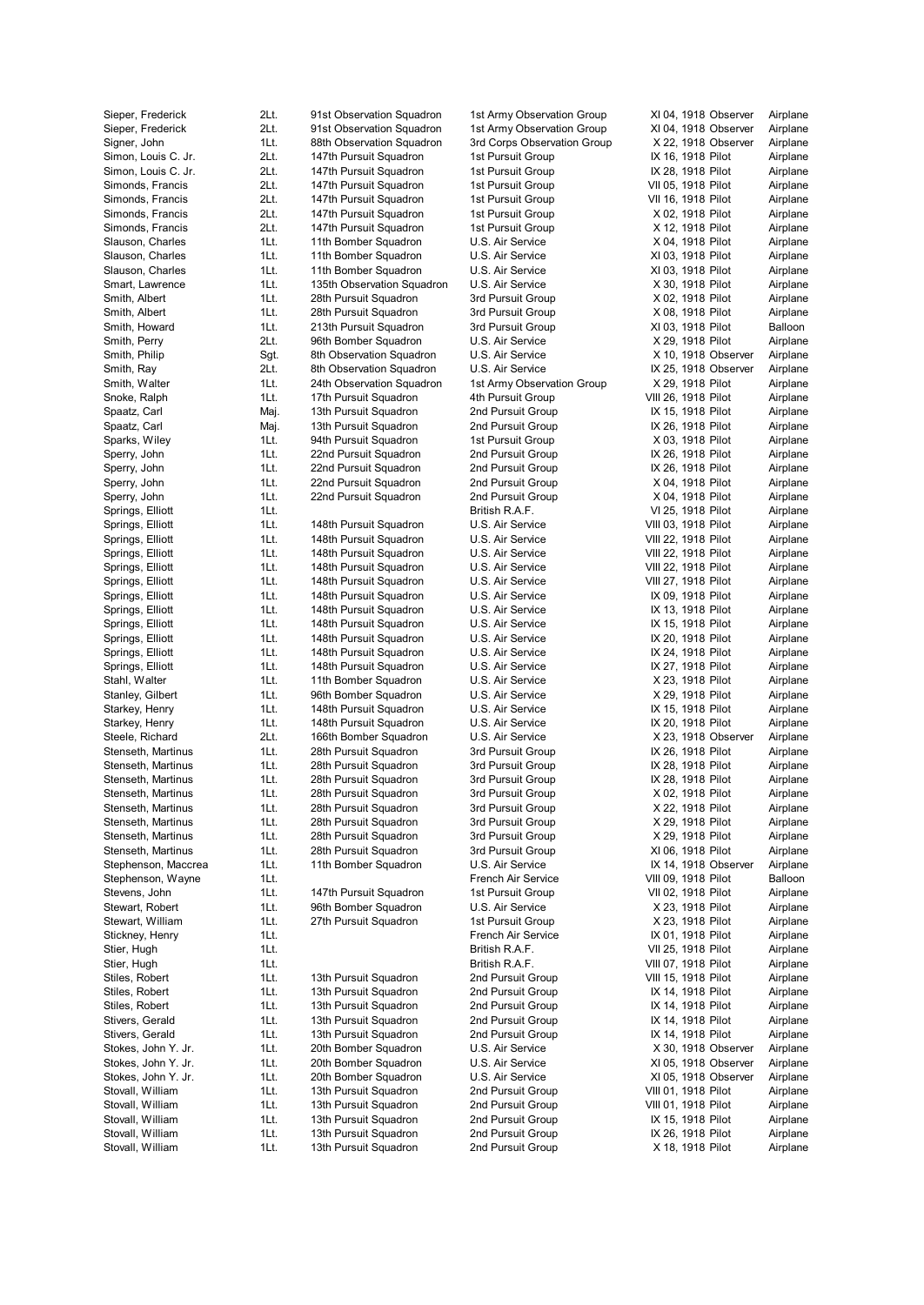Tytus, William Cpt. 1st Observation Squadron 1st Corps Observation Group X 02, 1918 Pilot Airplane

Stovall, William 1Lt. 13th Pursuit Squadron 2nd Pursuit Group X 23, 1918 Pilot Airplane Strahm, Victor **1Lt.** 91st Observation Squadron 1st Army Observation Group IX 04, 1918 Pilot Airplane Strahm, Victor **1Lt.** 91st Observation Squadron 1st Army Observation Group IX 13, 1918 Pilot Airplane Strahm, Victor **1Lt.** 91st Observation Squadron 1st Army Observation Group X 31, 1918 Pilot Airplane Strahm, Victor **1Lt.** 91st Observation Squadron 1st Army Observation Group X 31, 1918 Pilot Airplane Strahm, Victor Cpt. 91st Observation Squadron 1st Army Observation Group XI 04, 1918 Pilot Airplane Strauch, Harry **1Lt.** 11. 11. 12. French Air Service **IX 02, 1918 Observer** Airplane Stuart, William 1Lt. 96th Bomber Squadron U.S. Air Service IX 03, 1918 Observer Airplane Summersett, James A. Jr. Cpt. 96th Bomber Squadron U.S. Air Service IX 03, 1918 Pilot Airplane Summersett, James A. Jr. Cpt. 96th Bomber Squadron U.S. Air Service IX 04, 1918 Pilot Airplane<br>Sumner, Harlan 11 11 139th Pursuit Squadron U.S. Air Service IX 26, 1918 Pilot Airplane Sumner, Harlan **11**t. 139th Pursuit Squadron U.S. Air Service IX 26, 1918 Pilot Airplane Sutherland, Paul 2Lt. British R.A.F. VIII 12, 1918 Observer Airplane Swaab, Jacques 1Lt. 22nd Pursuit Squadron 2nd Pursuit Group IX 15, 1918 Pilot Airplane Swaab, Jacques 1Lt. 22nd Pursuit Squadron 2nd Pursuit Group IX 15, 1918 Pilot Airplane Swaab, Jacques 1Lt. 22nd Pursuit Squadron 2nd Pursuit Group IX 15, 1918 Pilot Airplane Swaab, Jacques 1Lt. 22nd Pursuit Squadron 2nd Pursuit Group IX 28, 1918 Pilot Airplane Swaab, Jacques 1Lt. 22nd Pursuit Squadron 2nd Pursuit Group X 23, 1918 Pilot Airplane Swaab, Jacques 1Lt. 22nd Pursuit Squadron 2nd Pursuit Group X 23, 1918 Pilot Airplane Swaab, Jacques 1Lt. 22nd Pursuit Squadron 2nd Pursuit Group X 27, 1918 Pilot Airplane Swaab, Jacques 1Lt. 22nd Pursuit Squadron 2nd Pursuit Group X 27, 1918 Pilot Airplane Swaab, Jacques 1Lt. 22nd Pursuit Squadron 2nd Pursuit Group X 29, 1918 Pilot Airplane Swaab, Jacques 1Lt. 22nd Pursuit Squadron 2nd Pursuit Group X 31, 1918 Pilot Airplane Swinebread, Albert 2Lt. 24th Observation Squadron 1st Army Observation Group IX 15, 1918 Observer Airplane Taylor, Everett **2Lt.** 20th Bomber Squadron U.S. Air Service **IX 26, 1918 Observer** Airplane Taylor, Raymond 1Lt. 96th Bomber Squadron U.S. Air Service IX 03, 1918 Pilot Airplane Taylor, Thorne 1Lt. 94th Pursuit Squadron 1st Pursuit Group VI 13, 1918 Pilot Airplane 1Lt. 94th Pursuit Squadron 1st Pursuit Group X 03, 1918 Pilot Airplane Taylor, William 1Lt. 95th Pursuit Squadron 1st Pursuit Group V 28, 1918 Pilot Airplane Ten, Eyck 2Lt. 96th Bomber Squadron U.S. Air Service X 23, 1918 Pilot Airplane Ten, Eyck 2Lt. 96th Bomber Squadron U.S. Air Service X 23, 1918 Pilot Airplane Thaw, William Maj. 103rd Pursuit Squadron 3rd Pursuit Group III 27, 1918 Pilot Airplane Thaw, William Maj. 103rd Pursuit Squadron 3rd Pursuit Group IV 20, 1918 Pilot Airplane Thaw, William Maj. 103rd Pursuit Squadron 3rd Pursuit Group IV 20, 1918 Pilot Balloon Thompson, Hugh 1Lt. 96th Bomber Squadron U.S. Air Service IX 04, 1918 Observer Airplane Thompson, Robert 2Lt. 96th Bomber Squadron U.S. Air Service IX 04, 1918 Observer Airplane Thompson, Robert 2Lt. 96th Bomber Squadron U.S. Air Service IX 13, 1918 Observer Airplane Thompson, Stephen 1Lt. 12th Observation Squadron 1st Corps Observation Group VII 28, 1918 Observer Airplane Thompson, Stephen 1Lt. 12th Observation Squadron 1st Corps Observation Group VII 28, 1918 Observer Airplane Thompson, Stephen W Cpt. 1st Observation Squadron 1st Corps Observation Group II 05, 1918 Observer Airplane Thrall, Loren 2Lt. 11th Bomber Squadron U.S. Air Service X 27, 1918 Observer Airplane Tipton, William 1Lt. British R.A.F. VI 07, 1918 Pilot Balloon Tipton, William 1Lt. 17th Pursuit Squadron 4th Pursuit Group VIII 22, 1918 Pilot Balloon Tipton, William 1Lt. 17th Pursuit Squadron 4th Pursuit Group VIII 26, 1918 Pilot Airplane Tipton, William 1Lt. 17th Pursuit Squadron 4th Pursuit Group VIII 26, 1918 Pilot Airplane Tobin, Edgar **1Lt.** 103rd Pursuit Squadron 3rd Pursuit Group VII 11, 1918 Pilot Airplane Tobin, Edgar **1Lt.** 103rd Pursuit Squadron 3rd Pursuit Group VII 16, 1918 Pilot Airplane Tobin, Edgar **1Lt.** 103rd Pursuit Squadron 3rd Pursuit Group VIII 01, 1918 Pilot Airplane Tobin, Edgar 11 and 1937 103rd Pursuit Squadron 19th Pursuit Group 19th 10, 1918 Pilot Airplane Tobin, Edgar **1Lt.** 103rd Pursuit Squadron 3rd Pursuit Group VIII 11, 1918 Pilot Airplane Tobin, Edgar **1Lt.** 103rd Pursuit Squadron 3rd Pursuit Group IX 28, 1918 Pilot Airplane Todd, Robert 2Lt. 17th Pursuit Squadron 4th Pursuit Group VIII 01, 1918 Pilot Airplane Todd, Robert 2Lt. 17th Pursuit Squadron 4th Pursuit Group VIII 14, 1918 Pilot Airplane Todd, Robert **2Lt.** 17th Pursuit Squadron 4th Pursuit Group VIII 21, 1918 Pilot Balloon Todd, Robert 2Lt. 17th Pursuit Squadron 4th Pursuit Group VIII 22, 1918 Pilot Airplane Todd, Robert 2Lt. 17th Pursuit Squadron 4th Pursuit Group VIII 26, 1918 Pilot Airplane Todd, Van 1888 11. 103rd Pursuit Squadron 3rd Pursuit Group VIII 11, 1918 Pilot Airplane Tolchan, Alexander 2Lt. 166th Bomber Squadron U.S. Air Service X 23, 1918 Pilot Airplane Tolchan, Alexander 2Lt. 166th Bomber Squadron U.S. Air Service XI 04, 1918 Pilot Airplane Townes, Robert 1Lt. 20th Bomber Squadron U.S. Air Service XI 05, 1918 Pilot Airplane Townes, Robert 1Lt. 20th Bomber Squadron U.S. Air Service XI 05, 1918 Pilot Airplane Treadwell, Alvin **1Lt.** 1. The State of Air Service Communication Air Service Communication Air Service Communication Air Service Communication Air Service Communication Air Service Communication Air Service Communication Treadwell, Alvin 1Lt. 213th Pursuit Squadron 3rd Pursuit Group IX 28, 1918 Pilot Airplane Treadwell, Alvin 1Lt. 213th Pursuit Squadron 3rd Pursuit Group XI 03, 1918 Pilot Balloon Trimble, J Sgt. 96th Bomber Squadron U.S. Air Service X 04, 1918 Observer Airplane Turnbull, Lewis **1Lt.** 96th Bomber Squadron U.S. Air Service **IX 26, 1918 Pilot** Airplane Turnbull, Lewis **1Lt.** 96th Bomber Squadron U.S. Air Service X 23, 1918 Pilot Airplane Turner, Henry E. Jr. 1Lt. 20th Bomber Squadron U.S. Air Service X 10, 1918 Observer Airplane Turnure, George E. Jr. 1Lt. 103rd Pursuit Squadron 3rd Pursuit Group IV 20, 1918 Pilot Balloon Turnure, George E. Jr. 1Lt. 103rd Pursuit Squadron 3rd Pursuit Group VI 01, 1918 Pilot Balloon Tyndall, Frank 1Lt. 22nd Pursuit Squadron 2nd Pursuit Group IX 04, 1918 Pilot Airplane Tyndall, Frank 1Lt. 22nd Pursuit Squadron 2nd Pursuit Group IX 28, 1918 Pilot Airplane Tyndall, Frank 1Lt. 22nd Pursuit Squadron 2nd Pursuit Group X 29, 1918 Pilot Airplane<br>1991 Tyndall, Frank 1Lt. 22nd Pursuit Squadron 2nd Pursuit Group X 29, 1918 Pilot Airplane 1Lt. 22nd Pursuit Squadron 2nd Pursuit Group X 29, 1918 Pilot Airplane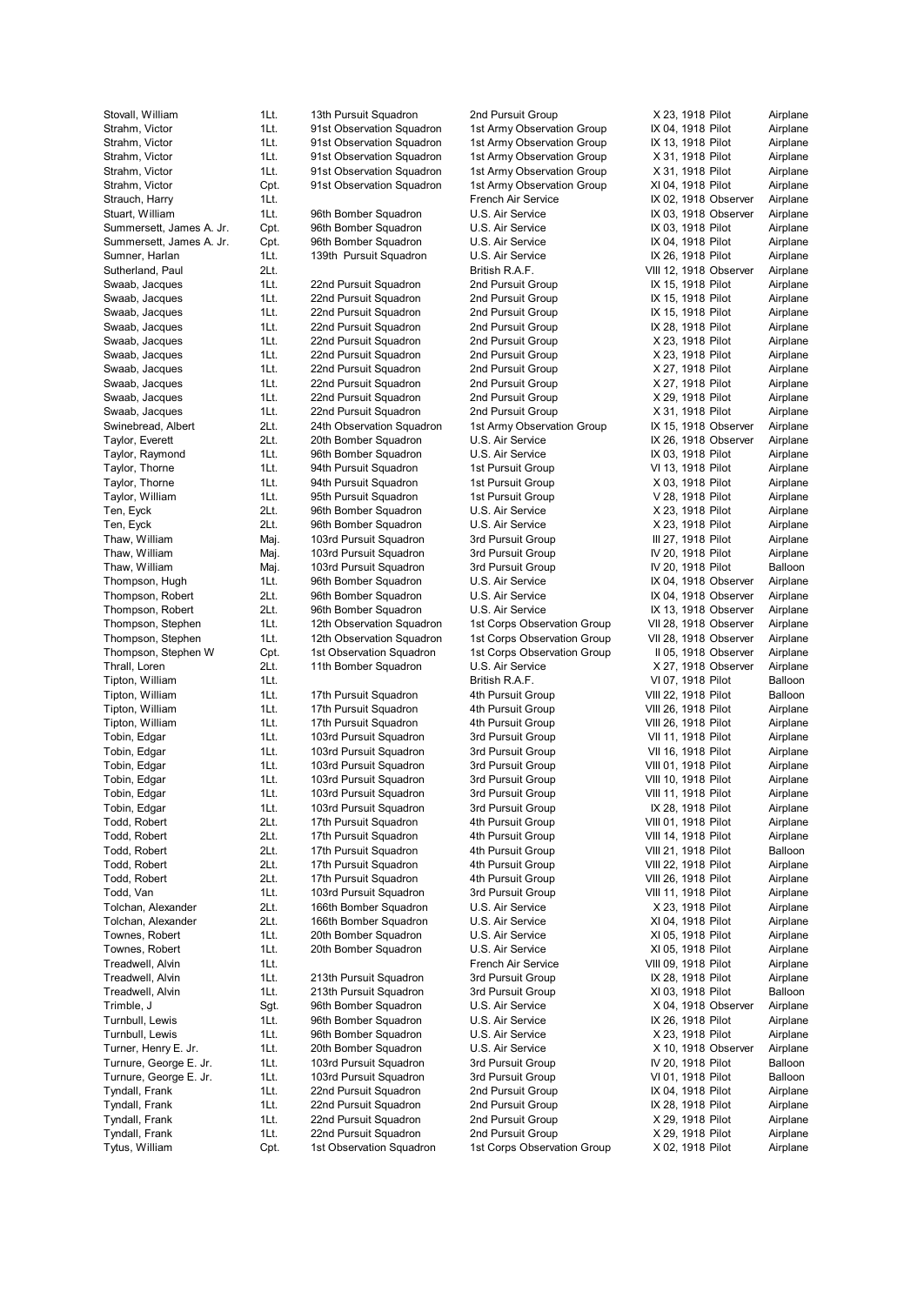Whiting, George 2Lt. 148th Pursuit Squadron U.S. Air Service IX 04, 1918 Pilot Airplane

Urband, Edward 11t. 11t. 11. 11. 11. Edward 1.t. French Air Service 1. 12, 1918 Observer Airplane<br>195th Observation Squadron U.S. Air Service 1. 1918 Observer Airplane 1Lt. 135th Observation Squadron U.S. Air Service VIII 21, 1918 Observer Airplane Usher, George **1Lt.** 135th Observation Squadron U.S. Air Service XI 05, 1918 Observer Airplane Vail, William 1Lt. 95th Pursuit Squadron 1st Pursuit Group XI 06, 1918 Pilot Airplane Van, Heuvel **1Lt.** 91st Observation Squadron 1st Army Observation Group IX 27, 1918 Pilot Airplane Vann, Grover **1Lt.** 95th Pursuit Squadron 1st Pursuit Group VII 16, 1918 Pilot Airplane Vasconcells, Jerry 1Lt. 27th Pursuit Squadron 1st Pursuit Group VII 16, 1918 Pilot Airplane Vasconcells, Jerry 1Lt. 27th Pursuit Squadron 1st Pursuit Group VIII 01, 1918 Pilot Airplane Vasconcells, Jerry 1Lt. 27th Pursuit Squadron 1st Pursuit Group IX 26, 1918 Pilot Balloon Vasconcells, Jerry 1Lt. 27th Pursuit Squadron 1st Pursuit Group 1X 28, 1918 Pilot Airplane<br>19 Vasconcells, Jerry 1Lt. 27th Pursuit Squadron 1st Pursuit Group 15t Pursuit Group Vasconcells, Jerry 1Lt. 27th Pursuit Squadron 1st Pursuit Group Vasconcells, Jerry 1Lt. 27th Pursuit Squadron 1st Pursuit Group X 06, 1918 Pilot Airplane Vaughn, George 1Lt. British R.A.F. VI 18, 1918 Pilot Airplane Vaughn, George 1Lt. 1Lt. 1. 1. British R.A.F. VII 24, 1918 Pilot Airplane Vaughn, George 1Lt. 1990 1. British R.A.F. 1990 VII 28, 1918 Pilot Airplane Vaughn, George 1Lt. 1. 1. 1. British R.A.F. 1998 Pilot Airplane Vaughn, George 1Lt. 1Lt. British R.A.F. VIII 22, 1918 Pilot Airplane Vaughn, George **1Lt.** 1Lt. British R.A.F. 1996 VIII 23, 1918 Pilot Airplane Vaughn, George 1Lt. 1. 1990 1. British R.A.F. 1990 VIII 23, 1918 Pilot Balloon Vaughn, George **1Lt.** 17th Pursuit Squadron 4th Pursuit Group IX 13, 1918 Pilot Airplane Vaughn, George 1Lt. 17th Pursuit Squadron 4th Pursuit Group IX 22, 1918 Pilot Airplane Vaughn, George **1Lt.** 17th Pursuit Squadron 4th Pursuit Group IX 22, 1918 Pilot Airplane Vaughn, George **1Lt.** 17th Pursuit Squadron 4th Pursuit Group IX 28, 1918 Pilot Airplane Vaughn, George **1Lt.** 17th Pursuit Squadron 4th Pursuit Group X 02, 1918 Pilot Airplane Vaughn, George **1Lt.** 17th Pursuit Squadron 4th Pursuit Group X 14, 1918 Pilot Airplane Vernam, Remington 1Lt. 22nd Pursuit Squadron 2nd Pursuit Group X 10, 1918 Pilot Balloon Vernam, Remington 1Lt. 22nd Pursuit Squadron 2nd Pursuit Group X 10, 1918 Pilot Balloon Vernam, Remington 1Lt. 22nd Pursuit Squadron 2nd Pursuit Group X 18, 1918 Pilot Airplane Vernam, Remington 1Lt. 22nd Pursuit Squadron 2nd Pursuit Group X 29, 1918 Pilot Airplane Vernam, Remington 1Lt. 22nd Pursuit Squadron 2nd Pursuit Group X 30, 1918 Pilot Airplane Waddell, Joseph 1Lt. 103rd Pursuit Squadron 3rd Pursuit Group X 10, 1918 Pilot Airplane Waddell, Joseph 1Lt. 103rd Pursuit Squadron 3rd Pursuit Group X 12, 1918 Pilot Airplane Wallis, James E. Jr. Cpt. 91st Observation Squadron 1st Army Observation Group IX 04, 1918 Observer Airplane Wallis, James E. Jr. Cpt. 91st Observation Squadron 1st Army Observation Group IX 13, 1918 Observer Airplane Wanser, Paul 196th 11 166th Bomber Squadron U.S. Air Service 1985 XI 04, 1918 Pilot Airplane<br>166th Bomber Squadron U.S. Air Service 18, 1918 Observer Airplane Ward, Lawrence **2Lt.** 166th Bomber Squadron U.S. Air Service **X 18, 1918 Observer Airplane** Ward, Lawrence 2Lt. 166th Bomber Squadron U.S. Air Service XI 04, 1918 Observer Airplane Waring, William 1Lt. 11th Bomber Squadron U.S. Air Service IX 26, 1918 Pilot Airplane Warner, Donald 1Lt. 96th Bomber Squadron U.S. Air Service IX 03, 1918 Observer Airplane Warner, Donald **1Lt.** 96th Bomber Squadron U.S. Air Service **IX 04, 1918 Observer** Airplane Waters, George **1Lt.** 147th Pursuit Squadron 1st Pursuit Group X 10, 1918 Pilot Airplane Way, Pennington 2Lt. 96th Bomber Squadron U.S. Air Service IX 03, 1918 Observer Airplane Weatherhead, Albert J. Jr. 1Lt. 95th Pursuit Squadron 1st Pursuit Group X 18, 1918 Pilot Airplane Weatherhead, Albert J. Jr. 1Lt. 95th Pursuit Squadron 1st Pursuit Group XI 04, 1918 Pilot Balloon Weatherhead, Albert J. Jr. 1Lt. 95th Pursuit Squadron 1st Pursuit Group XI 08, 1918 Pilot Balloon Weatherhead, Albert J. Jr. 1Lt. 95th Pursuit Squadron 1st Pursuit Group XI 08, 1918 Pilot Balloon Weaver, A 165th Bomber Squadron U.S. Air Service 71 04, 1918 Pilot Airplane Wehner, Joseph 1Lt. 27th Pursuit Squadron 1st Pursuit Group IX 15, 1918 Pilot Balloon Wehner, Joseph 1Lt. 27th Pursuit Squadron 1st Pursuit Group IX 16, 1918 Pilot Balloon Wehner, Joseph 1Lt. 27th Pursuit Squadron 1st Pursuit Group 1st Pursuit Group IX 16, 1918 Pilot Balloon Wehner, Joseph 1Lt. 27th Pursuit Squadron 1st Pursuit Group 18 18, 1918 Pilot Balloon Wehner, Joseph 1Lt. 27th Pursuit Squadron 1st Pursuit Group IX 18, 1918 Pilot Balloon Weimer, J. Cambridge 20th Bomber Squadron U.S. Air Service Cambridge X 10, 1918 Pilot Airplane Weirick, Arthur **1Lt.** 213th Pursuit Squadron 3rd Pursuit Group VIII 21, 1918 Pilot Airplane Wells, Horace **1Lt.** 1. 1. 1. 1. British R.A.F. 1918 Pilot Airplane Airplane Wells, Horace **1Lt.** 1Lt. 1. 1. British R.A.F. 1. 1918 Pilot Airplane Airplane Wells, Horace **1Lt.** 1Lt. Airplane 1Lt. British R.A.F. 1918 Pilot Airplane Wells, Roe 2Lt. 24th Observation Squadron 1st Army Observation Group IX 15, 1918 Pilot Airplane Wengert, Charles 1Lt. 24th Observation Squadron 1st Army Observation Group X 29, 1918 Observer Airplane Wentworth, John 1Lt. 49th Pursuit Squadron 2nd Pursuit Group IX 26, 1918 Pilot Airplane West, Karl **1Lt.** 20th Bomber Squadron U.S. Air Service X 23, 1918 Pilot Airplane Wetherbee, Ross 1Lt. 93rd Pursuit Squadron 3rd Pursuit Group IX 28, 1918 Pilot Airplane Wheeler, Curtis **2Lt.** 88th Observation Squadron 3rd Corps Observation Group X 23, 1918 Observer Airplane<br>20 Wheeler, Curtis 21t. 88th Observation Squadron 3rd Corps Observation Group X 23, 1918 Observer Airplane Wheeler, Curtis 2Lt. 88th Observation Squadron 3rd Corps Observation Group X 23, 1918 Observer Airplane White, Sidney **1Lt.** 27th Pursuit Squadron 1st Pursuit Group X 22, 1918 Pilot Airplane White, Wilbert 2Lt. 147th Pursuit Squadron 1st Pursuit Group VII 24, 1918 Pilot Airplane White, Wilbert 2Lt. 147th Pursuit Squadron 1st Pursuit Group VII 24, 1918 Pilot Airplane<br>147th Pursuit Squadron 1st Pursuit Group IX 14, 1918 Pilot Airplane White, Wilbert 2Lt. 147th Pursuit Squadron 1st Pursuit Group 18 14, 1918 Pilot Airplane IX 14, 1918 Pilot White, Wilbert 2Lt. 147th Pursuit Squadron 1st Pursuit Group IX 14, 1918 Pilot Balloon White, Wilbert **2Lt.** 147th Pursuit Squadron 1st Pursuit Group IX 27, 1918 Pilot Airplane White, Wilbert **2Lt.** 147th Pursuit Squadron 1st Pursuit Group IX 27, 1918 Pilot Airplane White, Wilbert 2Lt. 147th Pursuit Squadron 1st Pursuit Group X 10, 1918 Pilot Airplane

White, Wilbert 2Lt. 147th Pursuit Squadron 1st Pursuit Group X 10, 1918 Pilot Airplane